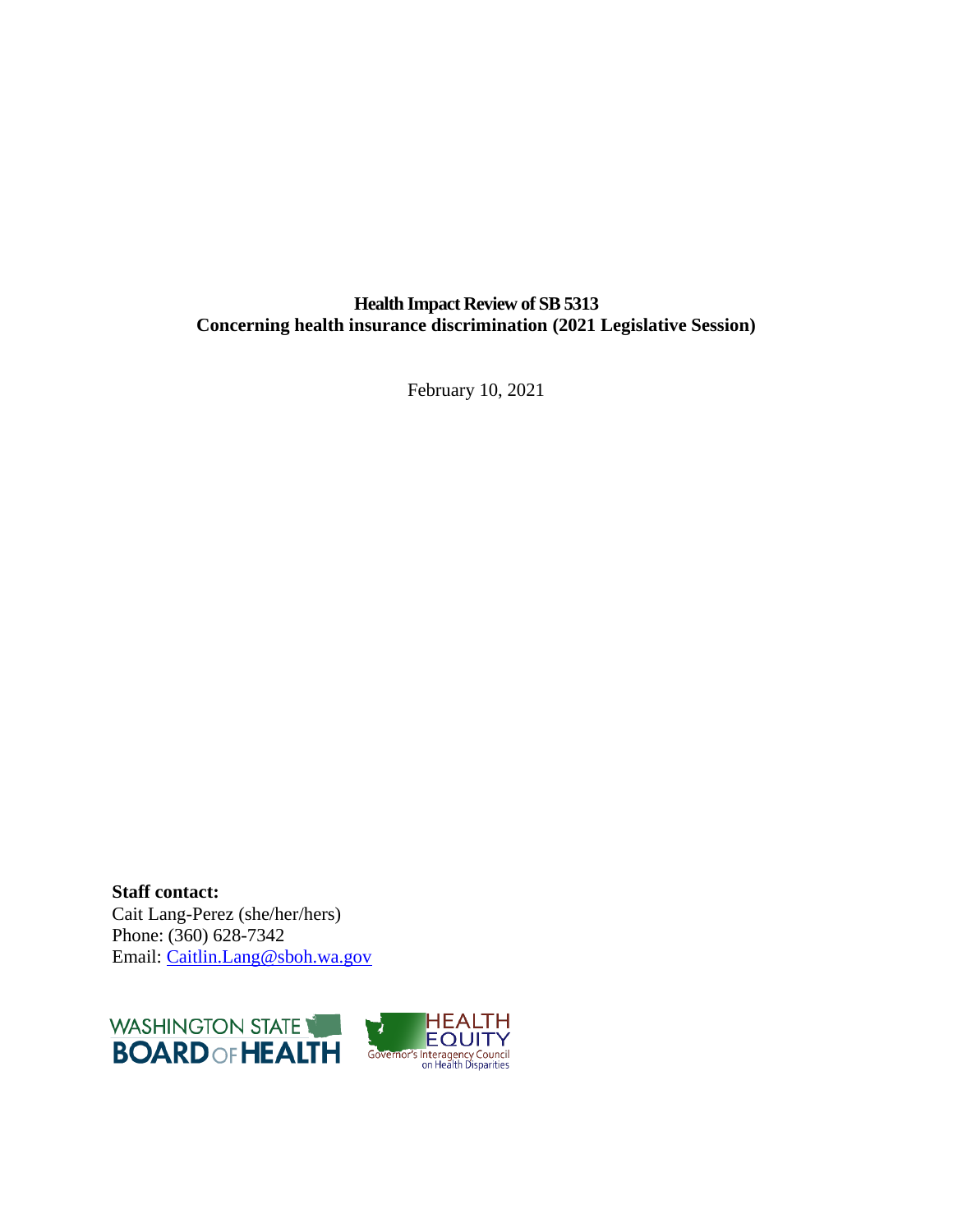#### **Full review**

The full Health Impact Review report is available at: <https://sboh.wa.gov/Portals/7/Doc/HealthImpactReviews/HIR-2021-06-SB5313..pdf>

## **Acknowledgements**

We would like to thank the key informants who provided consultation and technical support during this Health Impact Review.

## **Contents**

<span id="page-1-0"></span>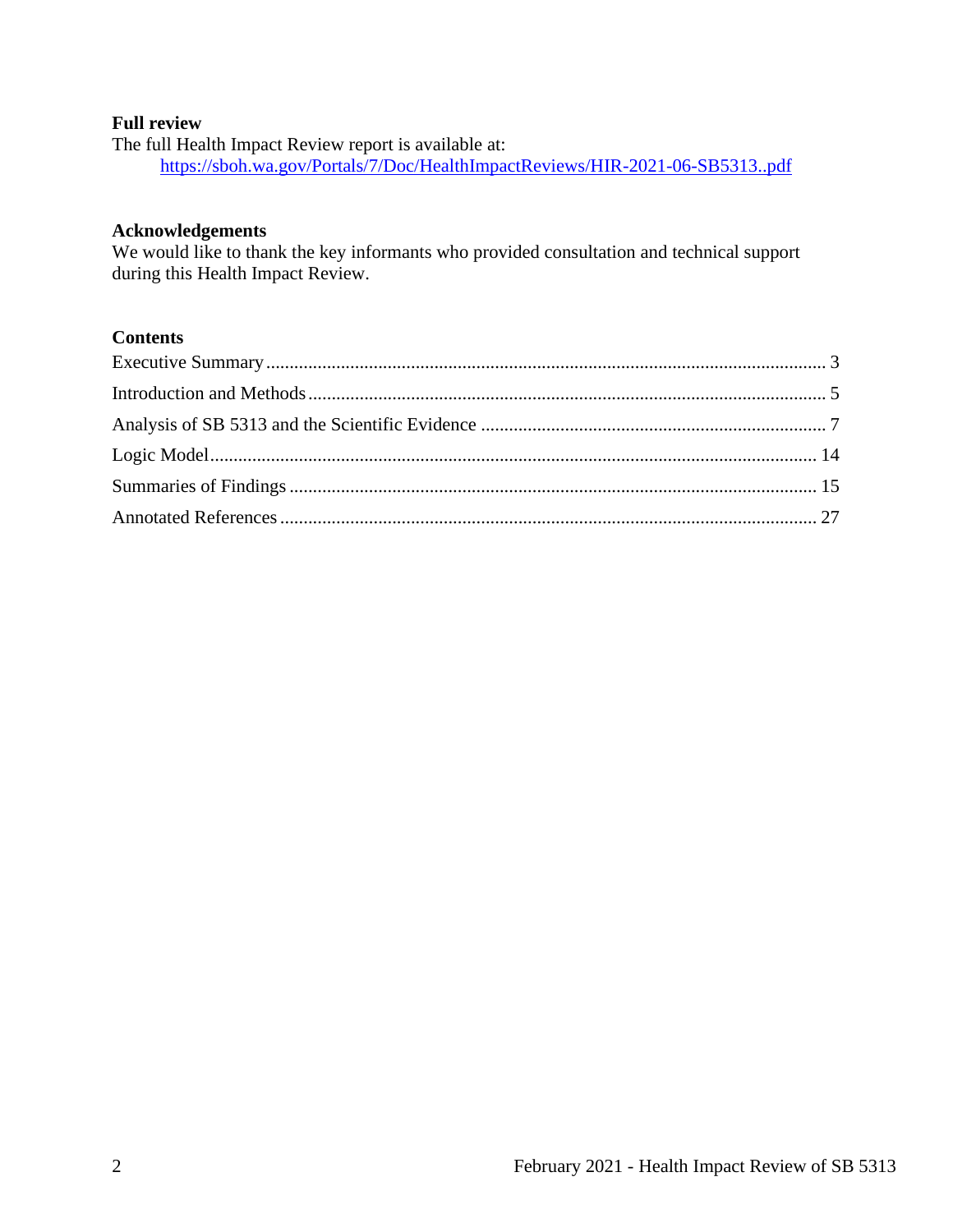## **Executive Summary SB 5313, Concerning health insurance discrimination (2021 Legislative Session)**

**Evidence indicates that SB 5313 has the potential to decrease adverse benefit determinations and blanket exclusions for medically necessary gender affirming treatment, which could decrease denial of care, delay of care, and/or foregoing care; improve health outcomes; and decrease health inequities for transgender and gender diverse individuals. It is unclear how the bill would impact health inequities for transgender and gender diverse people enrolled in Apple Health plans.** 

### **BILL INFORMATION**

**Sponsors:** Liias, Randall, Darneille, Das, Dhingra, Frockt, Hunt, Keiser, Kuderer, Lovelett, Nguyen, Nobles, Pedersen, Robinson, Stanford, Van De Wege, Wilson, C.

### **Summary of Bill:**

For health carriers providing coverage under an Apple Health (i.e., Medicaid) plan [\(Chapter](https://app.leg.wa.gov/RCW/default.aspx?cite=74.09&full=true)  [74.09 RCW\)](https://app.leg.wa.gov/RCW/default.aspx?cite=74.09&full=true); Public Employees Benefit Board (PEBB) plan or School Employees Benefit Board (SEBB) plan [\(RCW 41.05.075\)](https://app.leg.wa.gov/rcw/default.aspx?cite=41.05.075); or a plan offered on the Exchange [\(Chapter 48.43 RCW\)](http://lawfilesext.leg.wa.gov/biennium/2021-22/Pdf/Bills/Senate%20Bills/5313.pdf?q=20210201134448) issued or renewed on or after January 1, 2022:

- Establishes that it is an unfair practice for a health carrier to issue an adverse benefit determination for gender affirming treatments that are medically necessary, and states that these treatments may not be excluded as cosmetic.
	- o Defines gender affirming treatment as a service prescribed to an individual to address the specific needs of that patient, to alleviate suffering, and/or address a condition related to an individual's protected gender identity characteristics and/or secondary sex characteristics more aligned with an individual's gender identity.
- Requires that healthcare providers with experience providing and delivering gender affirming care review insurance claims for gender affirming treatment.
- Requires a health carrier that does not have an adequate network for gender affirming treatment to ensure access to treatment at no greater expense than if care had been provided by an in-network provider.

# **HEALTH IMPACT REVIEW**

## **Summary of Findings:**

This Health Impact Review found the following evidence for provisions in SB 5313:

• **Informed assumption** that prohibiting health carriers from denying medically necessary, gender affirming treatment prescribed to Two Spirit, transgender, nonbinary, and other gender diverse individuals will decrease adverse benefit determinations and blanket exclusions for treatments. This informed assumption is based on provisions in the bill and information from key informants.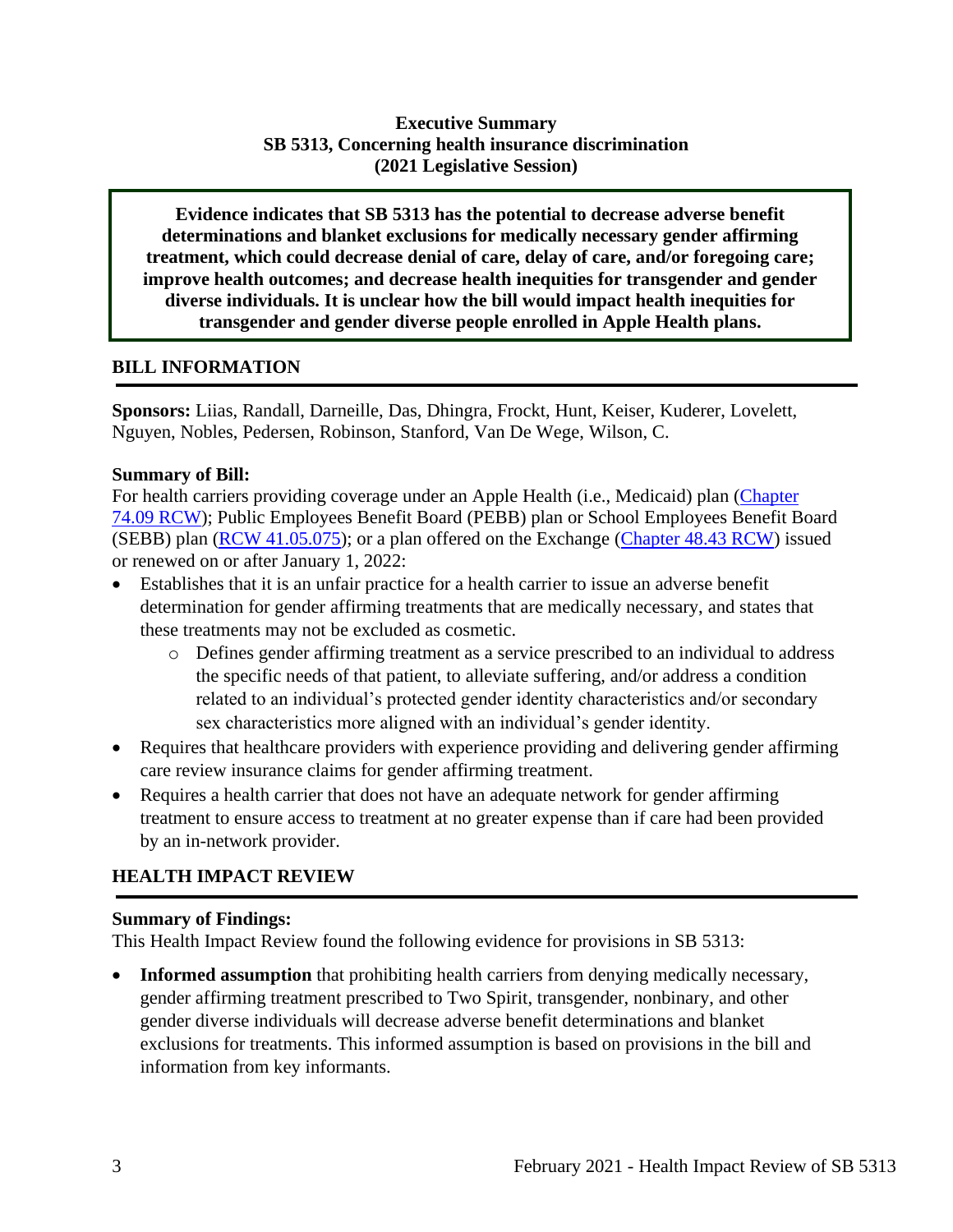- **Unclear evidence** how current provisions of SB 5313 would impact Apple Health plans since provisions could impact federal funding available for the Medicaid program in Washington State.
- **Informed assumption** that decreasing adverse benefit determinations and blanket exclusions for medically necessary gender affirming treatment will decrease denial of care, delay of care, and/or foregoing care for treatments. This informed assumption is based on peerreviewed published evidence and information shared by key informants.
- **Strong evidence** that decreasing denial of care, delay of care, and/or foregoing care for medically necessary gender affirming treatment will improve health outcomes for Two Spirit, transgender, nonbinary, and other gender diverse individuals.
- **Strong evidence** that improving health outcomes for Two Spirit, transgender, nonbinary, and other gender diverse individuals will decrease health inequities experienced by these individuals.
- **Unclear evidence** for how current provisions of SB 5313 would impact health inequities for transgender and gender diverse people enrolled in Apple Health plans since provisions could impact federal funding available for the Medicaid program in Washington State.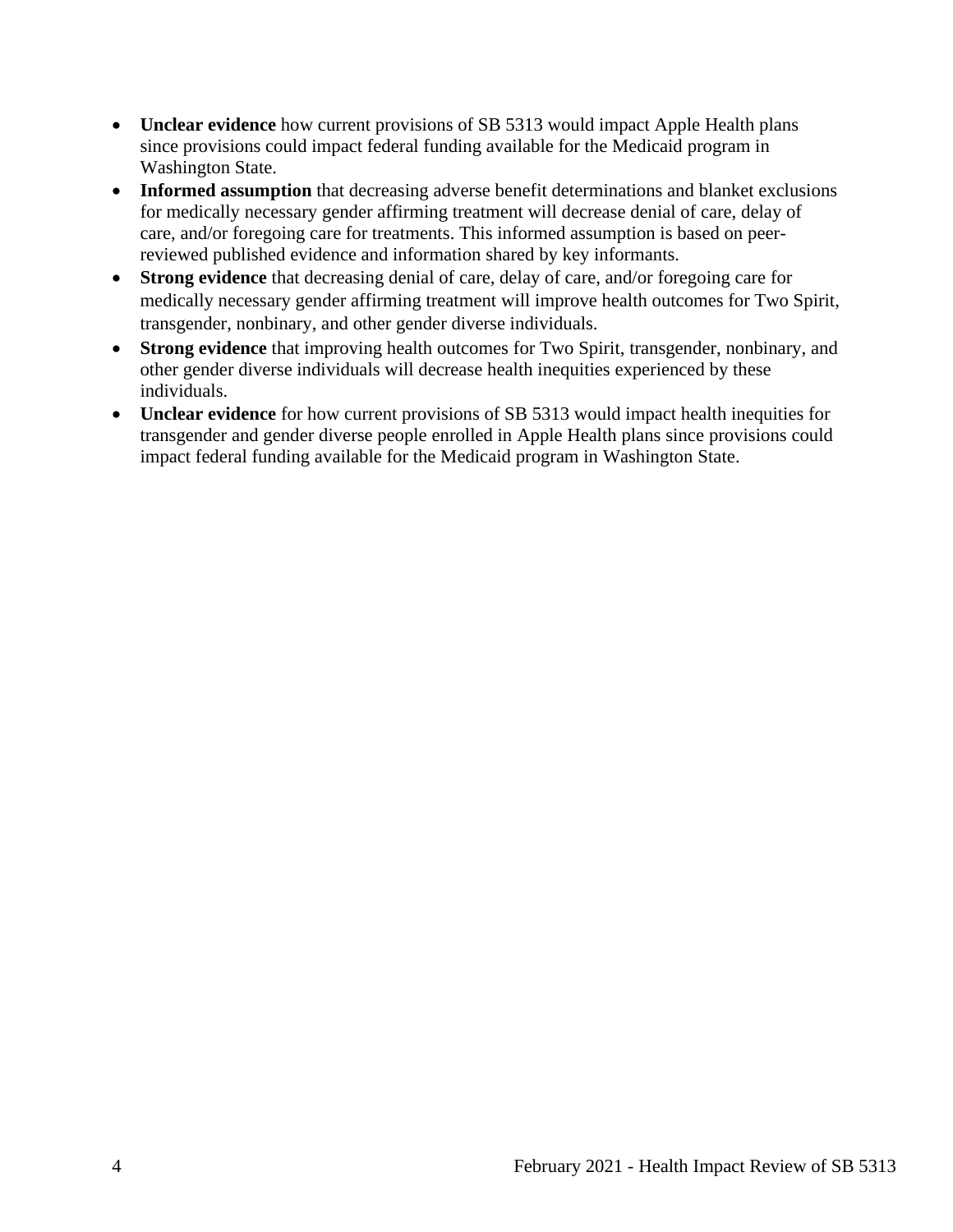### **Introduction and Methods**

<span id="page-4-0"></span>A Health Impact Review is an analysis of how a proposed legislative or budgetary change will likely impact health and health disparities in Washington State [\(RCW 43.20.285\)](http://apps.leg.wa.gov/rcw/default.aspx?cite=43.20.285). For the purpose of this review 'health disparities' have been defined as differences in disease, death, and other adverse health conditions that exist between populations [\(RCW 43.20.270\)](http://apps.leg.wa.gov/rcw/default.aspx?cite=43.20.270). Differences in health conditions are not intrinsic to a population; rather, inequities are related to social determinants (e.g., access to healthcare, economic stability, racism). This document provides summaries of the evidence analyzed by State Board of Health staff during the Health Impact Review of Senate Bill 5309 [\(SB 5313\)](https://app.leg.wa.gov/billsummary?BillNumber=5313&Year=2021&Initiative=false).

Staff analyzed the content of SB 5313 and created a logic model depicting possible pathways leading from the provisions of the bill to health outcomes. We consulted with experts and contacted key informants about the provisions and potential impacts of the bill. We conducted an objective review of published literature for each pathway using databases including PubMed, Google Scholar, and University of Washington Libraries.

Staff also completed key informant interviews to gather additional supporting evidence. In total, we spoke with 21 key informant interviewees, including: 7 staff representing three state agencies working with health carriers and plans; 8 individuals representing community and/or advocacy organizations working within the transgender community to navigate insurance issues; 4 individuals who work for clinics serving trans patients; 1 individual representing health carriers in Washington State; and 1 additional subject matter expert. More information about key informants and detailed methods are available upon request.

The following pages provide a detailed analysis of the bill, including the logic model, summaries of evidence, and annotated references. The logic model is presented both in text and through a flowchart (Figure 1). The logic model includes information on the strength-of-evidence for each pathway. The strength-of-evidence has been defined using the following criteria:

- **Very strong evidence:** There is a very large body of robust, published evidence and some qualitative primary research with all or almost all evidence supporting the association. There is consensus between all data sources and types, indicating that the premise is well accepted by the scientific community.
- **Strong evidence:** There is a large body of published evidence and some qualitative primary research with the majority of evidence supporting the association, though some sources may have less robust study design or execution. There is consensus between data sources and types.
- A fair amount of evidence: There is some published evidence and some qualitative primary research with the majority of evidence supporting the association. The body of evidence may include sources with less robust design and execution and there may be some level of disagreement between data sources and types.
- **Expert opinion:** There is limited or no published evidence; however, rigorous qualitative primary research is available supporting the association, with an attempt to include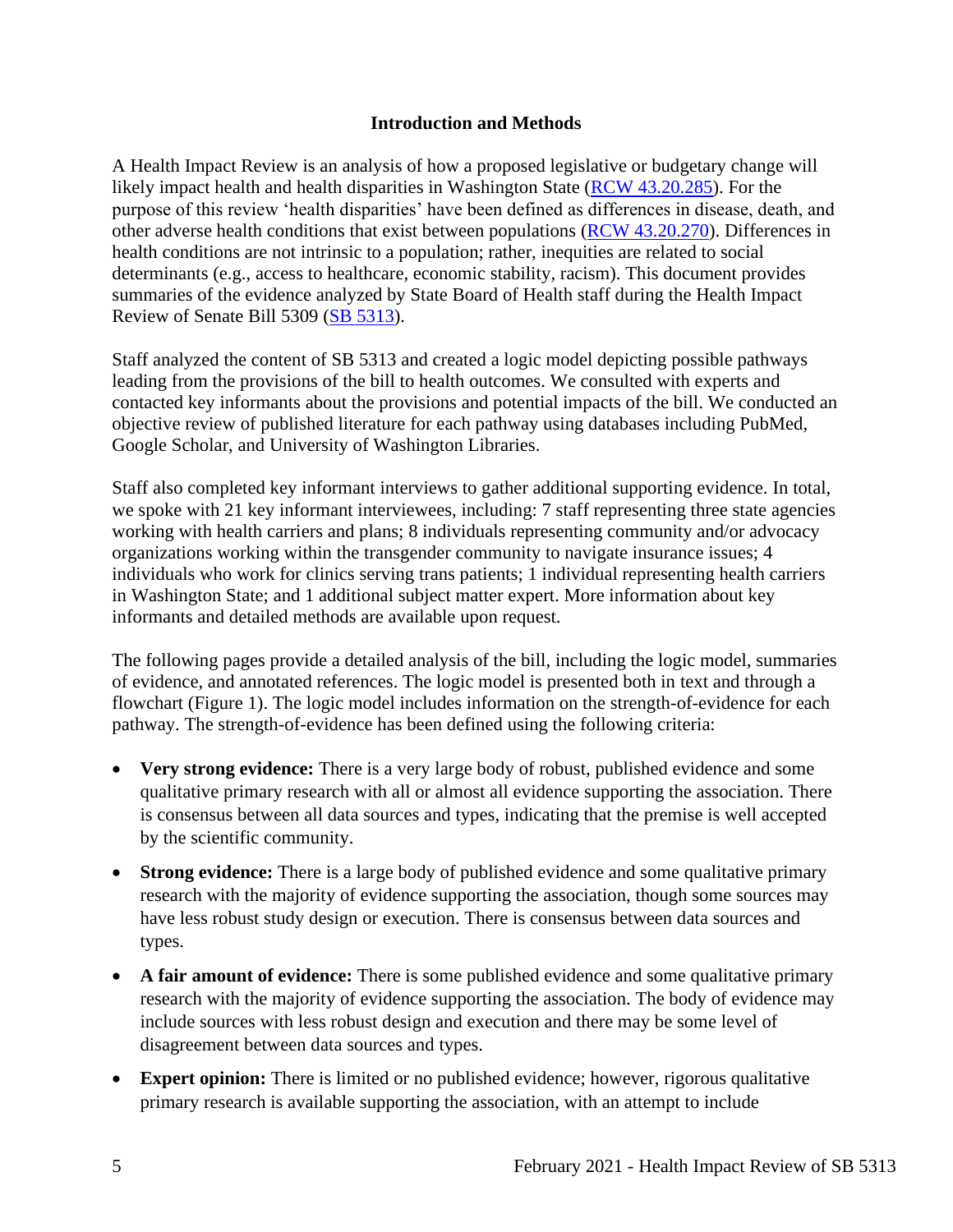viewpoints from multiple types of informants. There is consensus among the majority of informants.

- **Informed assumption:** There is limited or no published evidence; however, some qualitative primary research is available. Rigorous qualitative primary research was not possible due to time or other constraints. There is consensus among the majority of informants.
- **No association:** There is some published evidence and some qualitative primary research with the majority of evidence supporting no association or no relationship. The body of evidence may include sources with less robust design and execution and there may be some level of disagreement between data sources and types.
- **Not well researched:** There is limited or no published evidence and limited or no qualitative primary research and the body of evidence has inconsistent or mixed findings, with some supporting the association, some disagreeing, and some finding no connection. There is a lack of consensus between data sources and types.
- **Unclear:** There is a lack of consensus between data sources and types, and the directionality of the association is ambiguous due to potential unintended consequences or other variables.

This review was subject to time constraints, which influenced the scope of work for this review. The annotated references are only a representation of the evidence and provide examples of current research. In some cases only a few review articles or meta-analyses are referenced. One article may cite or provide analysis of dozens of other articles. Therefore, the number of references included in the bibliography does not necessarily reflect the strength-of-evidence. In addition, some articles provide evidence for more than one research question, so are referenced multiple times.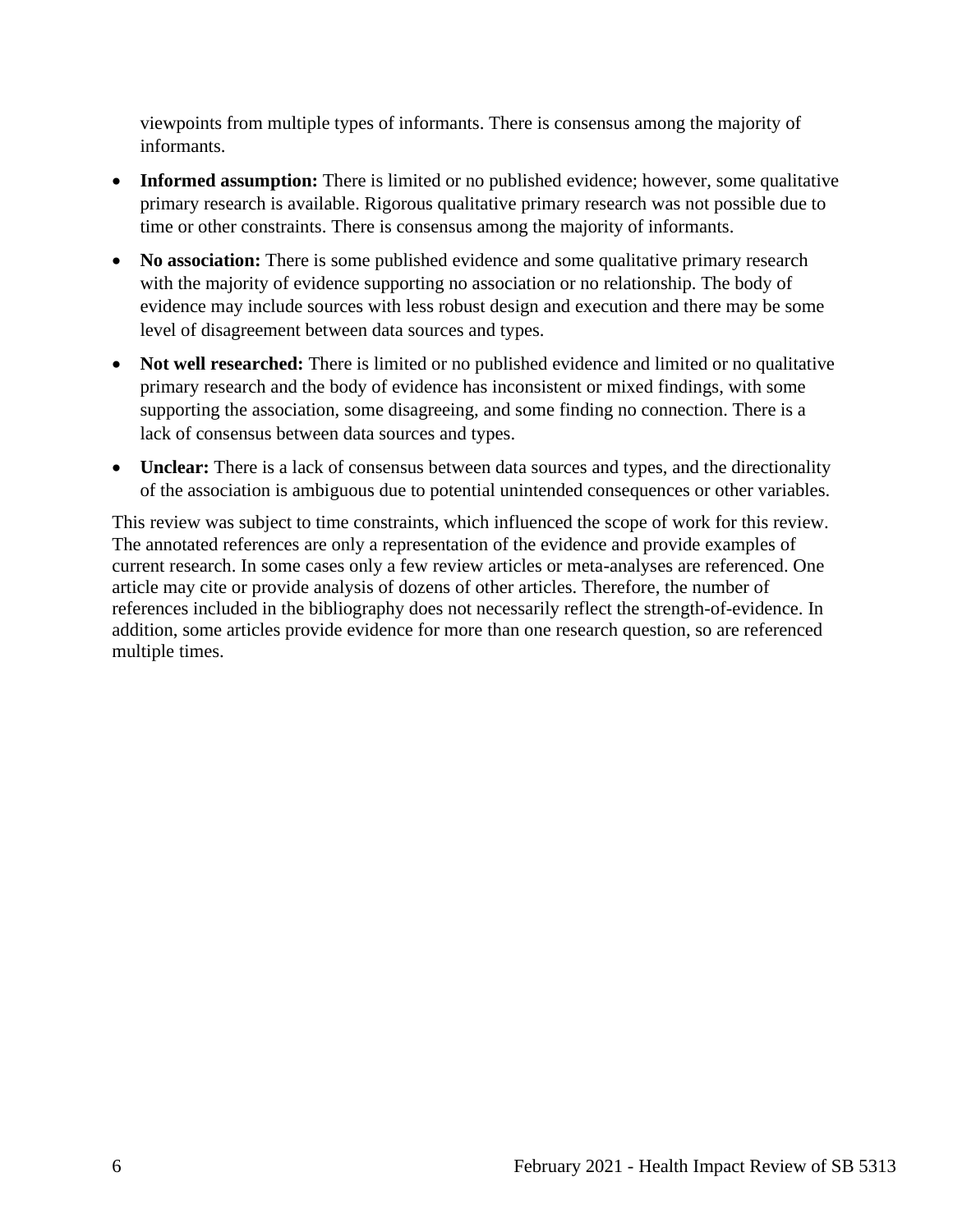## **Analysis of SB 5313 and the Scientific Evidence**

### <span id="page-6-0"></span>**Summary of relevant background information**

- Relevant terminology: $A$ 
	- o *Gender* is a social construct used to classify a person as a man, woman or some other identity. It is fundamentally different from the sex one is assigned at birth.
	- o *Gender identity* means a sense of one's self as trans, genderqueer, woman, man, or some other identity, which may or may not correspond with the sex and gender one is assigned at birth. Gender identity is independent of sexual orientation.
	- o *Cisgender* is a gender identity that society deems to match the person's assigned sex at birth. The prefix cis- means "on this side of" or "not across." A term used to highlight the privilege of people who are not transgender.
	- o *Transgender* is an adjective used most often as an umbrella term and is frequently abbreviated as *trans*. This adjective describes a wide range of identities and experiences of people whose gender identity and/or expression differs from conventional expectations based on their assigned sex at birth – including nonbinary and genderqueer people. Not all trans people undergo medical transition (surgery or hormones).
		- Another commonly held definition: Someone whose determination of their sex and/or gender is not universally considered valid; someone whose behavior or expression does not "match" their assigned sex according to society's expectations.
	- o *Trans man*, a person may choose to identify this way to capture their gender identity as well as their lived experience as a transgender person.
	- o *Trans woman,* a person may choose to identify this way to capture their gender identity as well as their lived experience as a transgender person.
	- o *Two Spirit* is an umbrella term encompassing sexuality and gender in Indigenous Native American communities. Two Spirit people often serve integral roles in their communities, such as leaders and healers. It may refer to an embodiment of masculinity and femininity but this is not the only significance of the term. There are a variety of definitions and feelings about the term two spirit – and this term does not resonate for everyone. Two Spirit is a cultural term reserved for those who identify as Indigenous Native American. Although the term itself became more commonly used around 1990, two spirit people have existed for centuries.
	- o *Non-binary* or *genderqueer* is a gender identity in which individuals "identify with a gender that is temporarily or permanently neither exclusively masculine nor feminine but rather is composed of masculine and feminine parts (e.g., [two] spirit), oscillates between genders (e.g., genderfluid), is situated beyond the binary (e.g., genderqueer), or rejects the binary (e.g., agender).<sup>"1</sup> For some people who identify as non-binary there may be overlap with other concepts and identities like gender expansive and gender non-conforming.
	- o *Gender non-conforming* is a term more commonly used to describe a demographic or experience rather than a term someone may identify themselves

<sup>A</sup> Unless otherwise cited, definitions are adapted from University of California, Davis LGBTQIA Glossary with review by relevant key informants in 2018 and 2021.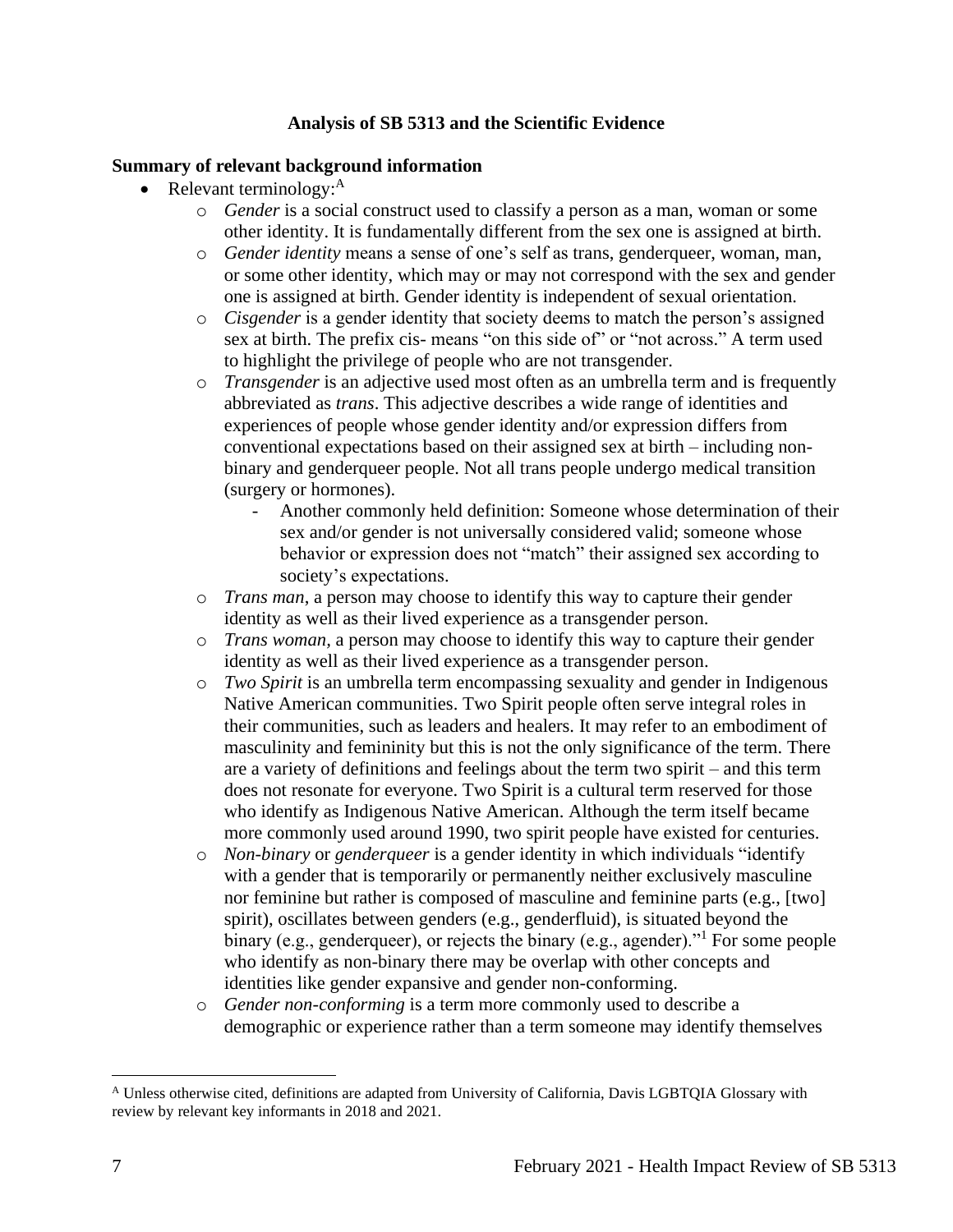as. It indicates someone does not subscribe to gender expressions or roles expected by society.

- o *Cissexism/genderism* refers to the pervasive system of discrimination and exclusion that oppresses people whose gender and/or gender expression falls outside of cis-normative constructs. This system is founded on the belief that there are, and should be, only two genders and that one's gender, or most aspects of it, are inevitably tied to sex.
- o *Misgendering* is the act of attributing a gender to someone that is incorrect/does not align with their gender identity.
- o *Gender dysphoria* is a mental health diagnosis broadly defined as "distress that is caused by a discrepancy between a person's gender identity and that person's sex assigned at birth (and the associated gender role and/or primary and secondary sex characteristics)."<sup>2</sup> Not all transgender people experience gender dysphoria, but the diagnosis and associated psychotherapy and/or gatekeeping requirements are historically and presently tied to access of gender affirming treatment (personal communications, 2018 and February 2021).
- The World Professional Association for Transgender Health (WPATH), is a non-profit, interdisciplinary professional and educational organization devoted to transgender health. WPATH publishes the internationally accepted Standards of Care and Ethical Guidelines for the treatment of individuals with gender dysphoria. The guidelines "are designed to promote the health and welfare of transgender, transsexual, and gender variant persons in all cultural settings."<sup>3</sup> They "articulate a professional consensus about the psychiatric, psychological, medical, and surgical management of gender dysphoria and help professional understand the parameters within which they may offer assistances to those with these conditions."<sup>3</sup>
	- o For example, WPATH suggests in its Standards of Care (Version 7) that patients obtain one referral from a mental health professional for hormone therapy and top surgery and an additional referral letter for bottom surgery from a clinician with at least a master's degree or its equivalent in a clinical behavioral science field from an accredited institution.4,5
- The 2010 Patient Protection and Affordable Care Act (ACA) details ten essential health benefits that must be included in every individual and small employer health plan.<sup>6,7</sup> However, the ACA does not include gender affirming treatment as an essential health benefit, and individual health plans on the private health market are not required to provide coverage for gender affirming treatments (personal communication, Health Benefit Exchange [HBE], February 2021).
- The ACA is currently being challenged in the U.S. Court System. The U.S. Supreme Court heard oral arguments in November 2020 in a suit to invalidate the  $ACA$ <sup>8</sup> The Kaiser Family Foundation stated that "the ACA remains in effect while the litigation is pending. However, if all or most of the law is ultimately struck down, it will have complex and far-reaching consequences for the nation's health care system, affecting nearly everyone in some way."<sup>8</sup> The court's ruling on the ACA would impact healthcare coverage and affordability in Washington State.<sup>9</sup>
- In June 2020, the United States Department of Health and Human Services issued rules that narrowed the scope of Section 1557 in the ACA to "remove gender identity and sex stereotyping from the definition of prohibited sex-based discrimination and eliminated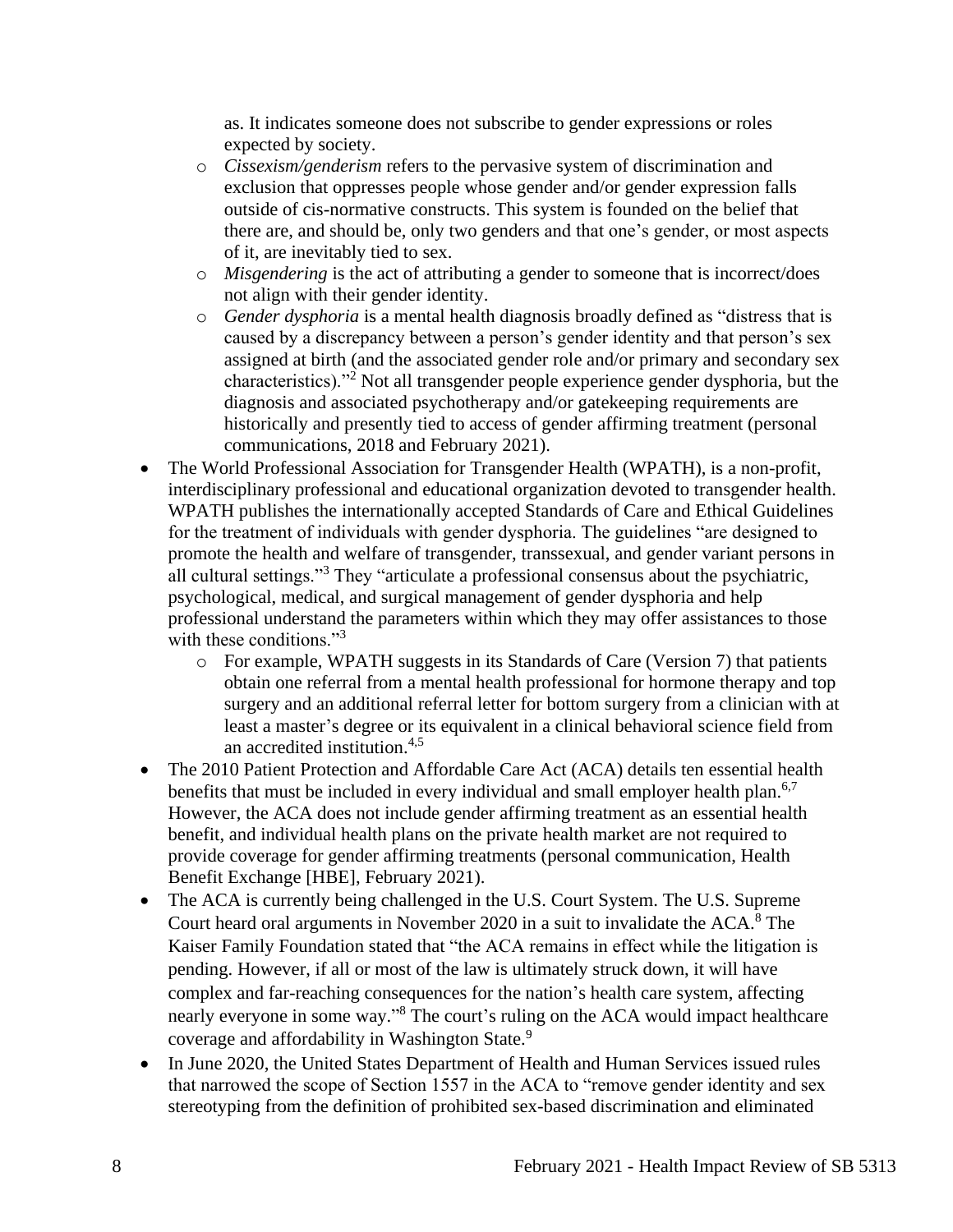the provision that prohibits a health plan from categorically or automatically excluding or limiting coverage or health services related to gender transition."<sup>10</sup> This rule change was blocked by federal courts citing an August 2020 Supreme Court ruling "that found discrimination based on sex, encompasses sexual orientation and gender identity in the context of employment."<sup>10</sup>

- In 2020, the Washington HBE began offering new public option plans as part of Cascade Care.<sup>11</sup> On average, these plans decrease deductibles by \$1,000 and "provide more access" to first dollar services and co-pays (including primary care visits, mental health services, and generic drugs)."<sup>11</sup> As of December 2020, approximately 40% of new enrollees on the Exchange were selecting a public option plan.<sup>11</sup> Similar to other health plans offered on the Exchange, coverage of gender affirming treatments are not required as part of Cascade Care (personal communication, HBE, February 2021).
- Washington State law prohibits health plans and Apple Health from discriminating "on the basis of gender identity or expression, or perceived gender identity or expression, in the provision of non-reproductive health care services."<sup>10</sup>
- [WAC 182-531-1675](https://apps.leg.wa.gov/WAc/default.aspx?cite=182-531-1675) (Washington apple health Gender dysphoria treatment program) outlines covered and noncovered services related to gender affirming treatments for Apple Health plans. In 2019, Washington State Health Care Authority (HCA) opened the WAC for rulemaking.<sup>12</sup> Among other amendments, the proposed changes would "remove the list of noncovered services and clarify that requests will be evaluated for medical necessity; remove barriers and unnecessary administrative processes for the client and provider; and streamline the authorization process."<sup>12</sup> While proposed changes to the WAC are anticipated to take effect in 2021, some changes have already started to be implemented (personal communication, HCA, February 2021).
- According to the Office of the Insurance Commissioner (OIC), "[i]f a health insurer covers medically necessary services for its enrollees, it cannot exclude or deny those services for a transgender person because of the person's gender identity. Health insurers are required to cover procedures that are part of a gender transition process if they're covered for other policy holders for different reasons."<sup>12</sup> Service examples include: hormone therapy, counseling services, mastectomy, and breast augmentation and reconstruction.
- In 2018, OIC initiated an investigation into Kaiser Foundation Health Plan of Washington and Kaiser Foundation Health Plan of Washington Options, Inc. in response to complaints that the companies specifically excluded breast augmentation as a treatment for gender dysphoria.<sup>13</sup> According to the press release, the companies issued blanket denials rather than considering individual cases.<sup>13</sup> On August 1, 2018, OIC announced that as a result of the investigation, "the companies will now cover chest reconstruction for transgender women" with a physician prescription for the treatment.<sup>13</sup> Additionally, both were required to complete a review of all denials of this treatment since January 2016.
- In 2018, Washington's  $65<sup>th</sup>$  Legislature required [\(Chapter 119, Laws](http://lawfilesext.leg.wa.gov/biennium/2017-18/Pdf/Bills/Session%20Laws/Senate/6219-S.SL.pdf?q=20210202083440) of 2018) the Governor's Interagency Council on Health Disparities (Council) to conduct a literature review on disparities in access to reproductive healthcare based on socioeconomic status, race/ethnicity, sexual orientation, gender identity, geography, and other factors. In the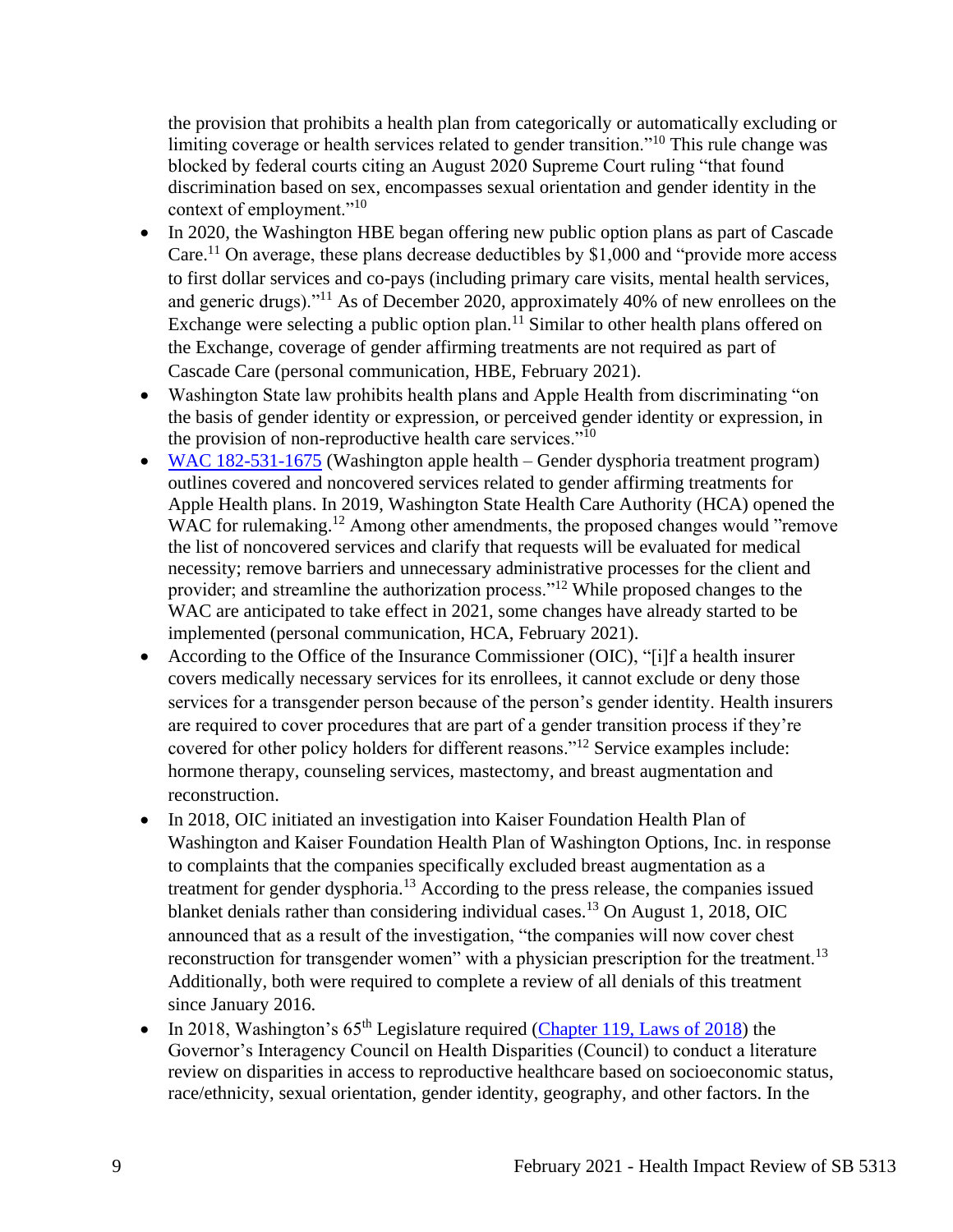development of the [Report to the Legislature,](https://healthequity.wa.gov/Portals/9/Doc/Publications/Reports/LiteratureReviewReproductiveHealthAccess_SSB6219_FINAL_1.1.2019...pdf) Council staff conducted a series of key informant interviews in 2018 to gain additional context and background information, to refine their understand of the literature, and to develop recommendations. Some of the information previously shared by key informants is also relevant to this Health Impact Review of SB 5313 and is referenced as personal communication from 2018.

• The Coronavirus Disease 2019 (COVID-19) pandemic has impacted uninsured rates. While the uninsured rate in Washington State remained constant between 2018 and 2019 (at approximately 6.1%), the Office of Financial Management (OFM) predicted that the number of uninsured in Washington State increased in 2020 as a result of the COVID-19 pandemic.<sup>14</sup> OFM estimates suggested that the uninsured rate doubled in May 2020.<sup>14</sup> However, as of December 2020, the rate had returned to pre-pandemic levels due to the increase in Apple Health enrollment and, to a lesser degree, in enrollment in Qualified Health Plans on the Exchange.<sup>14</sup> The Urban Institute noted that "the COVID-19" pandemic and ensuing economic crisis...will put even more [individuals] at risk of uninsurance and in need of affordable coverage options."<sup>15</sup>

### **Summary of SB 5313**

For health carriers providing coverage under an Apple Health (i.e., Medicaid) plan [\(Chapter](https://app.leg.wa.gov/RCW/default.aspx?cite=74.09&full=true)  [74.09 RCW\)](https://app.leg.wa.gov/RCW/default.aspx?cite=74.09&full=true); Public Employees Benefit Board (PEBB) plan or School Employees Benefit Board (SEBB) plan [\(RCW 41.05.075\)](https://app.leg.wa.gov/rcw/default.aspx?cite=41.05.075); or a plan offered on the Exchange [\(Chapter 48.43 RCW\)](http://lawfilesext.leg.wa.gov/biennium/2021-22/Pdf/Bills/Senate%20Bills/5313.pdf?q=20210201134448) issued or renewed on or after January 1, 2022:

- Establishes that it is an unfair practice for a health carrier to issue an adverse benefit determination for gender affirming treatments that are medically necessary, and states that these treatments may not be excluded as cosmetic.
	- o Defines gender affirming treatment as a service prescribed to an individual to address the specific needs of that patient, to alleviate suffering, and/or address a condition related to an individual's protected gender identity characteristics and/or secondary sex characteristics more aligned with an individual's gender identity.
- Requires that healthcare providers with experience providing and delivering gender affirming care review insurance claims for gender affirming treatment.
- Requires a health carrier that does not have an adequate network for gender affirming treatment to ensure access to treatment at no greater expense than if care had been provided by an in-network provider.

#### **Health impact of SB 5313**

Evidence indicates that SB 5313 has the potential to decrease adverse benefit determinations and blanket exclusions for medically necessary gender affirming treatment, which could decrease denial of care, delay of care, and/or foregoing care; improve health outcomes; and decrease health inequities for transgender and gender diverse individuals. It is unclear how the bill would impact health inequities for transgender and gender diverse people enrolled in Apple Health plans.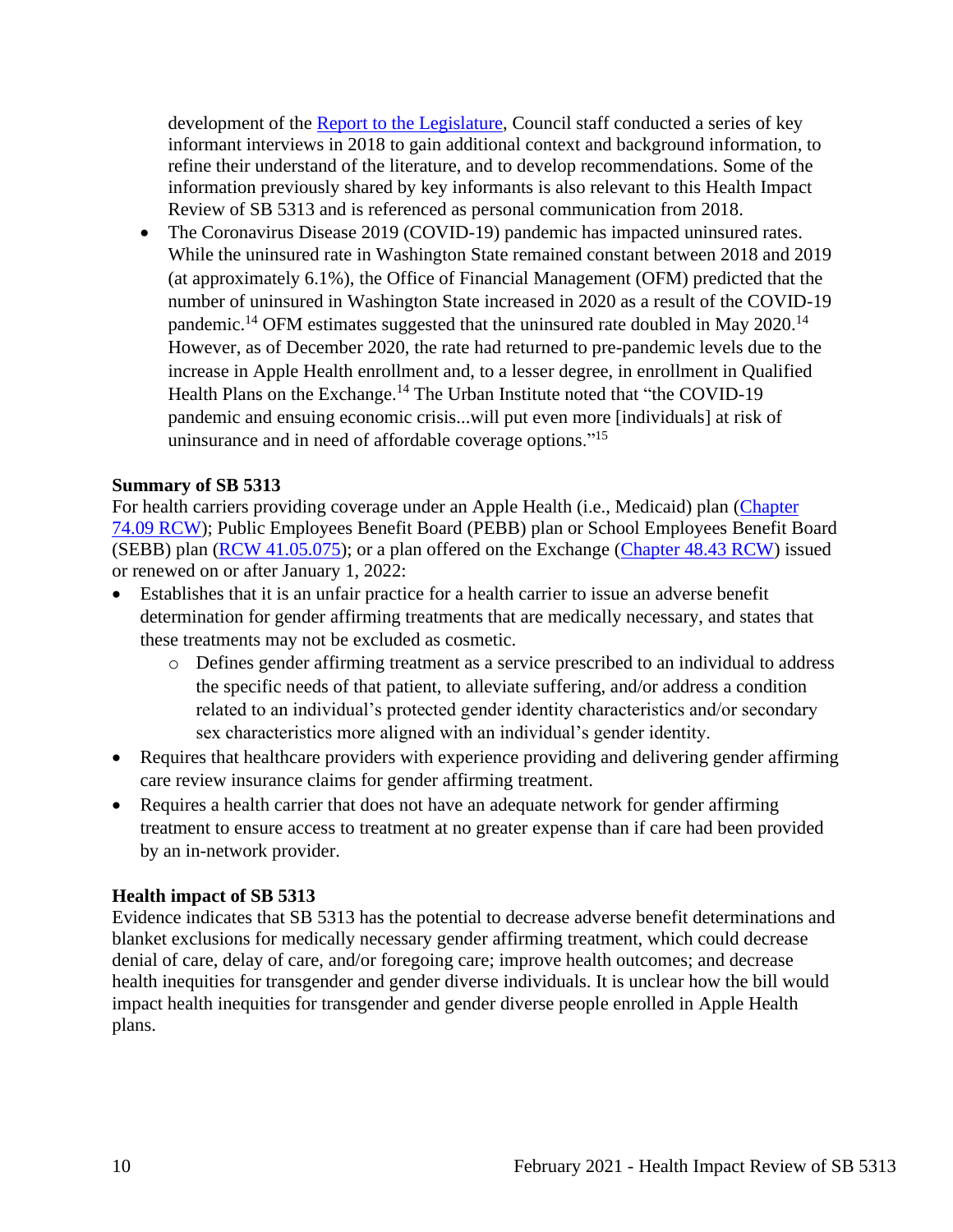#### **Pathway to health impacts**

The potential pathway leading from the provisions of SB 5313 to decreased health inequities are depicted in Figure 1. This review makes the informed assumption that prohibiting health carriers from denying medically necessary, gender affirming treatment prescribed to Two Spirit, transgender, nonbinary, and other gender diverse individuals will decrease adverse benefit determinations and blanket exclusions for treatments. This informed assumption is based on provisions in the bill and information from key informants. Based on available evidence, it is unclear how current provisions of SB 5313 would impact Apple Health plans since provisions could impact federal funding available for the Medicaid program in Washington State. This review makes the informed assumption that decreasing adverse benefit determinations and blanket exclusions for medically necessary gender affirming treatment will decrease denial of care, delay of care, and/or foregoing care for treatments. This informed assumption is based on peer-reviewed published evidence and information shared by key informants. Strong evidence that decreasing denial of care, delay of care, and/or foregoing care for medically necessary gender affirming treatments will improve health outcomes for Two Spirit, transgender, nonbinary, and other gender diverse individuals.16-27 Strong evidence that improving health outcomes for Two Spirit, transgender, nonbinary, and other gender diverse individuals will decrease health inequities experienced by these individuals.<sup>25,27-31</sup>l It is unclear how current provisions of SB 5313 would impact health inequities for transgender and gender diverse people enrolled in Apple Health plans since provisions could impact federal funding available for the Medicaid program in Washington State.

#### **Scope**

Due to time limitations, we only researched the most direct connections between the provisions of the bill and decreased health inequities and did not explore the evidence for all possible pathways. For example, we did not evaluate potential impacts related to:

> • How improved insurance coverage may impact the availability of trans-competent providers. Key informants expect the supply of trans-competent providers over time to increase and that insurance coverage will likely help the progression (personal communications, February 2021). Literature and key informants identify the lack of competent providers willing to care for transgender and gender diverse patients as a barrier.<sup>4</sup> Key informants noted that lack of healthcare providers in Washington State providing gender affirming treatment limits access and use of care (personal communications, February 2021). Availability of transcompetent providers varies by surgical procedure. Whether providers are innetwork, geographically accessible, or accepting clients may also limit access and use of services. For example, there are only three providers enrolled in Apple Health that perform bottom surgery, and only one of these providers is located in Washington State (personal communication, HCA, February 2021). Limited provider availability can reduce timely access for procedures (e.g., 3-month to 2 year long waitlists).

#### **Magnitude of impact**

In the U.S., approximately 1.4 million adults and 150,000 youth ages 13 to 17 years identify as transgender.<sup>17</sup> Researchers have noted this is "likely an underestimate given the stigma regarding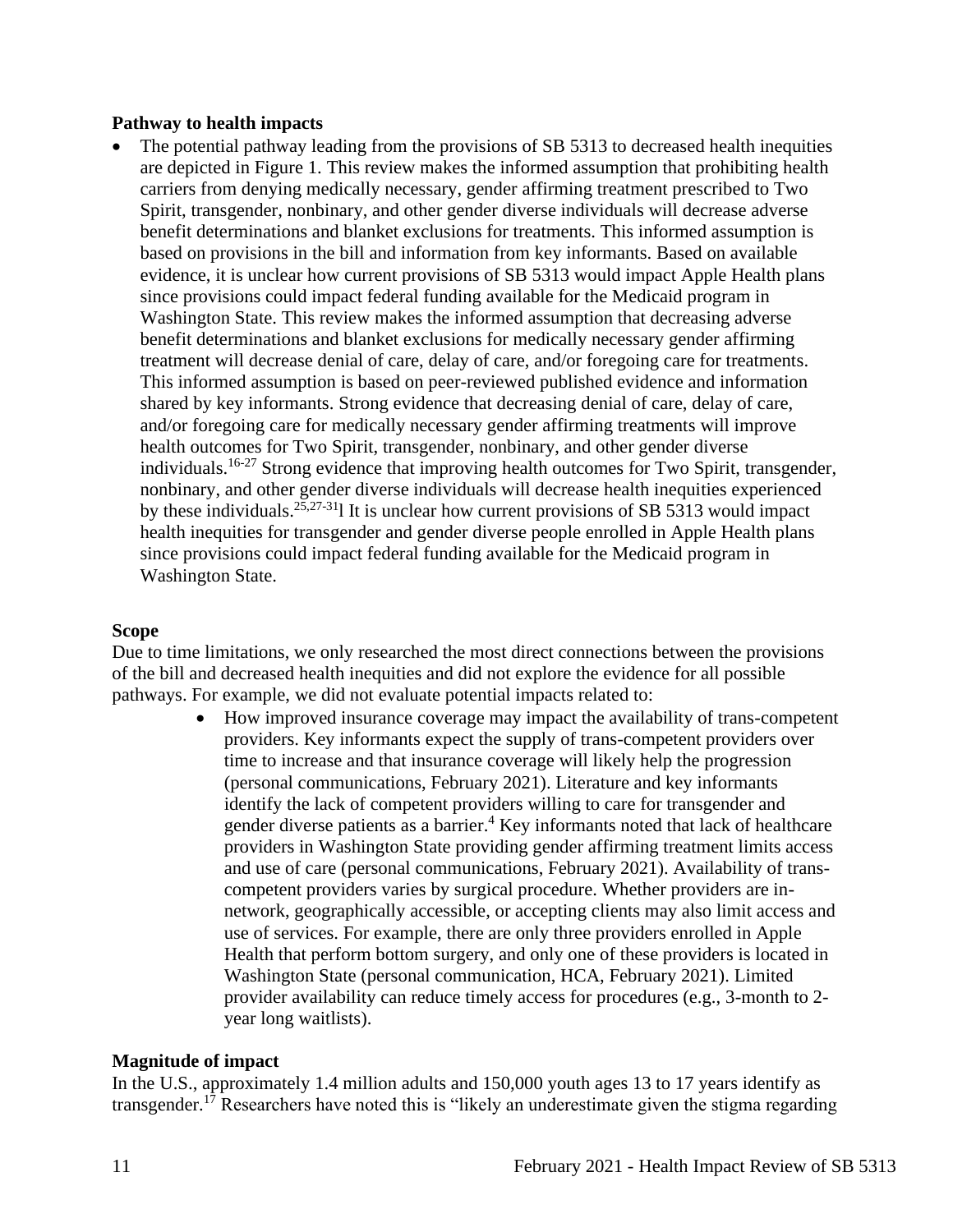those who openly identify as transgender and the difficulty in defining 'transgender' in a way that is inclusive of all gender-diverse identities."<sup>16</sup> Research also estimate roughly 80% of the trans population has a binary understanding of their gender identity, whereas 20-40% are nonbinary or genderqueer.<sup>1</sup> Staff at Seattle Children's Hospital's Gender Clinic estimate 1/3 of the clinic's patients identify as non-binary (personal communication, February 2021).

Evidence shows "the transgender population is less likely to be insured than both the lesbian, gay, and bisexual (LGB) and general populations and often faces challenges in accessing needed healthcare services."<sup>17</sup> Those who have insurance also report issues receiving coverage for gender affirming care.<sup>4,16,21,25,27,32</sup> The 2015 U.S. Transgender Survey included 1,667 respondents from Washington State. Survey results from Washington residents found that in the 12-months preceding the survey 29% of respondents experienced a problem with their insurance related to being transgender (e.g., being denied coverage for care related to gender transition).<sup>33</sup> Among the broader national sample, 25% of those who sought coverage for hormones in the preceding 12-months were denied coverage as were 55% of those who sought coverage for transition-related surgery.<sup>25</sup> Additionally, while 78% of respondents wanted hormone therapy related to gender transition, only 49% had ever received it.<sup>25</sup>

The provisions of SB 5313 apply to health carriers providing coverage under an Apple Health plan; PEBB/SEBB plan; or a plan offered on the Exchange. HCA purchases healthcare for more than 2.5 million Washington residents through Apple Health, PEBB, and SEBB.<sup>34</sup> As of January 2020, Washington Healthplanfinder had about 200,000 people enrolled in individual coverage across the state.<sup>34</sup>

Data related to adverse benefit determinations or health insurance denials are available through health carriers. HCA and OIC, as health insurance regulatory agencies, can receive health insurance-related complaints from individuals and providers (personal communication, OIC, February 2021). The majority of health insurance-related complaints received by OIC are related to adverse benefit determinations or coverage denials (though complaints can be made for other reasons) (personal communication, OIC, February 2021). OIC has regulatory authority to receive complaints against any health carrier licensed to offer full-benefit health plans in Washington State, including carriers for most PEBB/SEBB health plans. OIC will assist with and refer complaint cases against PEBB/SEBB plans to HCA, and HCA as a regulatory agency can also receive insurance complaints directly (personal communication, OIC, February 2021). Since 2014, OIC has received a total of 158 cases of health insurance complaints related to gender identity (approximately 23 cases per year, on average), including 18 cases in 2020 (personal communication, OIC, February 2021).

One key informant noted that without systems-level data from the state and insurers operating in Washington, it is unclear whether the repeated denials and exclusions documented in community reflect the majority of trans patients' interactions with insurers or if these instances are a smaller subset of challenging cases that require a more tailored review by regulators to identify a solution (personal communication, February 2021). OIC confirmed that it is not possible to determine what percentage of individuals receiving adverse benefit determinations or coverage denials file complaints (personal communication, OIC, February 2021). However, they noted that the OIC phone number for complaints is printed at the bottom of every adverse benefit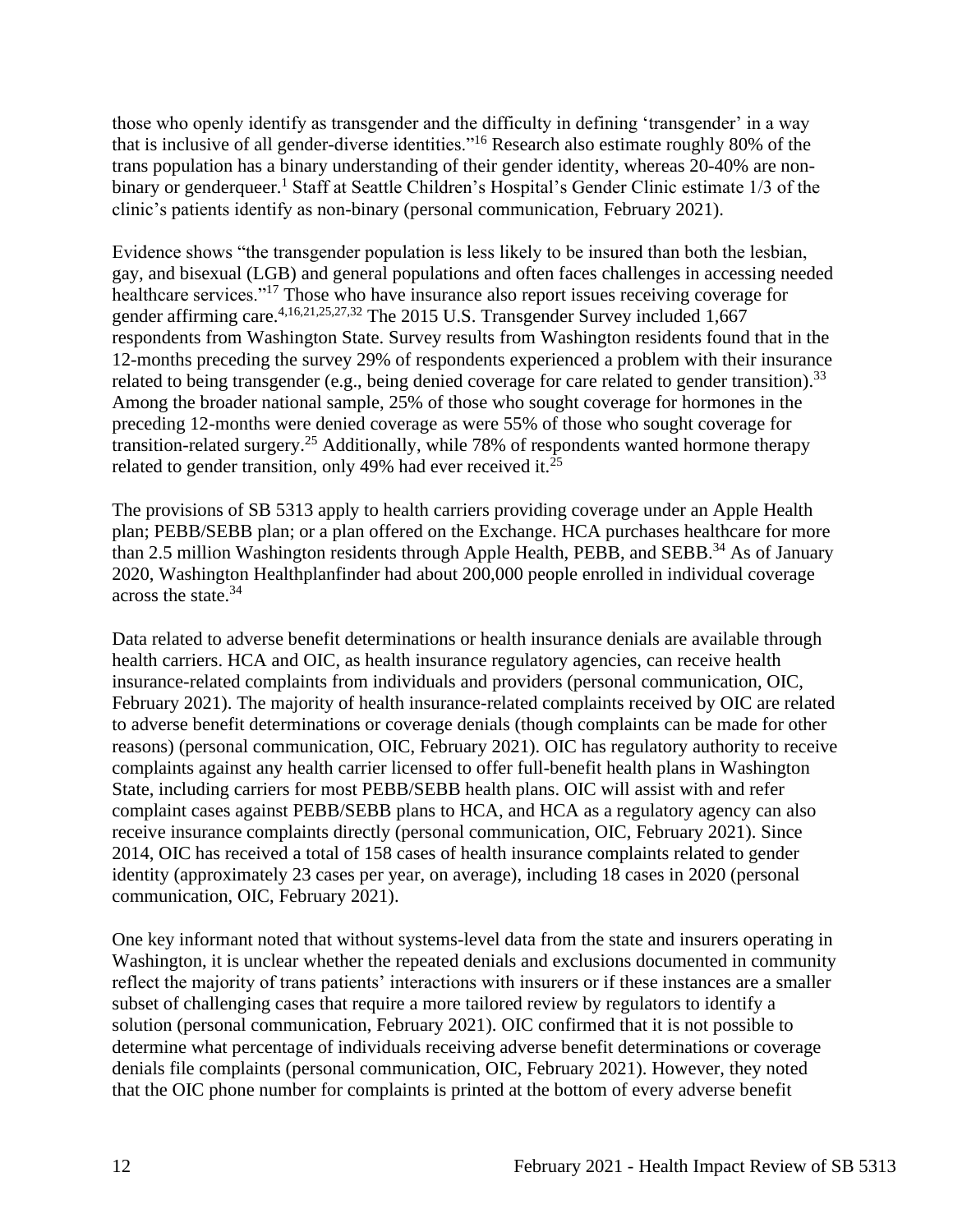determination, that OIC has issued guidance for carriers and consumers around gender identity, and that proponents for transgender healthcare are aware of the OIC complaint process, which could make it more likely individuals file a health insurance-related complaint relating to gender affirming treatments (personal communication, OIC, February 2021).

In response to a 2020 public records request, OIC provided data on 58 cases opened between 2017 and 2020 specific to denials related to gender affirming treatment (unpublished data, OIC, 2020). Key informants who shared the data noted that Washington State law changed in 2019 with the implementation of [RCW 48.43.0128](https://app.leg.wa.gov/RCW/default.aspx?cite=48.43.0128) (Nongrandfathered health plans—Prohibited discrimination—Rules). However, review of the denials data found that surgeries which should have been covered under state law before the implementation of RCW 48.43.0128 were denied both before and after the rules went into effect (personal communication, February 2021). A memo from OIC accompanying the 2020 responsive records states, "Reviewed procedure claim denials come from public and private insurance policies alike. These coverage denials can be seen across age groups, from minors to a spectrum of adults, including elder medicare [sic.] recipients seeking treatment" (unpublished data, OIC, 2020). In summarizing the complaints received by OIC, the memo states, "it is common to see cases in which insurers rejected genderaffirming claims under the grounds that they internally classified the procedure as cosmetic. Often, these are labeled explicitly as Transgender Service exclusions. This exclusion has been affirmed even when the applicant obtained the required documentation stating that the procedure is medically necessary. Often in responses to complaints, a reviewer internally selected by the insurer would affirm that the procedure was cosmetic" (unpublished data, OIC, 2020). OIC also noted that "those seeking services and procedures are often navigating insurance policies that don't have coding structures built for services and procedures for people who are not cisgender. As a result, transgender people can be denied because some policies do not have coding options for procedures filed under certain documented sex and gender identities" (personal communication, February 2021).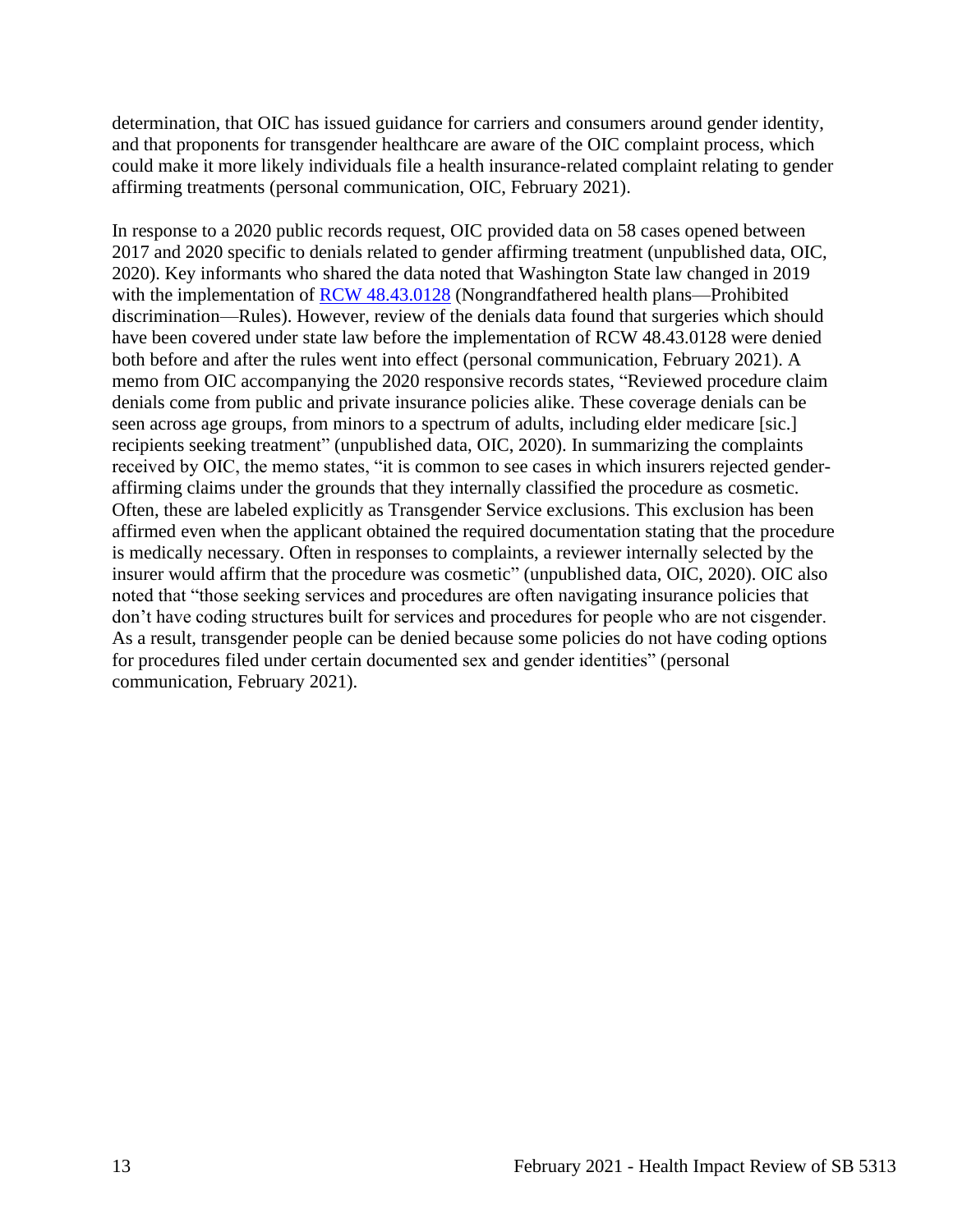**Logic Model**

<span id="page-13-0"></span>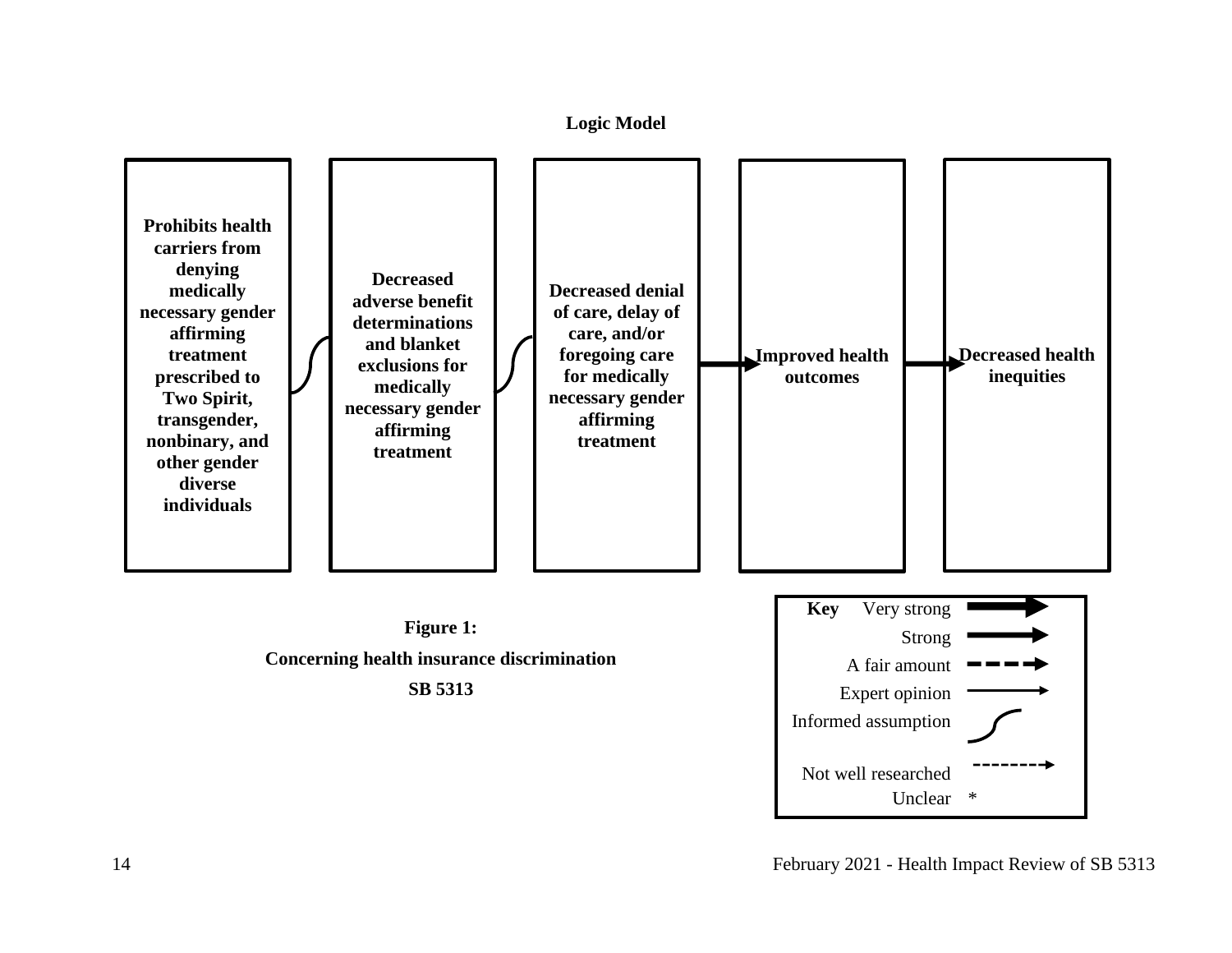#### **Summaries of Findings**

<span id="page-14-0"></span>**Will prohibiting health carriers from denying medically necessary, gender affirming treatment prescribed to Two Spirit, transgender, nonbinary, and other gender diverse individuals decrease adverse benefit determinations and blanket exclusions for treatments?** This review makes the informed assumption that prohibiting health carriers from denying medically necessary, gender affirming treatment prescribed to Two Spirit, transgender, nonbinary, and other gender diverse individuals will decrease adverse benefit determinations and blanket exclusions for treatments. This informed assumption is based on provisions in the bill and information from key informants.

Many healthcare rights and services for Two Spirit, transgender, nonbinary, and other gender diverse individuals are protected in Washington State statute. However, these services may not be provided (personal communications, February 2021). Key informants from the transgender community and those who work with trans patients agreed that under current state law many gender affirming treatments and procedures (e.g., hormone therapy, puberty blockers, top surgery, bottom surgery) should already be covered by insurers in Washington State (personal communications, February 2021). However, the lived experience of community members and the time and resources required of patient navigators, clinical providers, and clinic staff to ensure that trans patients receive the gender affirming care they require and that services are paid for by insurance indicate that current protections in statute are not working as intended for all trans Washingtonians. Key informants shared that insurance denials continue to disparately affect transgender individuals in Washington State (personal communication, 2018 and January 2021). One key informant noted that without systems-level data from the state and insurers operating in Washington, it is unclear whether the repeated denials and exclusions documented in community reflect the majority of trans patients' interactions with insurers or if these instances are a smaller subset of challenging cases that require a more tailored review by regulators to identify a solution (personal communication, February 2021).

#### *Health plans offered on the Exchange*

The 2010 Patient Protection and Affordable Care Act (ACA) details ten essential health benefits that must be included in every individual and small employer health plan.<sup>6,7</sup> The ACA does not include gender affirming treatment as an essential health benefit, and individual health plans on the private health market are not required to provide coverage for gender affirming treatments (personal communication, Health Benefit Exchange [HBE], February 2021). However, health carriers in Washington State reported providing coverage for gender affirming treatments when care is determined medically necessary for the treatment of a mental health diagnosis (personal communication, Association of Washington Healthcare Plans, February 2021). Some health carriers reported using WPATH standards to determine when treatments were considered medically necessary (personal communication, Association of Washington Healthcare Plans, February 2021). Health carriers stated that blanket exclusions are not used, and that individuals may receive an adverse benefit determination for noncovered services or if services are not determined to be medically necessary (personal communication, Association of Washington Healthcare Plans, February 2021).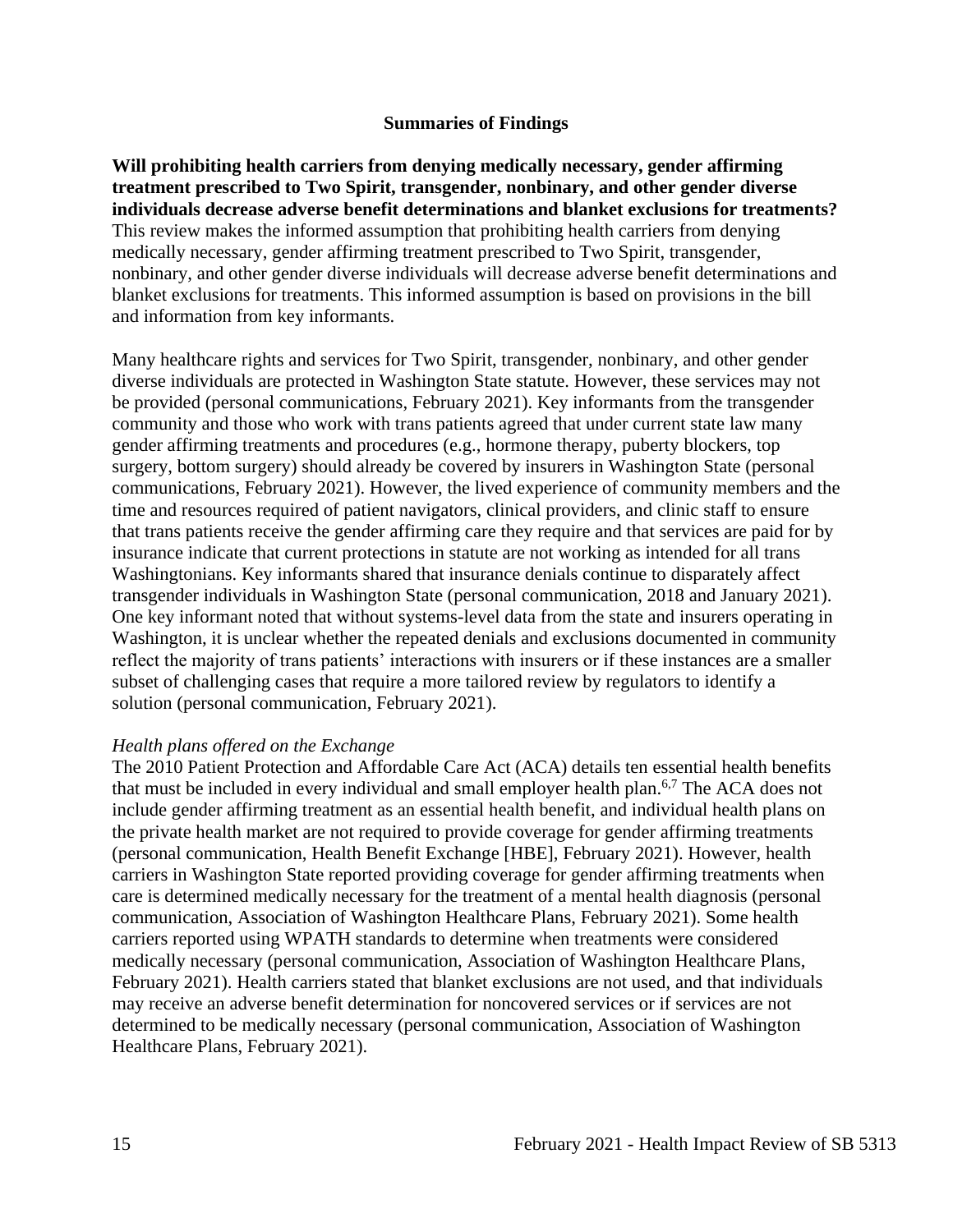In addition, health carriers offering plans on the Exchange are prohibited from, "cancelling or failing or refusing to issue/renew insurance on the basis of sexual orientation, which includes gender identity; discriminating against individuals because of their gender identity or sexual orientation [\(RCW 48.43.0128\)](https://app.leg.wa.gov/RCW/default.aspx?cite=48.43.0128); and issuing auto initial denials of coverage from reproductive health care services that are ordinarily or exclusively available to individuals of one gender, based on the individual's gender assigned at birth, gender identity, or gender otherwise recorded [\(RCW 48.43.072\)](https://apps.leg.wa.gov/rcw/default.aspx?cite=48.43.072)" (personal communication, HBE, February 2021).

Health plans offered on the Exchange must also meet state law and be approved by the Washington State Office of the Insurance Commissioner (OIC). SB 5313 would change state law to prohibit health carriers in Washington from denying medically necessary gender affirming treatment prescribed to Two Spirit, transgender, nonbinary, and gender diverse individuals. Therefore, health carriers offering health plans on the Exchange would be prohibited from issuing adverse benefit determinations or blanket exclusions for gender affirming treatment as required by SB 5313 in order for plans be offered on the Exchange, including individual and small group/small employer health plans (personal communication, HBE, February 2021).

### *PEBB/SEBB plans*

All health plans offered under PEBB/SEBB cover gender affirming treatments, though specific coverage varies by plan (personal communication, Health Care Authority (HCA), February 2021). Most plans cover treatments like hormone therapy, mastectomy, genital surgeries, etc. However, currently some treatments are classified as "cosmetic" or do not meet medical necessary criteria (as established by health carriers) and are not covered by PEBB/SEBB plans (e.g. facial feminization, facial electrolysis) (personal communication, HCA, February 2021). While some carriers have already extended coverage to include facial feminization (personal communication, HCA, February 2021), SB 5313 would require all carriers to provide coverage for this treatment. Therefore, SB 5313 would likely increase coverage of gender affirming treatments, including treatments currently classified as "cosmetic" by some carriers (e.g., facial feminization).

Health carriers offering PEBB/SEBB plans (with the exception of the Uniform Medical Plan) must also meet state law and be approved by OIC (personal communication, HCA, February 2021). SB 5313 would change state law to prohibit health carriers in Washington from denying medically necessary gender affirming treatment prescribed to Two Spirit, transgender, nonbinary, and gender diverse individuals. Therefore, health carriers offering PEBB/SEBB plans would be prohibited from issuing adverse benefit determinations or blanket exclusions for gender affirming treatment as required by SB 5313 (personal communication, HCA, February 2021).

#### *Apple Health plans*

It is unclear how SB 5313 would impact coverage of prescribed gender affirming treatments under Apple Health plans due to technical barriers and alignment with federal Medicaid and Medicaid Managed Care regulations.

Coverage of gender affirming treatments under Apple Health varies depending on the type of service and the type of coverage provided. Most individuals on an Apple Health plan receive coverage through a Medicaid Managed Care Organization, and all non-surgical gender affirming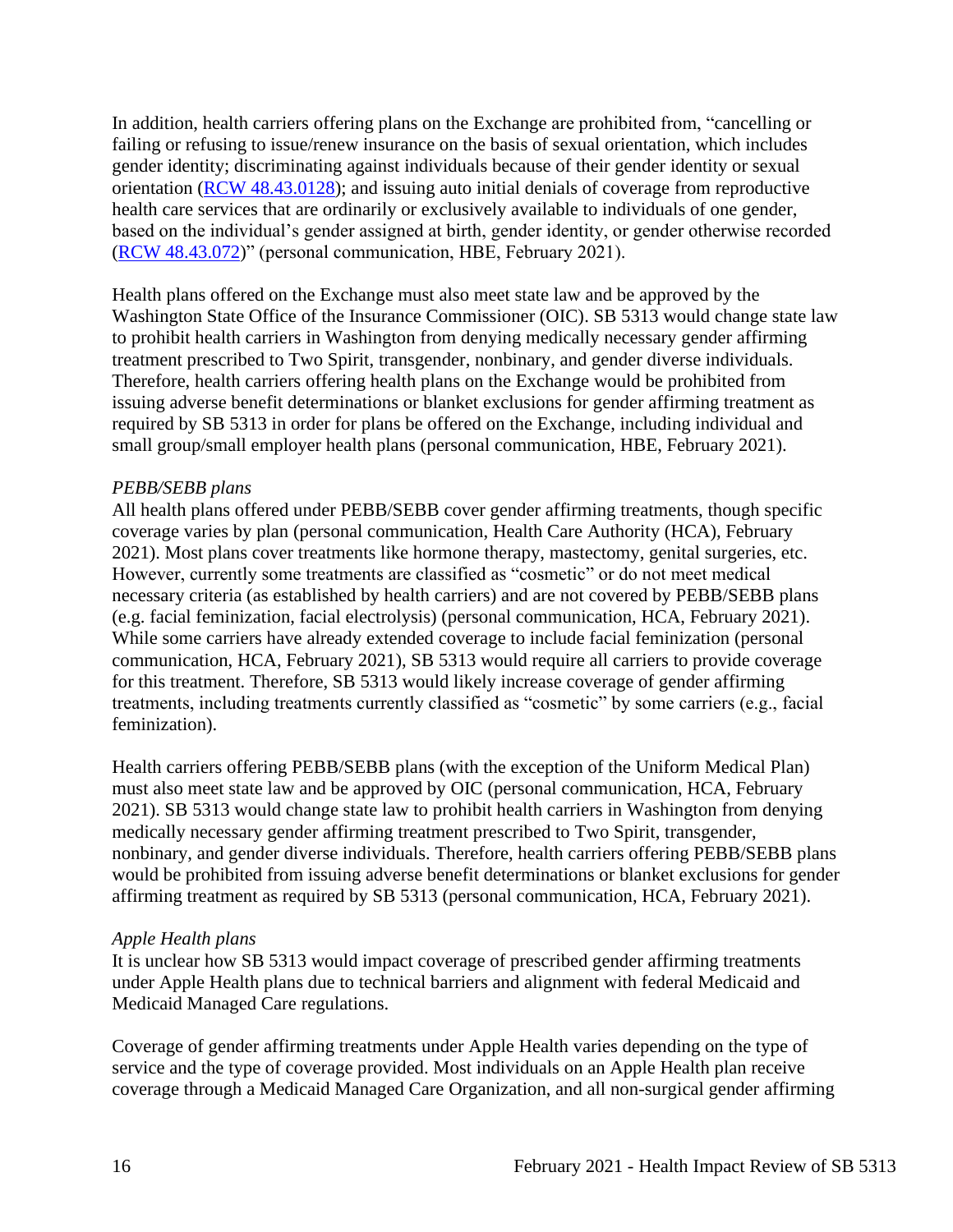treatments are covered (e.g., hormone therapy, mental health services) (personal communication, HCA, February 2021). However, key informants noted that different standards of care applied by different Managed Care Organizations can be a barrier to non-surgical care (personal communications, February 2021). Surgical and electrolysis treatments are not covered under Medicaid Managed Care, and coverage must be requested through Apple Health fee-for-service (personal communication, HCA, February 2021). Therefore, a Managed Care Organization will issue an adverse benefit determination for any request for a surgical or electrolysis treatment (personal communication, HCA, February 2021). Preauthorization requests for surgical or electrolysis treatments must be submitted to the Apple Health fee-for-service program by the surgeon that will be performing the procedure (personal communication, HCA, February 2021). Requests are reviewed based on WPATH standards of care to determine if they are medically necessary (personal communication, HCA, February 2021). Key informants who work with trans patients stated that the processes between Managed Care Organizations and fee-for-service is not easy to navigate and may result in delay of care (personal communications, February 2021) Since provisions of SB 5313 would require Managed Care Organizations to cover gender affirming treatments, removing the need for individuals to request coverage through fee-forservice, the bill would likely increase coverage for gender affirming treatments provided under Apple Health plans.

However, the current provisions of SB 5313 do not align with federal Medicaid and Medicaid Managed Care regulations (personal communication, HCA, February 2021). Compliance with proposed bill provisions could violate federal Medicaid and Medicaid Managed Care regulations and could jeopardize the ability for the state to obtain federal Medicaid match dollars (personal communication, HCA, February 2021). For example, among other technical barriers, HCA noted that SB 5313 creates a new definition of an adverse benefit determination that is not aligned with the definition used by Medicaid Managed Care Organizations (personal community, HCA, February 2021). Additionally, the provisions would prohibit adverse benefit determinations regardless of whether a client has another form of insurance or meets Medicaid eligibility requirements, which could also impact the receipt of federal funding (personal communication, HCA, February 2021). These technical barriers are due to the alignment of state and federal Medicaid regulations, and are not specific to the coverage of gender affirming treatment or services (personal communication, HCA, February 2021).

Additionally, HCA's Transgender Health Program ensures care meets requirements in [WAC](https://apps.leg.wa.gov/WAc/default.aspx?cite=182-531-1675)  [182-531-1675](https://apps.leg.wa.gov/WAc/default.aspx?cite=182-531-1675) (Washington apple health – Gender dysphoria treatment program). The program outlines specific surgical services that are covered through Medicaid fee-for-service (e.g., breast reconstruction, genital surgery, hysterectomy).<sup>35</sup> The program notes that, "there are different requirements [for preauthorization] depending on what service you want to have performed. For top surgery, [HCA] require[s] a letter from a licensed mental health care provider, a letter from the provider managing your hormone therapy, and a letter from the surgeon who will perform the surgery."<sup>35</sup> Key informants have noted that preauthorization requirements can be a barrier to care (personal communication, August 2018). In addition, some gender affirming treatments (e.g., facial feminization) are not currently covered through Apple Health free-for-service (personal communication, HCA, February 2021). In 2019, HCA opened [WAC 182-531-1675](https://apps.leg.wa.gov/WAc/default.aspx?cite=182-531-1675) for rulemaking.<sup>12</sup> Among other amendments, the proposed changes would "remove the list of noncovered services and clarify that requests will be evaluated for medical necessity; remove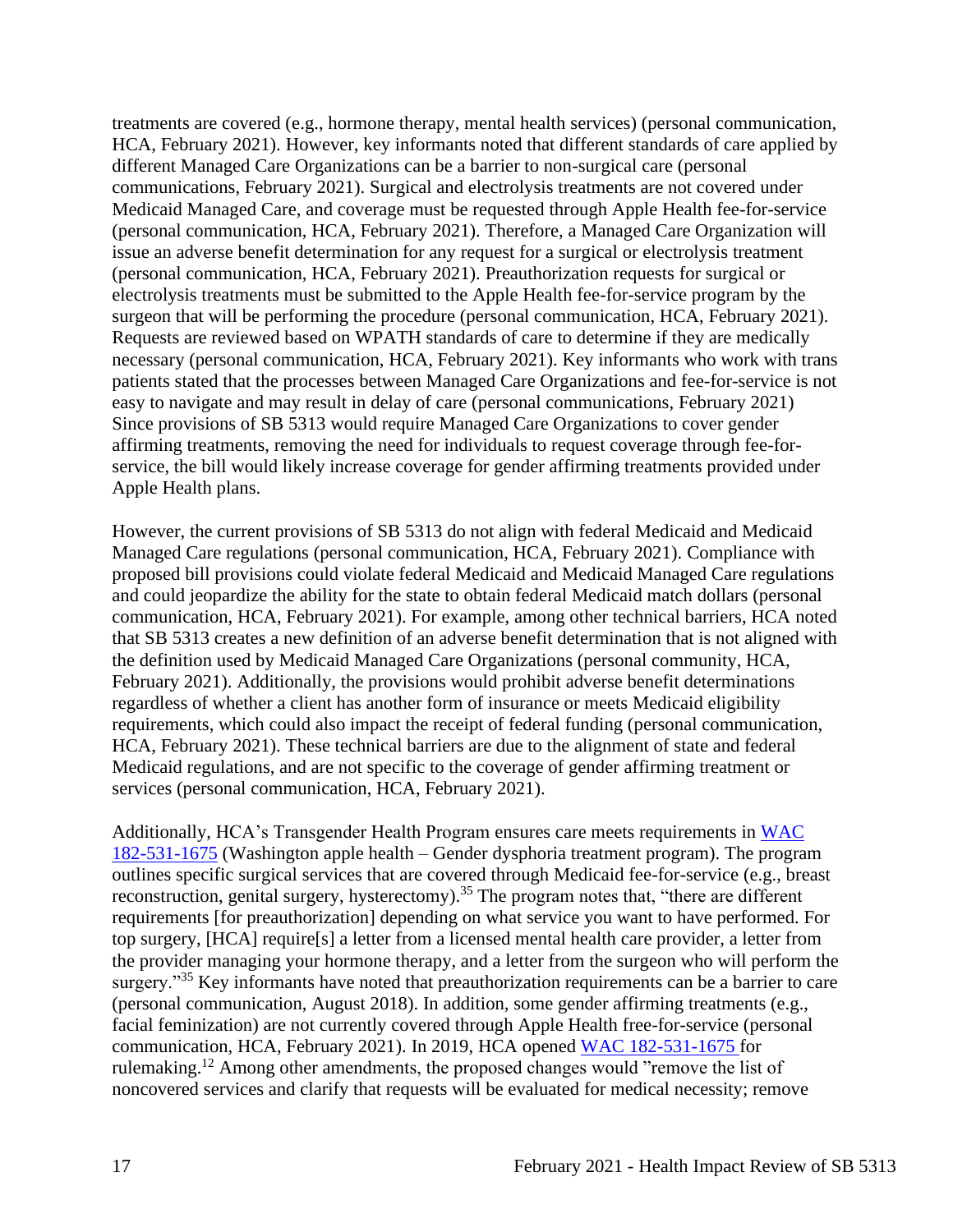barriers and unnecessary administrative processes for the client and provider; and streamline the authorization process."<sup>12</sup> While proposed changes to the WAC are anticipated to take effect in 2021, some changes have already started to be implemented (personal communication, HCA, February 2021).

Overall, key informants representing state agencies responsible for implementing SB 5313 stated that the bill adds specificity to insurance policies and procedures and would likely decrease adverse benefit determinations and cosmetic blanket exclusions for medically necessary gender affirming treatment (personal communications, HCA and OIC, February 2021). Key informants from the transgender community and those who work with trans patients overwhelmingly agreed that SB 5313 would hold insurers more accountable for providing medically necessary gender affirming treatment and would result in fewer denials for trans patients. In addition, since PEBB/SEBB health plans and individual/small group health plans would adhere to these provisions in order to meet state law and be offered on the Exchange, we have made the informed assumption that the bill would decrease adverse benefit determinations and blanket exclusions for medically necessary, gender affirming treatment. However, since provisions in SB 5313 may impact federal funding available for the Medicaid program in Washington State, it is unclear how the bill in its current iteration would impact Apple Health plans and individuals enrolled in them.

## **Will decreasing adverse benefit determinations and blanket exclusions for medically necessary gender affirming treatment decrease denial of care, delay of care, and/or foregoing treatment?**

This review makes the informed assumption that decreasing adverse benefit determinations and blanket exclusions for medically necessary gender affirming treatment will decrease denial of care, delay of care, and/or foregoing treatment. This informed assumption is based on peerreviewed published evidence and information shared by key informants in Washington that insurance related issues (e.g., adverse benefits determinations and cosmetic blanket exclusions) are significant barriers to trans and gender diverse Washingtonians receiving gender affirming, medically necessary, and lifesaving healthcare.

Multiple key informants who work with trans youth and/or adults shared that, while in many cases gender affirming care is ultimately covered by insurers, it's often not without significant effort on behalf of the trans patient (personal communications, February 2021). It can take months to years of appealing adverse benefit determinations and/or claim denials, submitting duplicative referral letters (i.e., not in accordance with WPATH Standards of Care), and undergoing unnecessary and unwanted testing and/or treatments<sup> $4,36$ </sup> to access the care that aligns with a trans patient's individual goals and their medical provider's recommended care plan (personal communications, February 2021). Published evidence indicates that "even when expenses are covered, families describe high levels of stress navigating and submitting claims appropriately."<sup>16</sup> Key informants also noted that it should not be a pre-requisite for trans patients to know of non-profits that support trans community members in navigating trans healthcare in order to receive medically necessary, gender affirming care (personal communications, February 2021).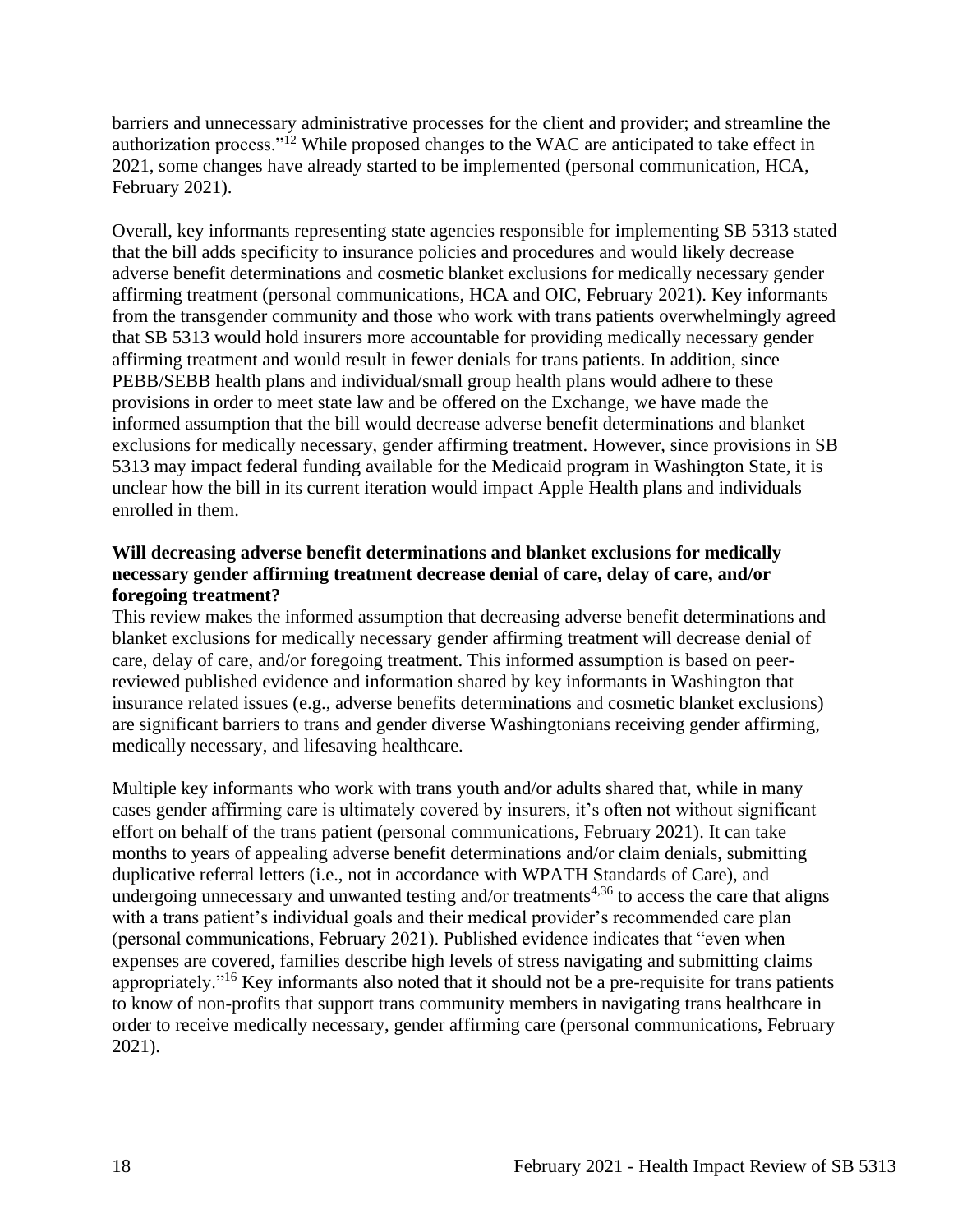Key informants who work in clinics that provide gender affirming care noted that insurance billing codes are a systemic challenge for trans patients and providers to navigate. The billing codes are based in a binary system (i.e., male, female) with no specific recognition of trans people. The billing codes specific to gender dysphoria are technically mental health codes, and, as a result, insurance companies may (i.e., it varies) deny claims received from medical providers using one of these codes (personal communication, February 2021). A 2012 study similarly found claims for recommended gender care were denied by insurers on the basis that gender dysphoria was a mental health disorder, not a physical one, and the treatment was therefore not medically or surgically necessary.<sup>16</sup> Alternatively, medical billing codes commonly used for gender affirming care are specific to "endocrine disorders," a catch-all for endocrine-related treatment (personal communication, February 2021). Key informants who work in billing shared that it often feels like a guessing game to determine which is the appropriate code to use for services as it varies insurer to insurer, treatment to treatment, and at times base on the insurance company staff member who processes the claim (personal communications, February 2021). Staff shared one instance in which the insurer reported the claim would have been paid had it been submitted under a different code. When asked if they could resubmit under the appropriate code, the insurer informed them that constituted insurance fraud (personal communication, February 2021).

Peer-reviewed evidence shows at least some trans patients feel that "their mental health was inappropriately used as rationale to deny care."<sup>4</sup> For example, "Despite [WPATH Standards of Care] being set up as flexible guidelines, many providers or insurers use them as absolute requirements and will deny coverage if not established to the letter" (personal communication, Tobi Hill-Meyer, August 2018). Moreover, insurance pre-authorization and utilization reviews are often conducted by staff members without expertise or experience providing gender affirming care (personal communication, January 2021). In many cases where care is delayed or claims are denied, it is the result of insurers not being aware of Washington State law and/or guidelines outlined in WPATH's Standards of Care or because the reviewer personally does not agree with the care being requested or provided (personal communication, February 2021). Key informants recounted personal and patient experiences in which pre-authorized gender affirming surgeries were at risk of, or were, delayed because an insurer requested additional mental health provider referral letters as little as a day before a scheduled surgery adding to patients' stress and anxiety (personal communications, February 2021).

Non-binary, genderqueer, and gender diverse patients (i.e., whose gender identities do not align with a cis-normative, binary understanding of gender) face additional insurance barriers and discrimination when accessing gender affirming care (personal communication, February 2021). Key informants recounted personal and patient experiences in which insurers denied provider recommended procedures stating they were "not gender affirming procedures." For example, a state-funded insurer denied a non-binary patient's pre-authorization for a breast reduction, whereas the insurer would have covered a mastectomy (personal communication, February 2021). By limiting the types of treatments and procedures available to segments of the trans community, insurers fail to recognize the diversity of non-binary patients' personal transition goals (personal communication, January 2021). Such denials function as another form of blanket exclusion in which the insurers determine which non-binary and gender diverse patients are "trans enough" (personal communications, February 2021)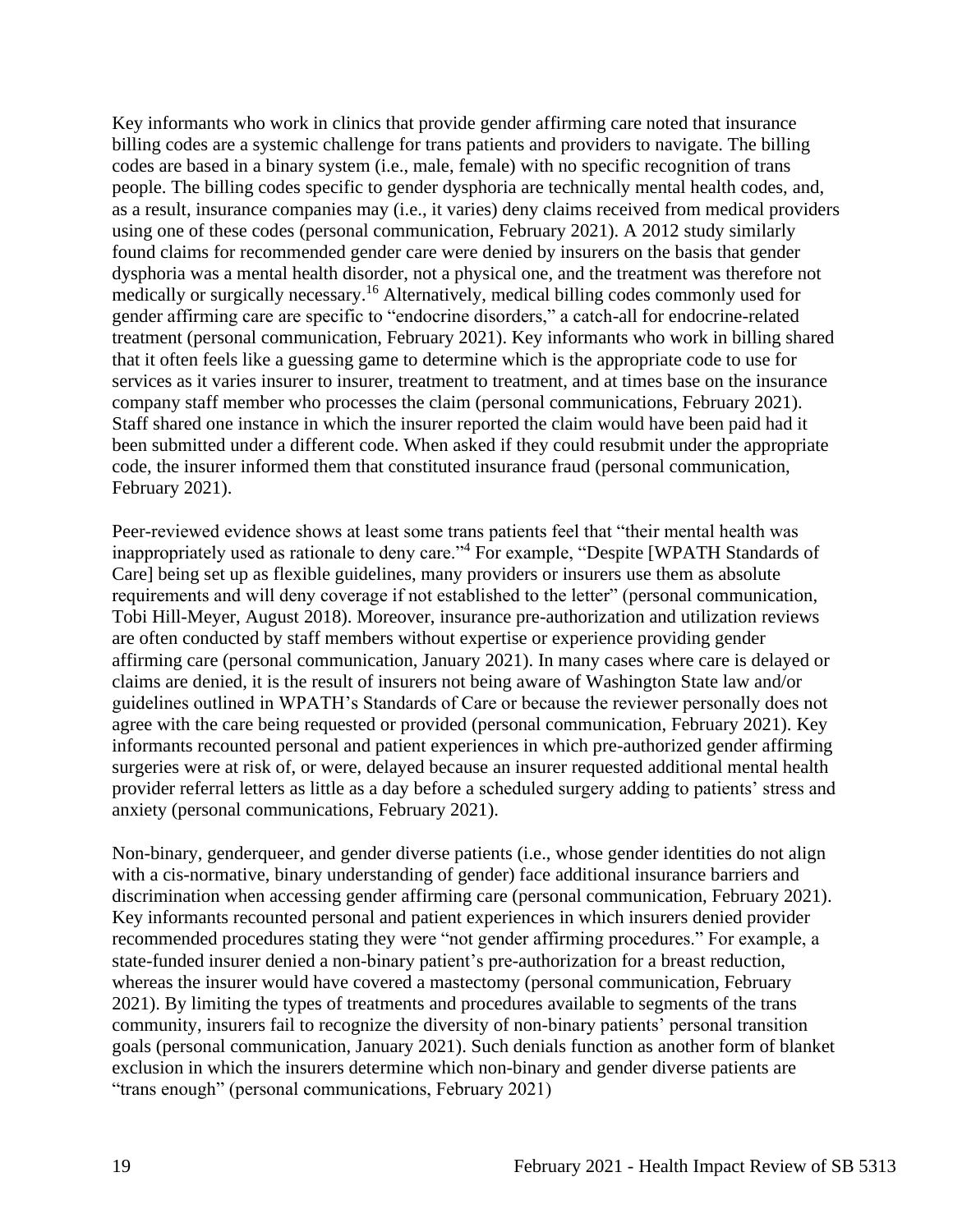Trans youth and adolescents younger than 18 years face many of the same insurance barriers described above as well as some unique barriers as a result of their status as minors. Seattle Children's Hospital's Gender Clinic noted that they do not currently track insurance denials (personal communication, February 2021). However, staff reported four denials for the first week in February 2021 which is roughly standard (personal communication, February 2021). A recent uptick in denials from Apple Health for top surgery has prompted clinic staff to reconsider how providers write their referral letters, which takes away from staff time dedicated to working directly with patients and families (personal communication, 2021). Key informants working with youth, adolescents, and their families shared that a unique insurance barrier for minors seeking gender affirming treatment is the requirement that both parents or legal guardians approve of the treatment (personal communication, February 2021). If one parent or legal guardian is not supportive care can be significantly delayed as both sides pursue legal avenues. Moreover, evidence indicates that trans youth and adolescents may be estranged from their family (e.g., trans youth are more likely to experience homelessness, be in the foster care system). Results of the 2015 U.S. Transgender Survey show 15% of those who were out to their immediate family ran away from home and/or were kicked out of the house because they were transgender.<sup>25</sup>

Peer-reviewed literature has documented denials and/or delay of services by insurers and providers<sup>18</sup> present significant barriers for transgender individuals receiving appropriate healthcare.<sup>4,27,32,36</sup> In a survey of 256 transgender and gender nonconforming individuals, insurance was the second most commonly reported barrier to care.<sup>4</sup> Among U.S. Transgender Survey respondents 25% experienced a problem within the last year with their insurance related to being transgender, and 55% of those who sought coverage for transition-related surgery in the past year were denied.<sup>25</sup> For example, despite the growing body of literature that shows puberty blockers help ameliorate mental health challenges faced by transgender adolescents, a retrospective review of medical records found 59.3% of transgender adolescent patients prescribed puberty blockers were specifically denied insurance coverage for care.<sup>21</sup> Of those initially denied coverage, four subsequently received care.<sup>21</sup> However, the median time between insurance denial and start date for hormone therapy was 9 months (range  $8-20$  months).<sup>21</sup>

Staff representing clinics that serve trans patients in Washington explained that insurers may also delay care by denying pre-authorizations or changing the administration method (e.g., injection, cream) of a treatment (e.g., hormones) without the provider's knowledge (personal communication, February 2021). Often such changes are related to treatment cost, and result in a back-and-forth between the insurer and the provider and/or a requirement for the patient to try other treatments deemed inappropriate by the provider for the specific patient until they can access the original prescribed treatment (personal communication, February 2021). Staff stated that insurers do not interfere with provider recommended care for other types of healthcare needs (e.g., diabetes treatment) (personal communications, February 2021).

Key informants discussed other barriers to care not addressed in the bill which could still result in denial of care, delayed care, and/or foregoing care, including lack of insurance,  $28,37$  gaps in insurance coverage,<sup>27</sup> cost of care (e.g., clinical visits, procedures, and co-pays),  $25,27,37$  other required services (e.g., therapist visits, lab work),<sup>4</sup> limited trans-competent provider availability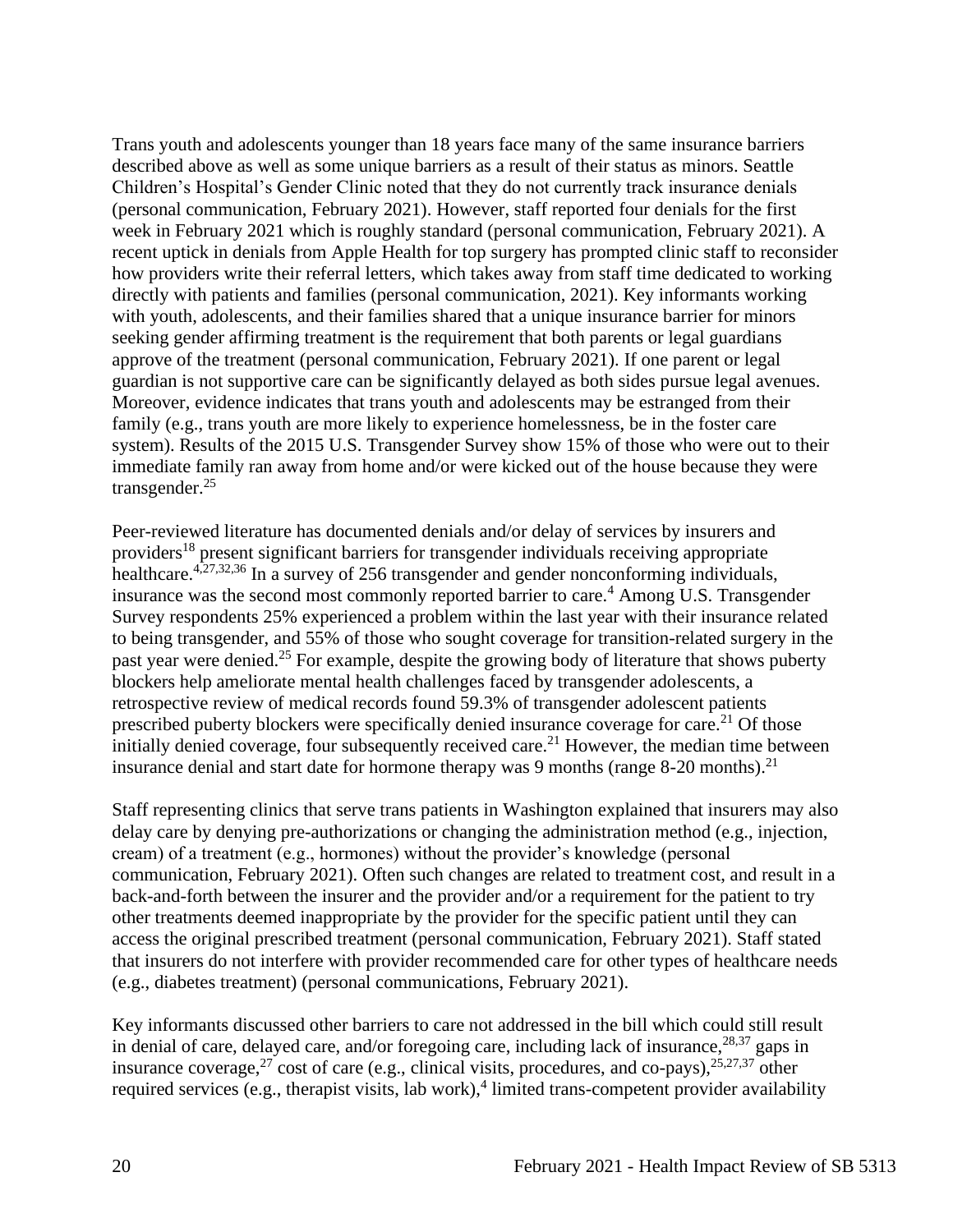(i.e., trained in gender affirming treatment),  $4,27,38-42$  travel (e.g., to a competent provider),  $4$  missed work, discrimination by providers and/or clinic staff,  $4,27,40$  and fear of discrimination based on past clinical experiences.25,28,33 Key informants also noted that the current and historical challenges of accessing gender affirming care may result in some in the trans community not trying to access care they would otherwise want (personal communication, February 2021).

However, since SB 5313 would likely decrease adverse benefit determinations and blanket exclusions, we have made the informed assumption that provisions of the bill would likely decrease denial of care, delayed care, and/or foregoing care for medically necessary gender affirming treatments for some Two Spirit, transgender, nonbinary, and other gender diverse individuals.

## **Will decreasing denial of care, delay of care, and/or foregoing care for medically necessary gender affirming treatment improve health outcomes for Two Spirit, transgender, nonbinary, and other gender diverse individuals?**

There is strong evidence that decreasing denial of care, delay of care, and/or foregoing care for medically necessary gender affirming treatment will improve mental and physical health outcomes and personal safety for Two Spirit, transgender, nonbinary, and other gender diverse individuals.

The California Department of Insurance issued an Economic Impact Assessment that determined that antidiscrimination rules for health insurers would yield "significant benefits to transgender individuals including suicide reduction, improvements in mental health, reduction in substance use rates, higher rates of adherence to HIV care, and reduction in self-medication."<sup>17</sup> Key informants underscored the importance of gender affirming care for trans and gender diverse people's mental health, physical health, and personal safety.

## *Mental health*

Transgender adolescents and adults have higher rates of depression, anxiety, eating disorders, self-harm, and suicide.<sup>16</sup> The American Academy of Pediatrics states, "There is no evidence that risk for mental illness is inherently attributed to one's identity as [transgender or gender-diverse]. Rather, it is believed to be multifactorial, stemming from an internal conflict between one's appearance and identity, limited availability of mental health services, low access to health care providers with expertise in caring for youth who identify as [transgender and gender diverse], discrimination, stigma, and social rejection."<sup>16</sup> This understanding has been affirmed by the American Psychological Association (2008) and the American Psychiatric Association, which stated in 2012: "Being transgender or gender variant implies no impairment in judgment, stability, reliability, or general social or vocational capabilities; however, these individuals often experience discrimination due to a lack of civil rights protections for their gender identity or expression.…[Such] discrimination and lack of equal civil rights is damaging to the mental health of transgender and gender variant individuals."<sup>16</sup> Evidence indicates that the practice of insurance companies denying claims for gender affirming treatments "contributes to stigma, prolonged gender dysphoria, and poor mental health outcomes."<sup>16</sup>

A developing body of literature indicates that accessing gender affirming care improves trans and non-binary patient's mental health. A systematic review of literature found a statistically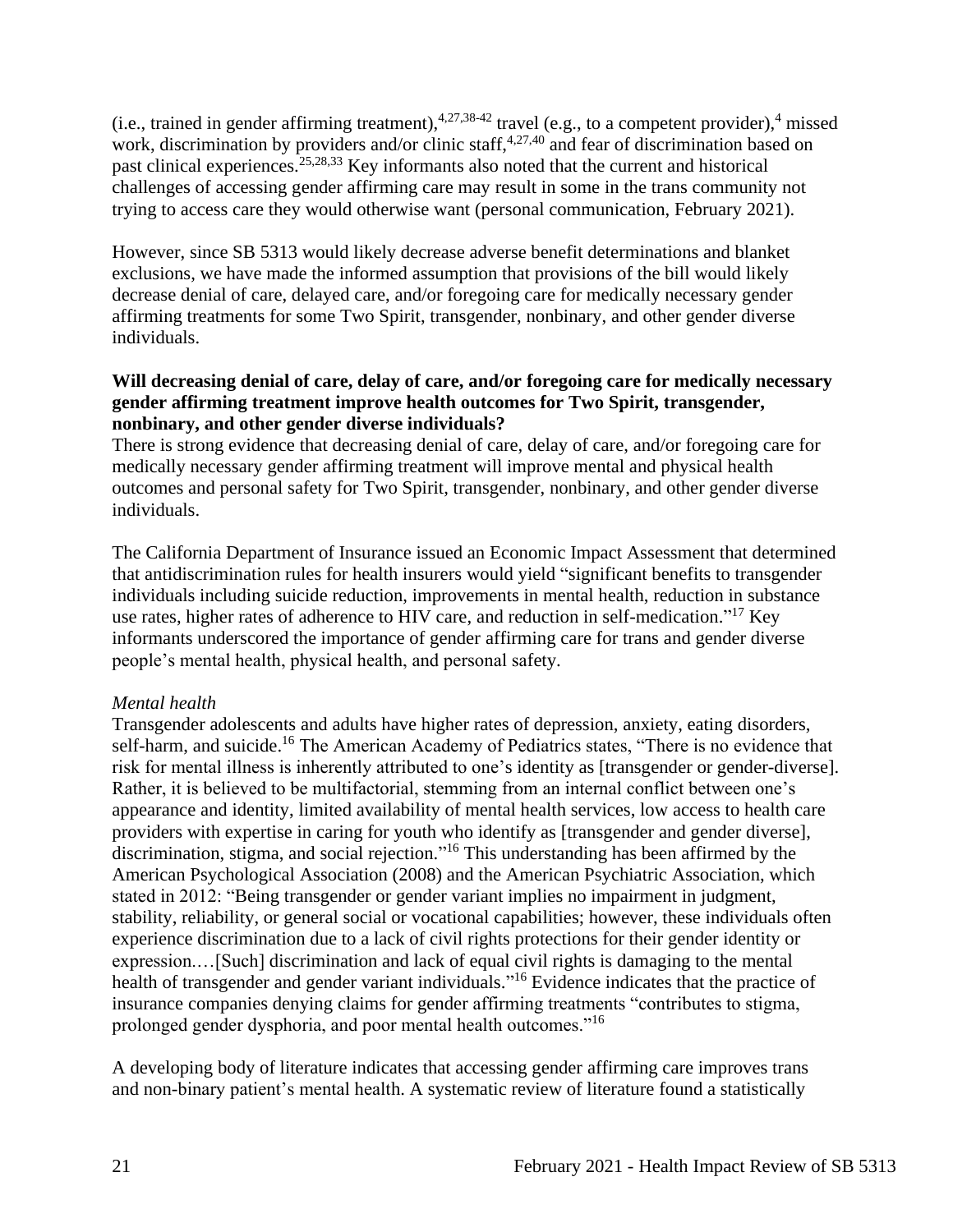significant reduction in depression, somatization, interpersonal sensitivity, anxiety, hostility, and phobic anxiety/agoraphobia after initiating hormone therapy.<sup>18</sup> Authors noted that there were limited prospective, longitudinal studies evaluating impact over time.<sup>18</sup> More recently, a study found chest dysphoria (i.e., distress or discomfort one feels because of chest tissue that has developed after undergoing an endogenous female puberty) was "high among presurgical transmasculine youth, and [chest reconstruction surgery] positively affected both minors and young adults."<sup>19</sup> All postsurgical participants affirmed the statement, "It was a good decision to undergo chest reconstruction."<sup>19</sup> Self-reported regret was near 0; one out of 68 reported experiencing regret "sometimes".<sup>19</sup>

Evidence shows that gender-based discrimination affecting access to services is a strong predictor of suicide risk among transgender persons.<sup>17</sup> Moreover, lack of access to gender affirming care may directly contribute to poor mental health. A survey of 697 transgender individuals found those with gender dysphoria who had not undergone gender affirming treatment were twice as likely to experience moderate to severe depression and four times more likely to experience anxiety than their surgically-affirmed peers.<sup>20</sup> Another study found treatment with pubertal suppression (commonly referred to as puberty blockers) among those who wanted it was associated with lower odds of lifetime suicidal ideation compared to those who wanted but did not receive it.<sup>22</sup> Key informants noted that puberty blockers are a completely reversible treatment that can give young patients time to determine their gender and treatment goals, by pausing breast, testicle, and penis development.<sup>21,43</sup> Treatment with puberty blockers can also reduce the need for other gender affirming care by preventing unwanted secondary-sex characteristic development (e.g., deepening voice which may require surgery and/or voice coaching) (personal communications, February 2021).

#### *Physical health*

Insurance denials "may lead patients to seek nonmedically supervised treatments that are potentially dangerous."<sup>16</sup> For example, qualitative interview data from transgender and gender nonconforming individuals in New Orleans found the community is "committed to accessing gender affirming care regardless of the associated risks of care outside of provider supervision" (e.g., traveling abroad for care, accessing hormones online or shared by friends, getting silicone on the black market).<sup>23</sup> One respondent stated, "There've been a few trans people who have pretty major health concerns because of street silicone injections" (Transgender Male, 23, white).<sup>23</sup> Key informants in Washington confirmed that denial of gender affirming care can prompt desperation that contributes to some pursuing nonmedically supervised treatments or treatments abroad (personal communications, February 2021).

There is also evidence that binding (i.e., compression of chest tissue for masculine gender expression among people assigned female at birth) is associated with negative health outcomes. In a study of 1,800 adults (18 years and older) who identify on the masculine spectrum, 97.2% of participants reported at least one negative outcome they attributed to binding.<sup>44</sup> "The most commonly reported outcomes were back pain (53.8%), overheating (53.5%), chest pain (48.8%), shortness of breath (46.6%), itching (44.9%), bad posture (40.3%) and shoulder pain (38.9%)."<sup>44</sup> However, participants also reported that "binding made them feel less anxious, reduced dysphoria-related depression and suicidality, improved overall emotional wellbeing and enabled them to safely go out in public with confidence.<sup> $34$ </sup> Results of this and a study of trans-masculine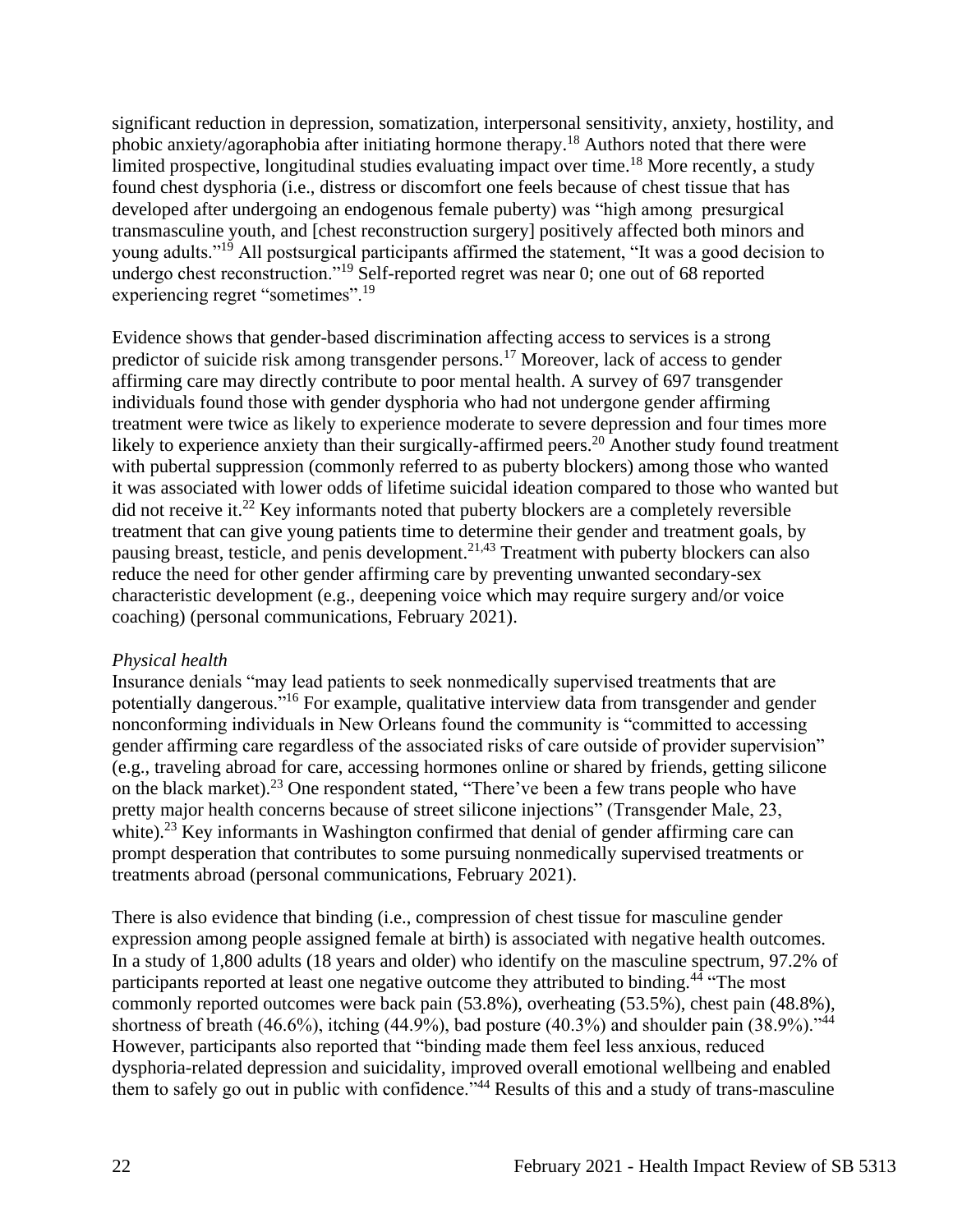and gender-diverse adolescents and young adults demonstrate that, despite negative physical impacts, binding is an important practice, particularly for perceived safety.<sup>24,44</sup> The majority of participants in both studies (66.6% and 90%) who practiced binding indicated that they wanted to undergo chest reconstruction surgery in the future.  $24,44$ 

## *Personal safety*

Key informants in Washington confirmed that denial of gender affirming care presents a safety risk for trans patients. Trans people who are "visually or otherwise perceived by others as transgender or gender non-conforming may be more vulnerable to negative interactions in public or other settings."<sup>25</sup> The 2015 U.S. Transgender Survey showed nearly half (48%) of all respondents were denied equal treatment (14%), verbally harassed (46%), and/or physically attacked (9%) in the past year because of being trans.<sup>25</sup> In addition, "Those who said that others could usually or always tell that they were transgender (66%) were more likely to report having one or more of these experiences because of being transgender, in contrast to those who said others could rarely or never tell that they were transgender (39%)."<sup>25</sup> Results showed "Transgender women of color were more likely to be harassed by strangers because of their gender identity or expression, particularly multiracial (51%) and American Indian (47%) women."<sup>25</sup> Moreover, "those who said that others could always or usually tell that they were transgender, even without being told (55%), were substantially more likely to have been verbally harassed by strangers, in contrast to those who said that people could rarely or never tell that they were transgender (22%)."<sup>25</sup>

Additionally, transgender people face high rates of violence, including physical attacks, sexual assault, and intimate partner violence.<sup>25</sup> Among the 2015 survey respondents, 54% experienced some form of intimate partner violence, 47% were sexually assaulted at some point in their lifetime, and 10% had been sexually assaulted in the past year.<sup>25</sup> Respondents who were currently working in the underground economy (i.e., sex work, drug sales, and other activities that are currently criminalized) were more than 3 times as likely to have been sexually assaulted in the last year.<sup>25</sup> Those who had lost their job because of their gender identity or expression  $(37%)$  were more likely to have participated in the underground economy.<sup>25</sup> Transgender women of color were also more likely to participate in the underground economy for income, including Black, American Indian, multiracial, and Latina respondents.<sup>25</sup>

Key informants affirmed these experiences of victimization are representative of trans people's experiences in Washington and underscore the medical necessity of gender affirming care inclusive of facial feminization surgeries and hair removal or electrolysis (personal communications, February 2021). WPATH states "medically necessary gender affirming/confirming surgical procedures…include…facial hair removal, certain facial plastic reconstruction, voice therapy and/or surgery" in its 2016 "Position Statement on Medical Necessity of Treatment, Sex Reassignment, and Insurance Coverage in the U.S.A."<sup>26</sup> WPATH cited evidence that non-genital surgical procedures (i.e., subcutaneous mastectomy for those on the transmasculine spectrum; facial feminization surgery, and/or breast augmentation among those on the transfeminine spectrum) "are often of greater practical significance in the patient's daily life than reconstruction of the genitals."<sup>26</sup> WPATH affirmed, "The medical procedures attendant to gender affirming/confirming surgeries are not 'cosmetic' or 'elective' or 'for the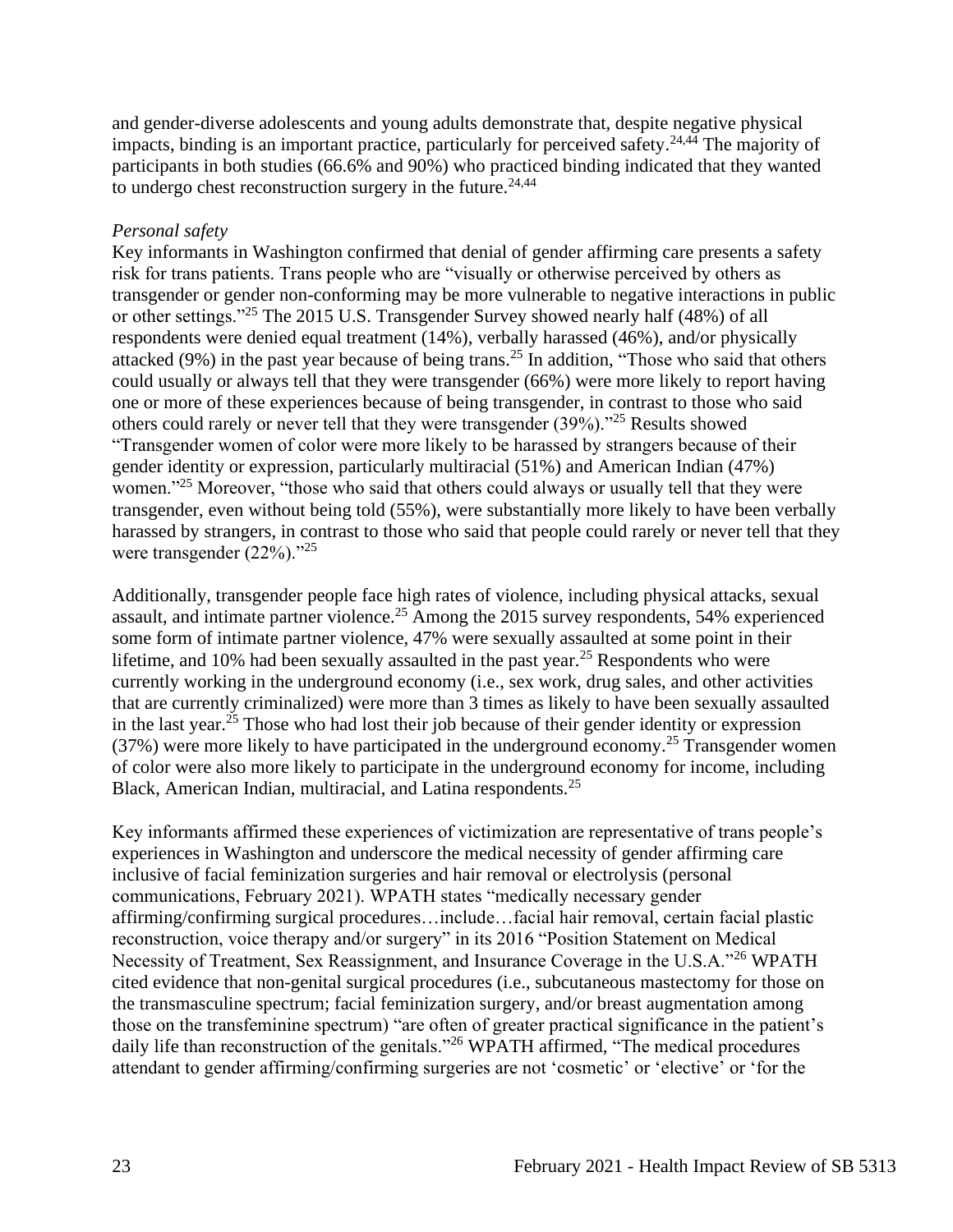mere convenience of the patient.' These reconstructive procedures are not optional in any meaningful sense, but are understood to be medically necessary for the treatment".<sup>26</sup>

Therefore, decreasing denial of care, delay of care, and/or foregoing care of medically necessary gender affirming treatment is likely to improve physical and mental health outcomes and personal safety for Two Spirit, transgender, nonbinary, and other gender diverse individuals.

#### **Will improving health outcomes for Two Spirit, transgender, nonbinary, and other gender diverse individuals decrease health inequities experienced by these individuals?**

There is strong evidence that improving health outcomes for Two Spirit, transgender, nonbinary, and other gender diverse individuals will decrease health inequities experienced by these individuals. However, it is unclear how SB 5313 will impact health inequities for those enrolled in Apple Health plans.

Inequities are not inherent to an individual's identity. Rather, inequities are influenced by social determinants that systematically marginalize groups due to their identity. For example, mental health outcomes are not inherent to an individual's gender identity. Rather, they are influenced by social determinants of health like cissexism/genderism, which contributes to inequities like socioeconomic status, access to healthcare, and interactions with medical professionals. Inequities can be exacerbated or alleviated by intersecting identities (e.g., race/ethnicity, educational attainment).

Evidence shows that transgender and gender diverse people experience adverse benefit determinations and blanket exclusions that result in denials, delays, and/or foregone care. A 2012-2013 study of LGBTQ emerging adults in an urban Midwestern area found transgender patients were statistically significantly more likely than cisgender participants to experience denial of services or unequal treatment and queer/questioning individuals reported them at higher rates compared to gay/lesbian and bisexual individuals.<sup>28</sup>

In addition, it is well documented that the transgender population experiences worse health outcomes (i.e., mental health,  $17,29,31$  physical health,  $27$  and personal safety  $30$ ) than the general population and cisgender peers. For example, "transgender individuals in the U.S. are up to three time more likely than the general population to report or be diagnosed with mental health disorders, with as many as 41.5 percent reporting at least one diagnosis of a mental health or substance use disorder."<sup>17</sup> The American Medical Association states, "The increased prevalence of these mental health conditions is widely thought to be a consequence of minority stress,  $31$  the chronic stress from coping with societal stigma and discrimination because of one's gender identity and expression."<sup>17</sup> The prevalence of suicide attempts among transgender people is substantially higher than among the U.S. general population. Nearly half (48%) of all respondents to the 2015 U.S. Transgender Survey reported that they had seriously considered suicide in the past 12 months, compared to 4% of the U.S. general population.<sup>25</sup> Nearly, onequarter (24%) of respondents reported making plans to die by suicide in the preceding 12 months, compared to 1.1% in the U.S. population.<sup>25</sup> The rate of attempted suicide in the past year (7%) was nearly 12 times the rate of attempted suicide in the U.S. population in the past year  $(0.6\%)$ <sup>25</sup>. The prevalence of suicide ideation and attempts is also higher for transgender youth than their cisgender lesbian, gay, and bisexual peers. Results of a 2018 survey of LGBTQ youth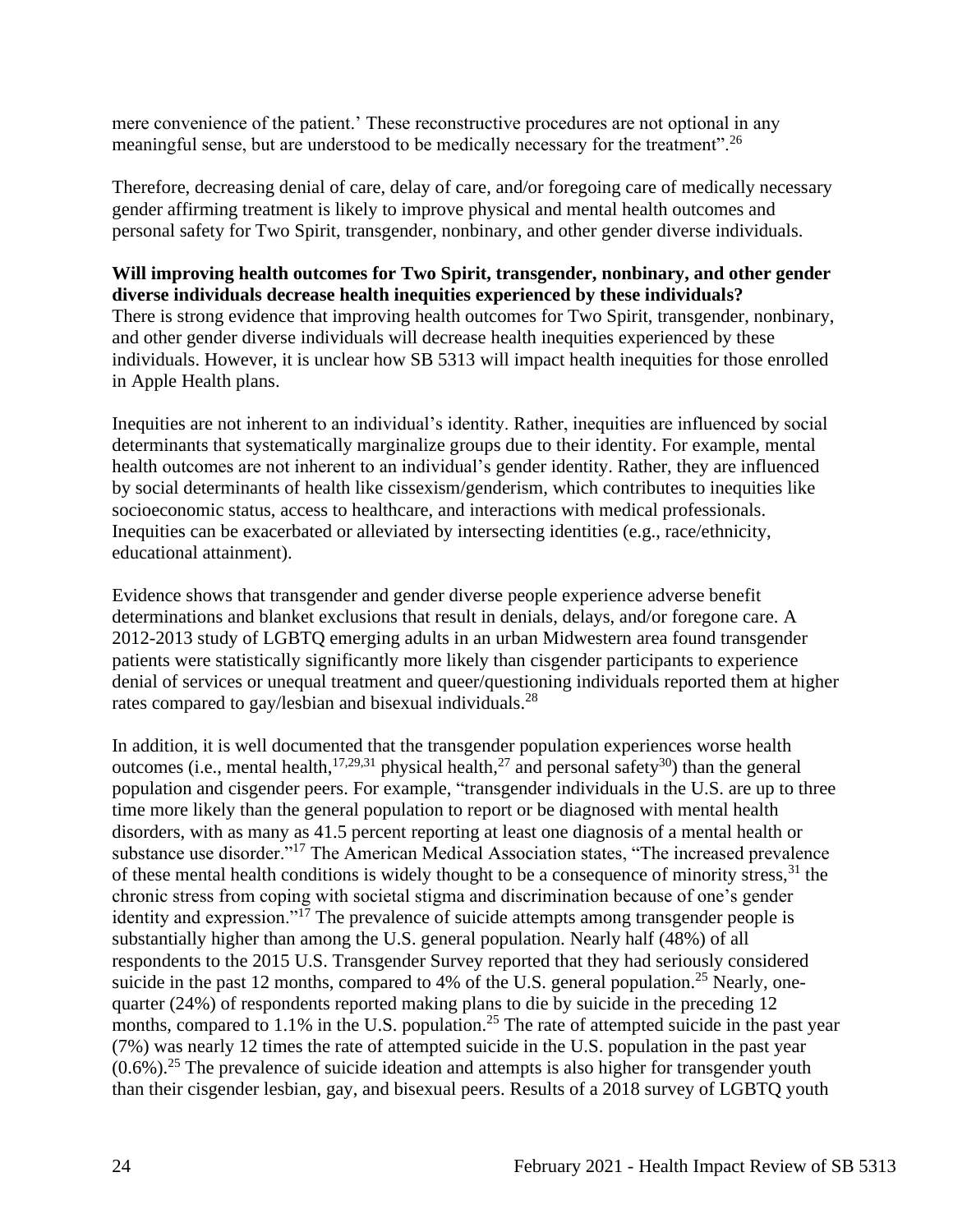(aged 13-24 years) showed that transgender and non-binary respondents were more likely than their cisgender peers to report having considered suicide (54% vs. 31%, respectively) and attempted suicide (29% vs. 14%, respectively).<sup>29</sup>

An estimated 50% of transgender people are sexually abused or assaulted at some point in their lives. The U.S. Department of Justice reports "this indicates that the majority of transgender individuals are living with the aftermath of trauma and fear of possible repeat victimization."<sup>30</sup> Due to intersectionality, sexual violence is even higher in some subpopulations within the transgender community, including people of color, individuals living with disabilities, those experiencing homelessness, and those who are involved in the sex trade.<sup>25,30</sup> This aligns with evidence from the U.S. Transgender Survey. Additionally, 54% of respondents experienced some form of intimate partner violence, and nearly one-quarter (24%) reported severe physical violence by an intimate partner, compared to 18% in the general U.S. population.<sup>25</sup> Seventyseven percent of those who did income-based sex work experienced IPV.<sup>25</sup>

Therefore, improving health outcomes for Two Spirit, transgender, nonbinary, and other gender diverse individuals is likely to decrease health inequities by these individuals.

## *Individuals enrolled in Apple Health plans*

Based on their experience supporting trans patients navigate health insurance, key informants shared that pre-authorization denials, adverse benefit determinations, and cosmetic exclusions seem to affect patients across carriers and health plans, with variability by treatment and procedure type and gender identity (personal communications, February 2021). However, they noted that trans patients of lower socioeconomic status face multiple disadvantages that make it more difficult to navigate and overcome insurance barriers (personal communications, February 2021). Evidence also indicates that "insurance denials can reinforce a socioeconomic divide between those who can finance the high costs of uncovered care and those who cannot."<sup>16</sup>

Results of the 2015 U.S. Transgender Survey found that 13% of respondents nationwide were insured through Medicaid.<sup>17</sup> Washington specific insurance data were not reported, however 28% of respondents in the state were living in poverty (compared to 12% of the total U.S. population), and the unemployment rate among respondents was nearly three times higher (14%) than the unemployment rate in the total U.S. population at the time of the survey  $(5\%)$ .<sup>25,33</sup> Employment discrimination (e.g., not being hired, not being promoted, or being fired because of their gender identity or expression), verbal and sexual harassment in the workplace, and other forms of mistreatment (e.g., forced to use a restroom that did not match their gender identity, being told to present in the wrong gender in order to keep their job) all contribute to economic hardship and instability. $25,33$ 

In 2018, the Ingersoll Gender Center in Seattle conducted a survey of trans community members to inform a vision for greater access to gender affirming healthcare.<sup>45</sup> Community found that the trans respondents insured through Apple Health who responded to the survey were more likely than those on other types of insurance plans to be: experiencing homelessness or unstable housing; a person of color; making less than \$25,000 per year; and disabled.<sup>45</sup>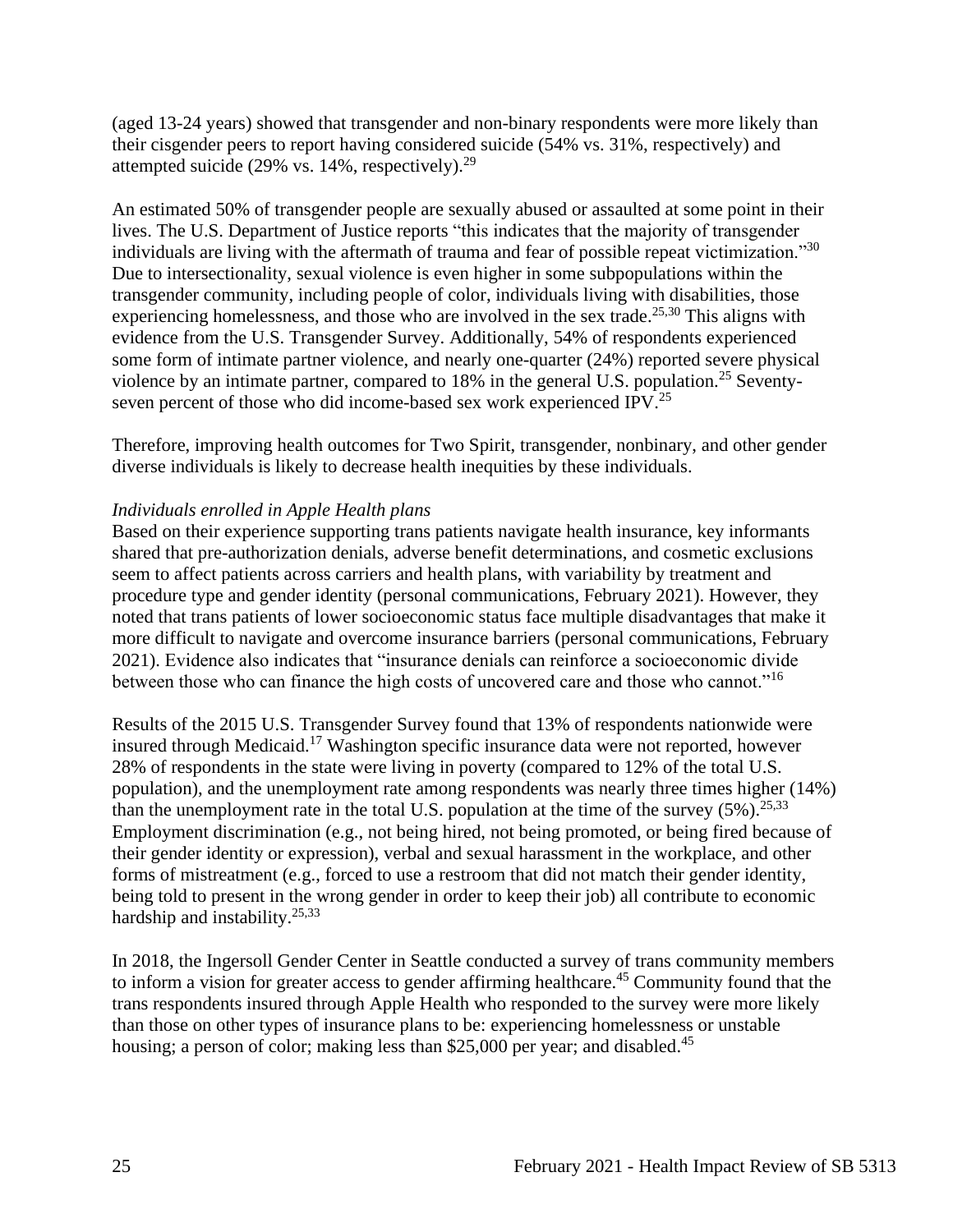National data indicate that transgender people of color experience greater economic inequities than white transgender respondents and the U.S. population generally.<sup>25</sup> Overall, survey respondents were more than twice as likely as the U.S. population to be living in poverty, and transgender people of color were more than three times as likely as the U.S. population to be living in poverty.<sup>25</sup>

<span id="page-25-0"></span>Since the current provisions of SB 5313 do not align with federal Medicaid and Medicaid Managed Care regulations and compliance with proposed bill provisions could violate federal Medicaid and Medicaid Managed Care regulations and jeopardize the ability for the state to obtain federal Medicaid match dollars (personal communication, HCA, February 2021), it is unclear how SB 5313 will impact health inequities for transgender and gender diverse people enrolled in Apple Health plans.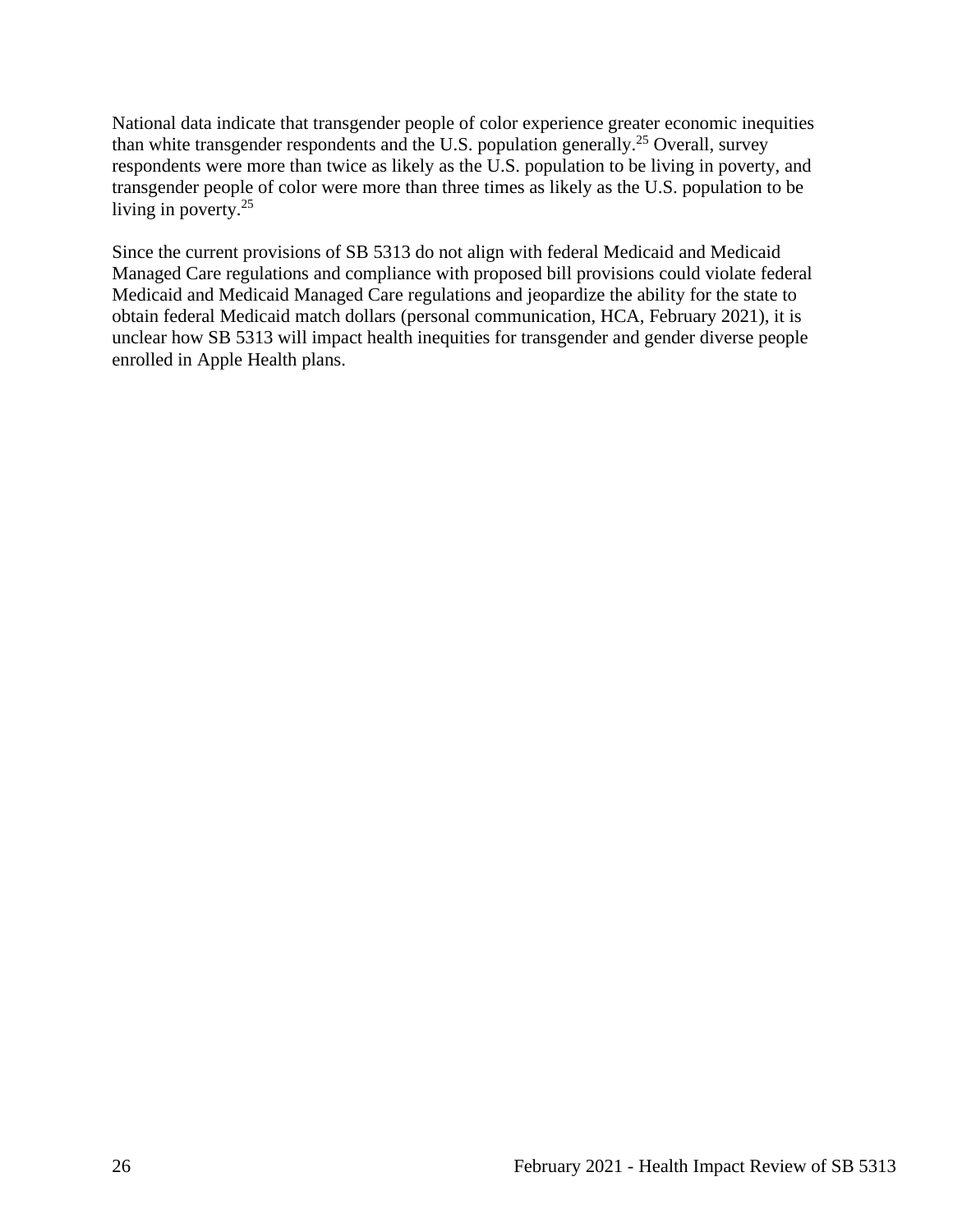#### **Annotated References**

1. **Koehler A., Eyssel J., Nieder T.O. Genders and Individual Treatment Progress in (Non-)Binary Trans Individuals.** *The Journal of Sexual Medicine.* **2017;2018(15):102-113.** Koehler et al. describe the umbrella term *trans* as it refers to "the wide spectrum of individuals experiencing their gender as not in line with their sex assigned at birth." Trans is inclusive of "genders within the binary (e.g., transsexual woman) and non-binary or genderqueer (NBGQ) genders." Specifically, "NBGQ individuals identify with a gender that is temporarily or permanently neither exclusively masculine nor feminine but rather is composed of masculine and feminine parts (e.g., 2-spirit), oscillates between genders (e.g., genderfluid), is situated beyond the binary (e.g., genderqueer), or rejects the binary (e.g., agender)." They cite research that approximately 80% of the trans-population has a binary understanding of their gender (i.e., exclusively masculine or feminine), whereas at least 20% identify as NBGQ." Despite this diversity the diagnostic criteria for gender issues have usually followed a binary understanding. Previous qualitative research has identified themes including the need for NBGQ individuals to position themselves and their identity within the gender binary to receive (access to) the care they desire and issues with health insurance, among others. Authors sought to provide further evidence on NBGQ individuals' genders, experiences, and needs regarding transition-related healthcare. A survey was developed according to a participatory approach and completed online by a non-clinical sample of trans (umbrella term) and be at least 16 years of age living in Germany. Data collection occurred over 2-months in the sumemr of 2015. The study sample included 415 participants, of which 339 (81.7%) reported a binary gender, and 76 (18.3%) reported a NBGQ gender, and 20 (62.5% of the NBGQ group) reported an additional NBGQ gender not listed. "Of those who accessed transition-related health care, binary participants reported a significantly larger percentage compared with NBGQ participants for all 4 treatment categories (mental health counseling, hormonal treatment, treatments regarding primary sex characteristics, and additional treatments not concerning primary sex characteristics." Specific to planned treatments, there was no sigificant differences for mental health counseling, hormonal treatments, and those that did not concern primary sex characteristics. A significantly larger percentage of binary participants reported intentions to undergo treatments regarding primary sex characteristics than did NBGQ participants. "Binary participants required an average number of 6.0 treatments; whereas, NBGQ individuals required an average number of 4.0 treatments." Authors recommend future research of NBGQ issues as "existing research (especially within health care) has focused primarily on a binary understanding of gender and therefore has failed to map health-related needs of NBGQ individuals."

2. **Health The World Professional Association for Transgender. Standards of Care for the Health of Transsexual, Transgender, and Gender Nonconforming People. 7th ed2011.** The WPATH Standards of Care (SOC) (Version 7) are intended to be flexible in order to meet the diverse health care needs of transsexual, transgender, and gender nonconforming people. "The SOC articulate standards of care but also acknowledge the role of making informed choices and the value of harm reduction approaches. In addition, this version of the SOC recognizes and validates various expressions of gender that may not necessitate psychological, hormonal, or surgical treatments."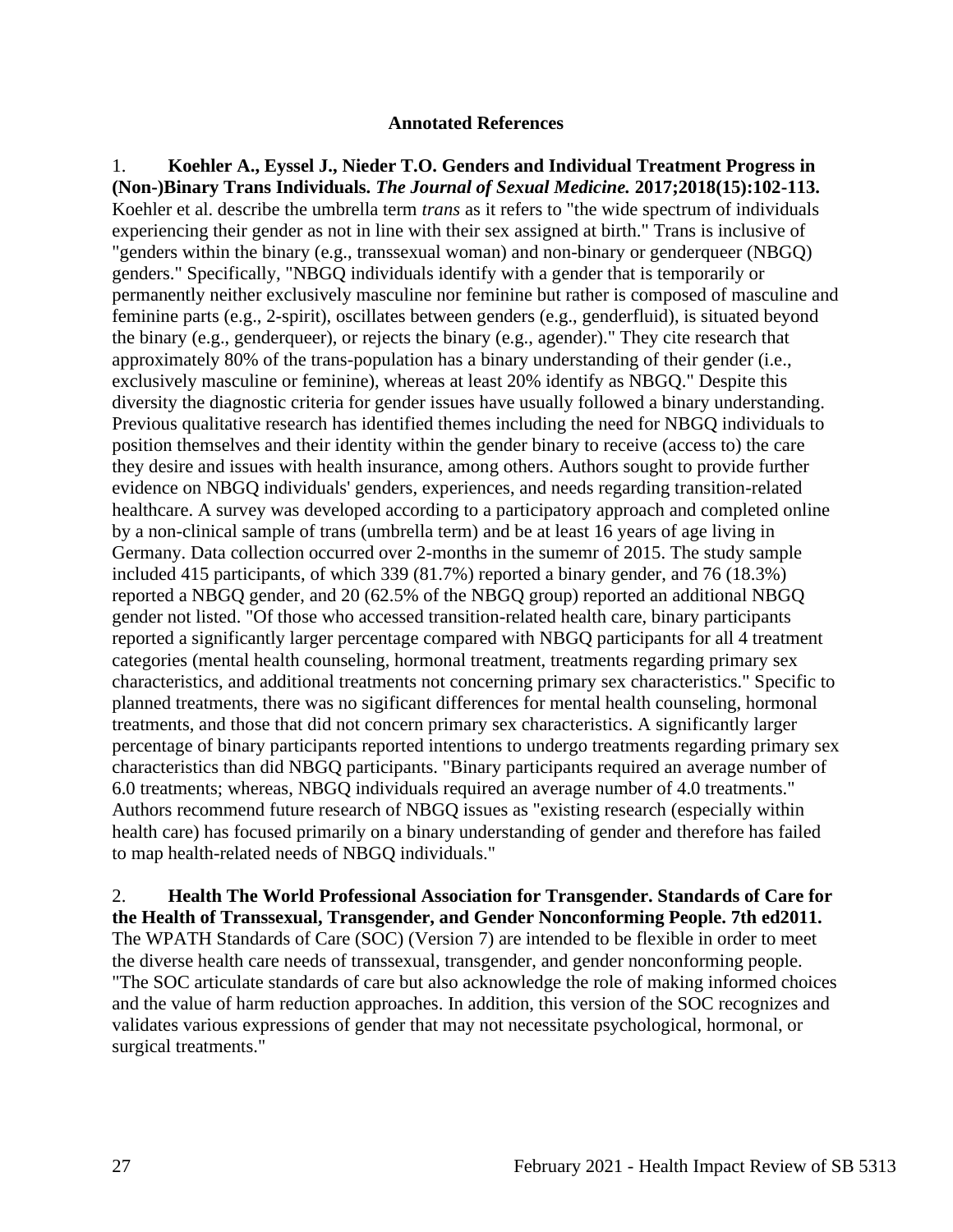## 3. **WPATH. 2021; Available at: [https://www.wpath.org/.](https://www.wpath.org/) Accessed 5 February 2021, 2021.**

Website for the World Professinoal Association for Transgender Health (WPATH). Members engage in clinical and academic research "to develop evidence-based medicine and strive to promote a high quality of care for transsexual, transgender, and gender-nonconforming individuals internationally." The most current version is Volume 7 of the WPATH Standards of Care is available in 18 different languages.

## 4. **Puckett Jae A., Cleary Peter, Rossman Kinton, et al. Barriers to Gender-Affirming Care for Transgender and Gender Nonconforming Individuals.** *Sexuality Research and Social Policy: Journal of NSRC.* **2017(August).**

Puckett et al. examined rates of trans/gender nonconforming (TGNC) individuals pursuing or desiring to pursue different forms of gender-affirming care as well as qualitative responses regarding barriers encountered. Researchers conducted an analysis of data from an ongoing research study evaluating the impact of stigma on psychosocial issues effecting TGNC individuals. Data were collected during the baseline survey of the daily diary study and a onetime survey. Participants included 256 TGNC individuals (78.9% White, ages 16-73, Mean age = 28.4). Among participants, 61.3% were receiving hormone therapy, 22.7% had undergone top surgery (chest reconstruction), and 5.5% had undergone bottom surgery (vaginoplasty, phalloplasty, metoidioplasty, or other specific procedures). Authors cite evidence that TGNC individuals experience discrimination within health care setting in many forms, including "misgendering or being referred to as an inappropriate gender (e.g., being referred to as a man/male when a person is female identified) in providers' offices, unnecessarily invasive scrutiny into patients' personal lives, and outright denial of care to TGNC patients." GNC individuals face many of the barriers to care that transgender men and transgender women do, but lack of knowledge and education related to genderqueer or non-binary identities can limit patient access to quality care. Overall, 166 participants reported barriers to pursuing hormone therapy, 134 participants reported barriers to top surgery, 85 reported barriers to bottom surgery, and 22 reported barriers to puberty blockers (note, few participants considered puberty blockers, possibly due to age). Responses were grouped thematically into barriers. The financial cost of care was the most commonly cited barrier to receiving gender-affirming care (i.e., cost of lab work, doctor's visits, therapist visits to receive a letter of support for obtaining hormone therapy or surgeries). Insurance was the next most commonly endorsed barrier often coupled with challenges to employment. Even those with insurance experienced barriers including, having limited providers, having transgender specific exclusions, limiting the total expenditures on transgender-related healthcare to amounts below the cost of procedures. Limited availability of care (i.e., lack of competent providers willing to care for TGNC patients) often caused travelrelated challenges to access services. Other barriers discussed include: bias and stigma from medical professionals (i.e., physicians, nurses, office staff, pharmacy staff); lack of provider education (e.g., feel the need to educate their providers about care needs); unnecessary exams (e.g., breast exams); mental health professionals as "gatekeepers"; requirements related to diagnoses (e.g., Gender Identity Dysphoria) and letters of recommendation from a psychologist and psychiatrist; lack of social support and fear of repercussions (i.e., family); fear of ridicule and discrimination; concern about quality of outcomes; lack of information about genderaffirming care; having other medical issues also presents barriers; age and timing of care (e.g., parental consent requirements, physician bias, lack of knowledge of puberty blockers). Authors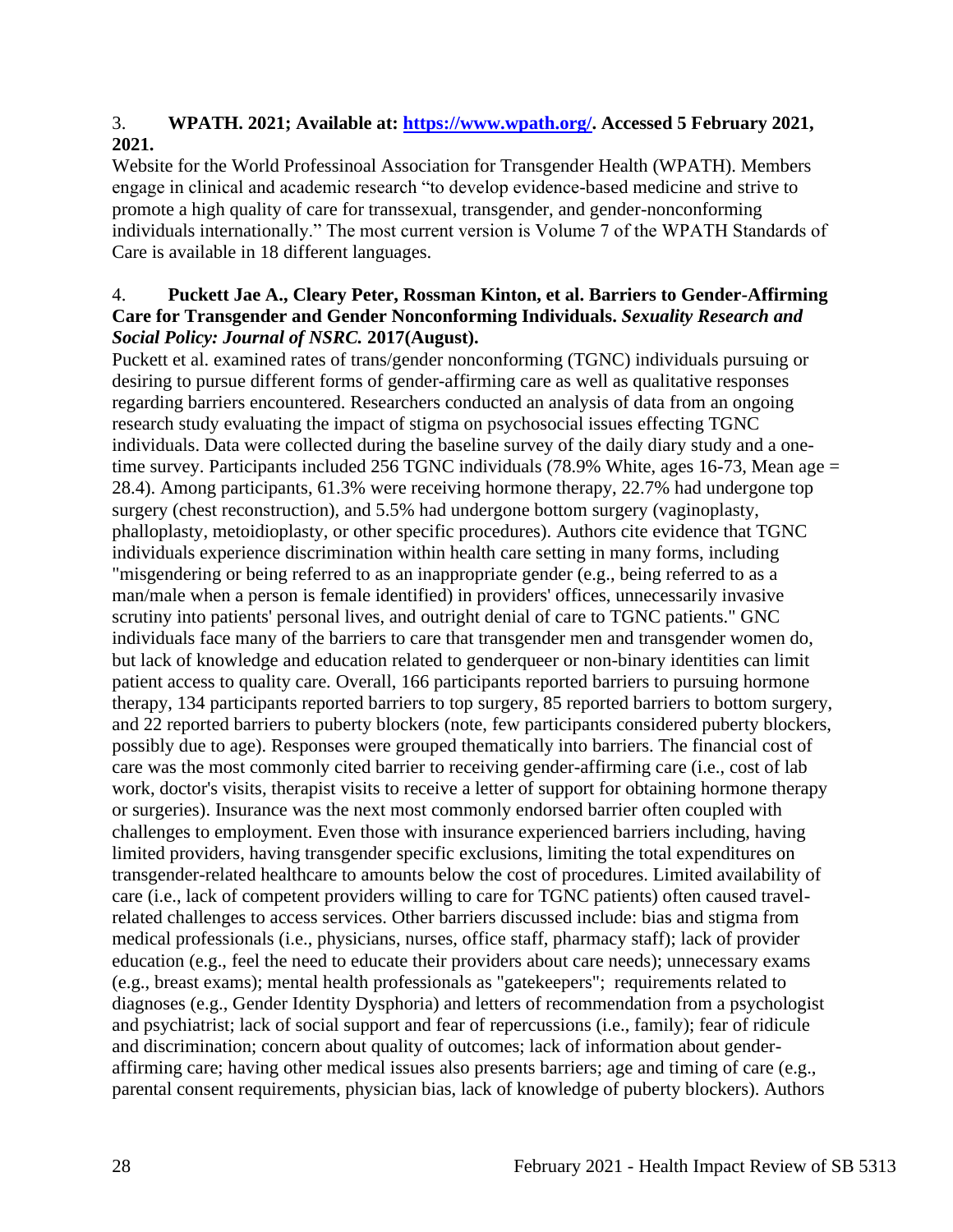state that "[g]iven the benefits of gender-affirming care, it is important to assess and overcome the barriers that prohibit TGNC individuals from pursuing services, if they choose to do so." Authors recommend providers and frontline staff improve cultural competency to work with all patients (e.g., preferred language, resources, and protocol changes), professional organizations (e.g., institute guidelines for working with TGNC patients), state and federal polices (prohibit discrimination based on gender identity and expression), and health insurance (i.e., remove exclusions to gender-affirming care).

### 5. **Collazo Aiden, Austin Ashley, Craig Shelley L. Facilitating Transition Among Transgender Clients: Components of Effective Clinical Practice.** *Clinical Social Work Journal.* **2013(41):228-237.**

Collazo et al. provided an overview of key components of trans-specific clinical practice and the role of social workers in supporting and facilitating client transition. Authors highlighted World Professional Association for Transgender Health (WPATH) recommendations and updates to the Diagnostic and Statistical Manual of Mental Disorders (DSM-5), which encourage physicians to focus on the distress caused by gender incongruence and not the gender identity itself. Authors cited evidence that the changes in DSM-5 (2013) aimed to improve the diagnostic coding that is used to help people access transition-related medical care. Similarly, the WPATH Standards of Care (SOC), which offer guidance to clinicians working with transsexual, transgender, and gender nonconforming people to achieve positive health and well-being, have evolved to depathologize transgender care. In providing recommendations, authors discussed patients' negative experiences in healthcare settings; feelings of distrust; and clinicians as perceived "gatekeepers" rather than "advocates". Additionally, fear of and experienced lack of confidentiality; bias, discrimination, harassment, and stigmatization; medical denials due to transgender or gender non-conforming identity act as barriers to care. Specifically, "the NTDS found that 28% were harassed and experienced violence in medical settings, 19% were denied care, and 2% were victims of violence in doctor's offices. Additionally, physicians' lack of understanding of trans-specific medical needs also limits patient access to appropriate access to care. Authors also highlighted how patients perceive WPATH SOC recommendations and/or requirements as barriers to care, especially when competent providers are limited. The SOC recommends clinicians evaluate readiness using real life experience (RLE), "a continuous period of living full-time as the gender which one identifies, such as: (a) using a name and gender pronoun consistent with gender identity, (b) having an appearance (clothing, hairstyle, accessories) consistent with gender identity, and (c) being know in one's desired gender role to significant people in one's life (e.g., friends, family, partners, co-workers, teachers)." SOC requires a minimum of 1 year of RLE before consideration for genital surgery and recommends 3 months of RLE before referring for other aspects of medical transition (e.g., hormone therapy and top surgery). However, there is a lack of research demonstrating an association between postsurgical outcomes and mastery of RLE, and many transgender individuals view it as a barrier to medical treatment. Similarly, SOC recommends patients receive a letter of support for hormone replacement therapy and/or top surgery and an additional referral letter from a clinician with at least a master's degree or its equivalent in a clinical behavioral science field from an accredited institution. WPATH maintains these standards ensure the clinician's ability to distinguish co-existing mental health issues from gender dysphoria.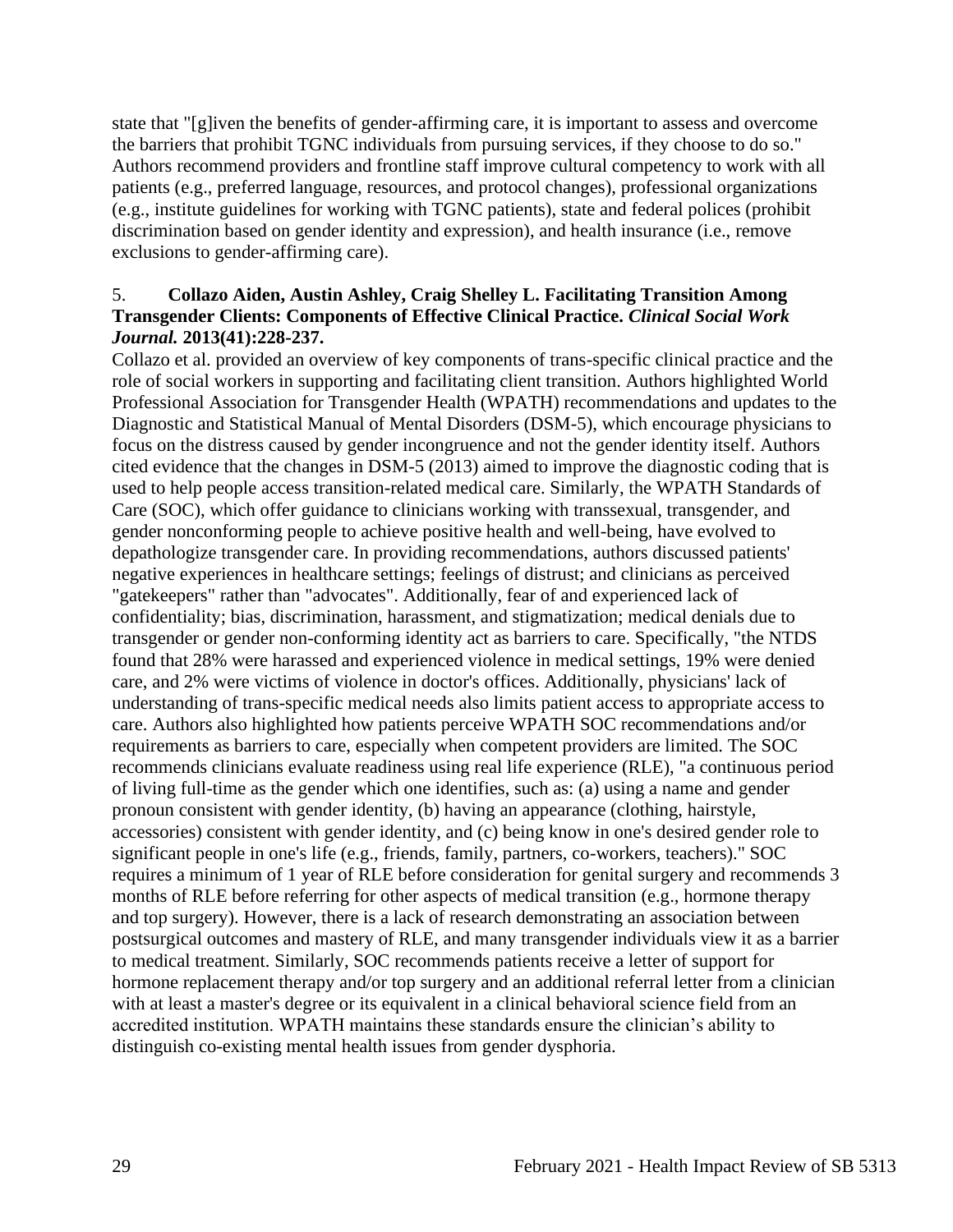## 6. **What health insurance plans must cover. 2019; Available at:**

**[https://www.insurance.wa.gov/what-health-insurance-plans-must-cover.](https://www.insurance.wa.gov/what-health-insurance-plans-must-cover) Accessed 12/30/2019, 2019.**

The Office of the Insurance Commissioner provides information about what health plans in Washington State must cover based on the Affordable Care Act and state requirements.

#### 7. **What Marketplace health insurance plans cover: 10 essential health benefits. 2019; Available at: [https://www.healthcare.gov/coverage/what-marketplace-plans-cover/.](https://www.healthcare.gov/coverage/what-marketplace-plans-cover/) Accessed 12/30/2019, 2019.**

The U.S. Centers for Medicare & Medicaid Services outlines the 10 essential health benefits required by the Affordable Care Act.

# 8. **Affordable Care Act. 2020; Available at: [https://www.kff.org/tag/affordable-care](https://www.kff.org/tag/affordable-care-act/?paged=2)[act/?paged=2.](https://www.kff.org/tag/affordable-care-act/?paged=2) Accessed 1/5/2021, 2021.**

The Kaiser Family Foundation provides updates and resources about the current challenge of the Affordable Care Act in the U.S. Court System. The U.S. Supreme Court heard oral arguements in November 2020 in a suit to invalidate the Affordable Care Act. They noted, "the ACA remains in effect while the litigation is pending. However, if all or most of the law is ultimately struck down, it will have complex and far-reaching consequences for the nation's health care system, affecting nearly everyone in some way."

# 9. **AG Ferguson Statement on Seeking Supreme Court Review of ACA [press release]. January 3, 2020 2020.**

In this press release, the Washington State Office of the Attorney General provided comment on the current status of the Affordable Care Act (ACA) in the U.S. Court System. Attorney General Bob Ferguson asked the U.S. Supreme Court to review the lower court's decision in a challenge to the Affordable Care Act. Washington State, as part of a 20 state coalition is, "seeking review of a decision in the U.S. Court of Appeals for the Fifth Circuit, which held that the individual mandate is unconstitutional, but declined to further rule on the validity of the ACA's remaining provisions." The court's ruling on the ACA would impact health care coverage and affordability in Washington State.

# 10. **Attanasio G. Senate Bill Report: SB 5313 (An acat relating to health insurance discrimination). Senate Committee on Health & Long Term Care;2021.**

The Senate Bill Report for SB 5313 provides background information summarizing relevant 2020 court rulings related to insurance discrimination under the 2010 Patient Protection and Affordable Care Act (ACA).

## 11. **MacEwan P. Update from the Health Benefit Exchange: Current Activities, Presentation to the House Health and Wellness Committee, December 1, 2020. Washington Health Benefit Exchange;2020.**

On December 1, 2020, Pam MacEwan provided an update from the Health Benefit Exchange (HBE) to the House Health and Wellness Committee of the Washington State Legislature. Among other updates, HBE provided an overview of 2021 Exchange Health Plans. The shared that average rates were likely to decrease in 2021. Thirteen health carriers were offering plans on the Exchanges, with a total of 115 Qualified Health Plans. Each county in Washington had at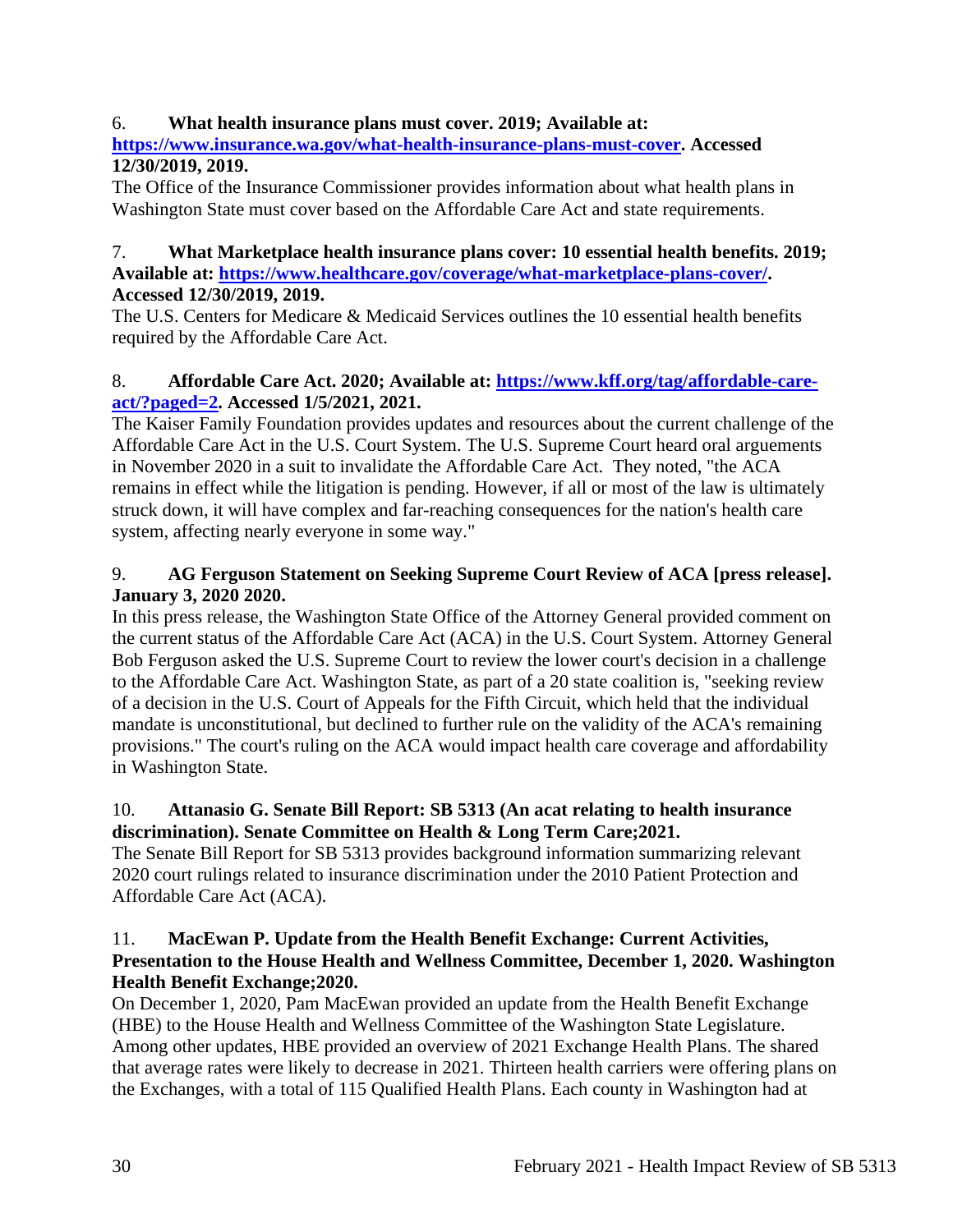least two carriers offering plans, which was an increase from 2020 with 8 counties only having one carrier offer plans. In addition, King , Pierce, and Thurston Counties had carriers offering 69 to 73 plans. As part of Cascade Care, 5 carriers were offering new public option plans in 19 different counties. On average, Cascade Care plans offer a \$1,000 decrease in deductibles and "provide more access to first dollar services and co-pays (including primary care visits, mental health services, and generic drugs)." Approximately 40% of new 2021 enrollees were selecting Cascade Care plans.

## 12. **Transgender medical coverage rights. Available at. Accessed August, 2018.**

Washington State law and the federal Affordable Care Act prohibit health insurance companies from discriminating against individuals based on their gender identity and related medical conditions. This webpage outlines trangender rights to coverage as well as means to file complaints for unfairly denied coverage for medical services.

### 13. **Kreidler prompts Kaiser to write new policy to treat transgender women fairly [press release]. 1 August 2018 2018.**

This press release from the Washington State Office of the Insurance Commissioner (OIC) announced that Kaiser Foundation Health Plan of Washington and Kaiser Foundation Health Plan of Washington Options, Inc. will no longer deny breast augmentation, or chest reconstruction, for transgender women. The decision is the result of an OIC investigation into the companies in early 2018 prompted by three consumers seeking help from the office. The companies specifically excluded breast augmentation as treatment for gender dysphoria, the clinical diagnosis for transgender men and women, and issued blanket denials rather than considering individual cases. The companies' new policy covers chest augmentation for transgender women with a physician prescription for the treatment. By October 28, 2018, both companies will complete a review of all denials of this treatment since January 2016. The release notes that the Affordable Care Act requires insurers to cover services for transgender individuals if they cover the services for cisgender individuals. Additionally, "Washington state's mental health parity laws don't allow insurers to categorically deny a treatment that is medically necessary to treat a mental health condition."

#### 14. **Yen W. Washington State Health Services Research Project: Statewide Uninsured Rate Remailed Unchanged from 2018 to 2019.Research Brief***.* **Washington State Office of Financial Management, Health Care Research Center; December 2020 2020.**

In this Research Brief, Washington State Office of Financial Management (OFM) describes trends in health coverage through 2019. Overall, Washington State's uninsured rate remained constant from 2018 to 2019 at approximately 6.1% uninsured. In addition, "no population group experienced a statistically signficant change in its uninsured rate between 2018 to 2019." OFM provides uninsured rates by age, sex, race/ethncity, and family income. The uninsured rates for the three lowest income groups remained approximately four times higher than the highest income group. However, based on weekly estimates of uninsured rates during the COVID-19 pandemic, OFM estimated that the uninsured rate for 2020 is likely to be higher. OFM estimates suggest that the uninsured rate doubled in May 2020 compared to before the pandemic. As of December 2020, the rate has returned to pre-pandemic levels largely due to the increase in enrollment in Medicaid and, to a lesser degree, in Qualified Health Plans on the Exchange.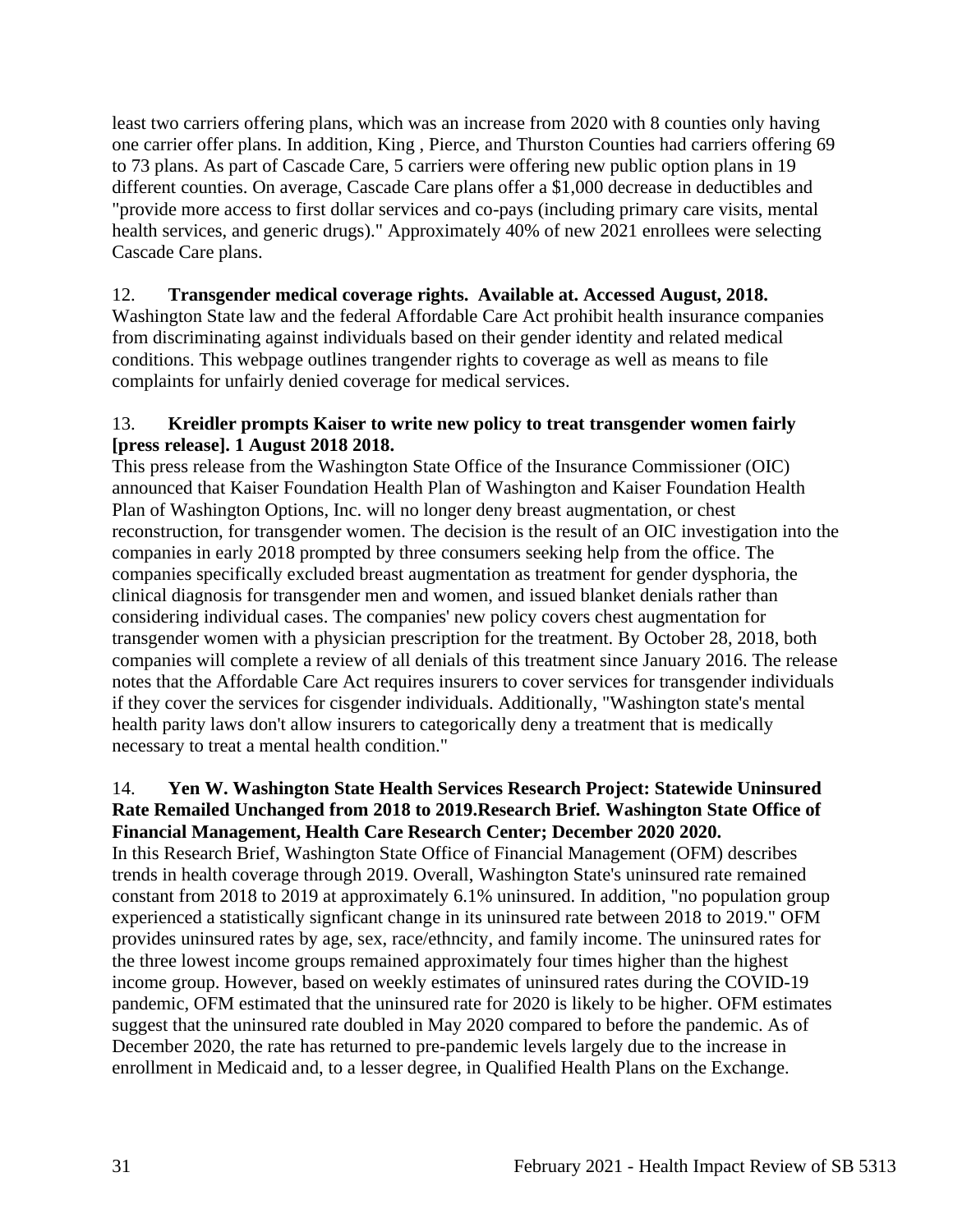### 15. **McMorrow S., Dubay L., Kenney G.M., et al. Uninsured New Mothers' Health and Health Care Challenges Highlight the Benefits of Increasing Postpartum Medicaid Coverage. Urban Institute;2020.**

Researchers from the Urban Institute analyzed data from the 2015-2018 National Health Interview Survey and 2015-2017 data from the Pregnancy Risk Assessment and Monitoring System (PRAMS) to evaluate the impact of losing Medicaid coverage on postpartum health outcomes. Relevant to this review, authors noted that "the COVID-19 pandemic and ensuing economic crisis...will put even more [people] at risk of uninsurance and in need of affordable coverage options."

## 16. **Rafferty J., American Academy of Pediatrics (AAP) Committee on Psychosocial Aspects of Child and Family Health; AAP Committee on Adolescence; AAP Section on Lesbian Gay, Bisexual, and Transgender Health and Wellness. Ensuring Comprehensive Care and Support for Transgender and Gender-Diverse Children and Adolescents.**  *Pediatrics.* **2018;142(2).**

This American Academy of Pediatrics policy statement from the Committe on Psycholsocial Aspects of Child and Family Health, Committee on Adolescence, Section on Lesbian, Gay, Bisexual, and Transgender Health and Wellness, reviews relevant concepts and challenges and provides suggestions for pediatric providers working with transgender and gender-diverse children and adolescents. AAP cites evidence estimating the U.S. transgender population as well as information indicating that children report being aware of gender incongruence at young ages (average 8.5 years) but often don't disclose such feelings until an average of 10 years later. The policy statement reports transgender adolescents and adults have higher rates of depression, anxiety, eating disorders, self-harm, and suicide. For example, a retrospective cohort study found 56% of transgender youth reported previous suicide ideation, and "31% reported a previous suicide attempt ccompared with 20% and 11% among matched youth who identified as cisgender, respectively. In regards to pubertal suppression, AAP reports "the available data reveal that pubertal suppression in children who identify as [transgender or gender-diverse] generally leads to improved psychological functioning in adolescence and young adulthood." They note treatment can reduce the need for later surgery by preventing otherwise irreversible secondary sex characteristics (protrusion of the Adam's apple, male pattern baldness, voice change, breast growth, etc.). Research on long-term risks of pubertal suppression (e.g., bone metabolism and fertility, is currently limited and provides varied results. Additionally, some experts beleive that genital underdevelopment may limit some potential reconstruction options. Authors note that insurance denials for gender-affirming care are a significant barrier.

## 17. **Association American Medical. Issue brief: Health insurance coverage for genderaffirming care of transgender patients. American Medical Association; 2019 2019.**

This 2019 American Medical Association Issue Brief provides an overview of health insurance coverage for gender-affirming care of transgender patients. Authors provide background defining gender identity (i.e., an individual's concept of self as male, female, a blend of both, or neither), defines transgender persons (i.e. those individuals' gender identity and/or expression is different from cultural expectations based on the sex they were assigned at birth), and cites evidence estimating the U.S. population of transgender people (i.e., approximately 1.4 million adults and 150,000 youth ages 13 to 17 years). Additionally, "Individuals may also identify as gender expansive, meaning they identify with neither traditional binary gender role nor a single gender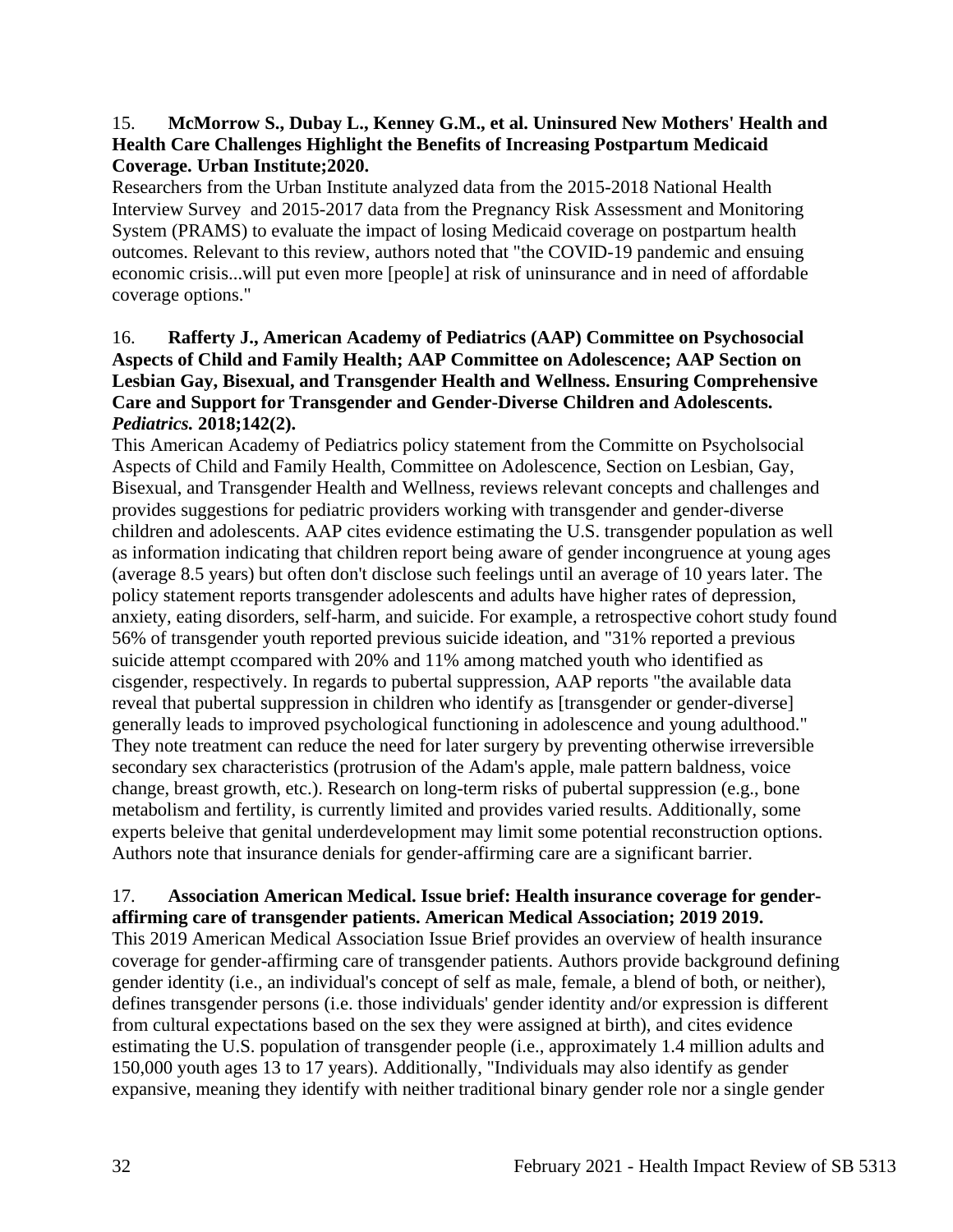narrative or experience." This issue brief uses the term transgender as inclusive of patients with transgender or gender expansive identities. Authors note "many but not all transgender people experience gender dysphoria, a medical condition defined by the American Psychiatric Association as a 'conflict between a person's physical or assigned gender and the gender with which he/she/they identify.'" Authors go on to discuss barriers to care; federal and state polices that affect insurance coverage of gender-affirming care for transgender and gender expansive patients; potential cost savings of providing transgender inclusive health coverage; health implications for trans individuals; and medical society opinions by AMA and GLMA.

## 18. **White Hughto J.M., Reisner S.L. A Systematic Review of the Effects of Hormone Therapy on Psychological Functioning and Quality of Life in Transgender Individuals.**  *Transgender Health.* **2016;1.1.**

Authors conducted a review of evidence from prospective cohort studies of the relationship between hormone therapy and changes in psychological functioning and quality of life in transgender persons accessing hormone therapy over time. No randomized controlled trials were identified. All included studies were non-randomized (observational) and uncontrolled, prospective cohort studies. Authors excluded One-time cross-sectional studies, single case reports, case series, review articles, commentaries, letters, and studies that did not contain original data, as well as studies following participants for less than 3 months. Databases were searched from inception through November 2014 with a search strategy and inclusion / exclusion criteria informed by researchers with expertise in conducting systematic reviews. Three studies (2 in Italy; 1 in Belgium) met inclusion criteria, and they enrolled a total of 247 participants (180 MTF, 67 FTM). Two studies reported on psychological functioning and found a statistically significant reduction in depression, somatization, interpersonal sensitivity, anxiety, hostility, and phobic anxiety/agoraphobia after initiating hormone therapy, with one studying observing significant results 3-6 moths posthormone initiation and the other 12 months posthormone initiation. The analysis determined there is low quality evidence suggesting that quality of life may be improved for MTF individuals accessing hormone therapy. Authors recommend additional longitudinal designs with control groups be conduted in the U.S. to examine outcomes over-time.

## 19. **Olson-Kennedy J., Warus J. , Okonta V., et al. Chest Reconstruction and Chest Dysphoria in Transmasculine Minors and Young Adults Comparisons of Nonsurgical and Postsurgical Cohorts.** *Journal of the American Medical Association Pediatrics.*  **2018;172(5):431-436.**

Olson-Kennedy et al. conducted original research (cohort study) to examine the amount of chest dysphoria in transmasculine youth who had had chest reconstruction surgery compared with those who had not undergone this surgery. Researchers collected survey data at a large, urban (Los Angeles, CA), hostpital- affiliated ambulatory clinic specializing in transgender youth care. They assessed chest dysphoria composite score (range 0-51, with higher scores indicating greater distress) in all participants; desire for chest surgery in patients who had not had surgery; and regret about surgery and complications of surgery in patients who were postsurgical. Youth were eligible to complete the survey if they were between 13 and 25 years old, assigned female at birth, identified their gender as something other than female, were able to read and understand English, and were able to provide consent. The sample included 136 completed surveys (68 from postsurgical participants [mean age 19, range 14-25 years] and 68 from nonsurgical participants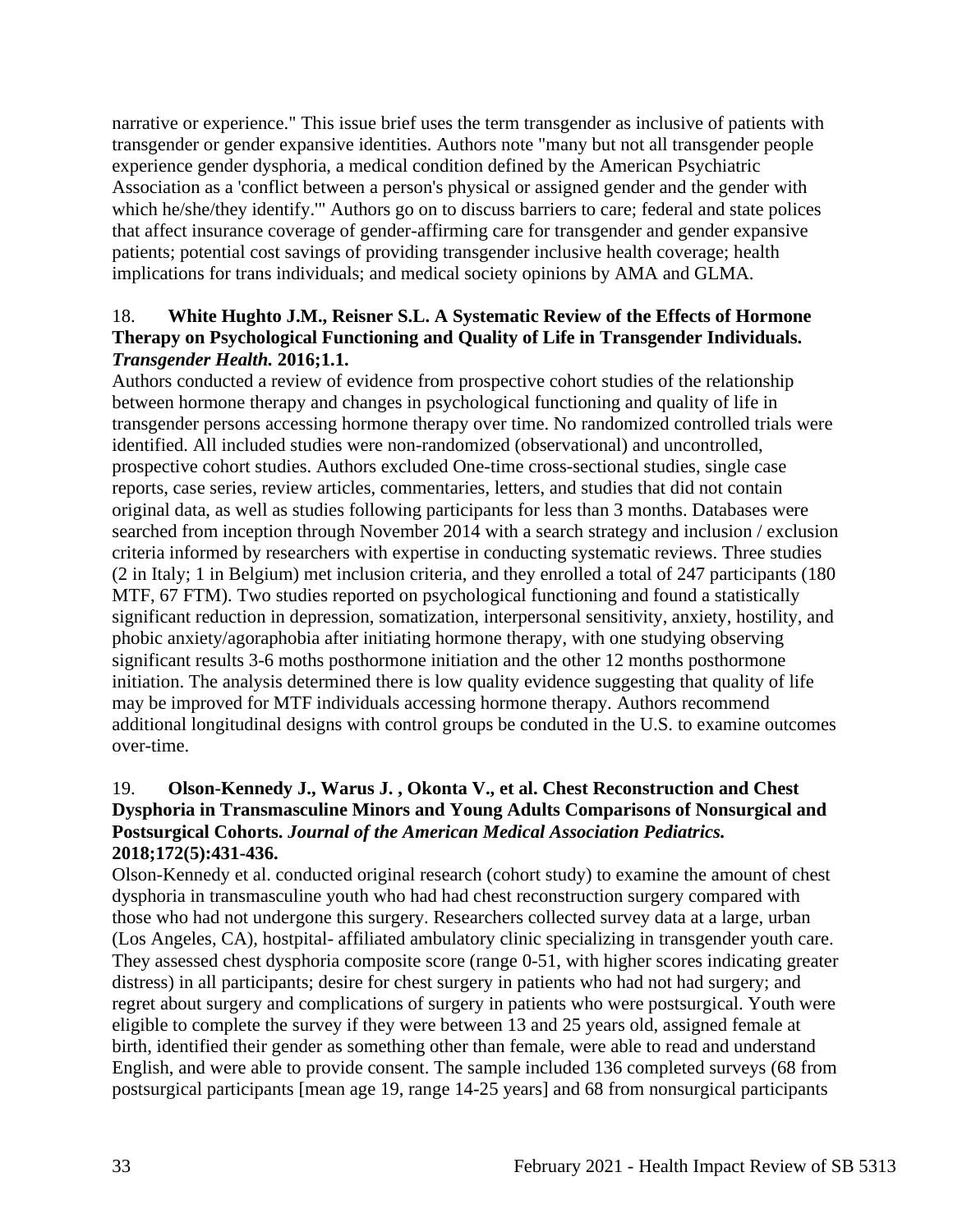[mean age 17, range 13-24 years]). Survey results found "Chest dysphoria composite score mean (SD) was 29.6 (10.0) for participants who had not undergone chest reconstruction, which was significantly higher than mean (SD) scores in those who had undergone this procedure (3.3 [3.8]; P < .001)." Additionally, "Among the nonsurgical cohort, 64 (94%) perceived chest surgery as very important, and chest dysphoria increased by 0.33 points each month that passed between a youth initiating testosterone therapy and undergoing surgery." All postsurgical participants affirmed the statement, "It was a good decision to undergo chest reconstruction." Among the postsurgical cohort, the most common complication of surgery was loss of nipple sensation, whether temporary (59%) or permanent (41%). Serious complications were rare and included postoperative hematoma (10%) and complications of anesthesia (7%). Self-reported regret was near 0." One participant, who was older than age 18 years at the time of surgery, reported experiencing regret "sometimes." Authors noted that the nonsurgical participants were comprised of a convenience sample and that there could be unknown imbalances between the nonsurgical and postsurgical cohorts that may have counfounded findings. Authors concluded, "chest dysphoria was high among presurgical transmasculine youth, and surgical intervention positively affected both minors and young adults."

## 20. **Owen-Smith A., Gerth J. , Sineath R.C., et al. Association between gender confirmation treatments and perceived gender congruence, body image satisfaction and mental health in a cohort of transgender individuals.** *Journal of Sex Med.* **2018;15(4):591- 600.**

Owen-Smith et al. examine the degree to which individuals' body-gender congruence, body image satisfaction, depression and anxiety differed by gender confirmation surgeries groups in cohorts of transmasculine (TM) and transfeminine (TF) individuals. Researchers invited 2,136 individuals to participate, and 697 (33% response rate) completed the survey, including 347 TM and 350 TF individuals. Authors noted more than half of survey respondents (55% of TM and 57% of TF respondents) were non-Hispanic Whites. The proportion of Hispanics (19%) was similar to that of the overall cohort (from which the sample was driven), but the proportion of Blacks and Asians were lower (3% and 7%, respectively) that the larger study. Authors accounted for this non-response by applying weighted models. Just 4% of survey respondents had no history of gender-confirming treatment and approximately one-third received hormone therapy without any surgery. Top surgery was more common among TM participants (41% compared to 8% among TF participants), while bottom surger was more common among TF (33%) compared to TM (11%) of participants. Seven individuals reported receiving surgery (most TM who had top surgery) but not hormone treatment. "Receipt of procedures aimed at changing secondary sex characteristics was reported in 11.5% of participants (1.2% of TM and 21.7% of TF individuals). Authors found, "The proportion of participants with low body-gender congruence scores was significantly higher in the 'no treatment' group (prevalence ratio [PR]=3.96, 95% confidence interval [CI] 2.72–5.75) compared to the 'definitive bottom' surgery group." Weighted models adjusting for non-response were generally similar to the main findings. Overall, among both TM and TF participants, "body-gender congruence and body image satisfaction were higher among individuals who had more extensive GCT compared to those who have received less treatment or no treatment at all." Additionally, results also indicated that "depression, and especially anxiety, were lower among individuals who received a more extensive GCTs compared to those who received less treatment or no treatment at all." Authors recommend additional research to ascertain the benefits and harms of interventions, particularly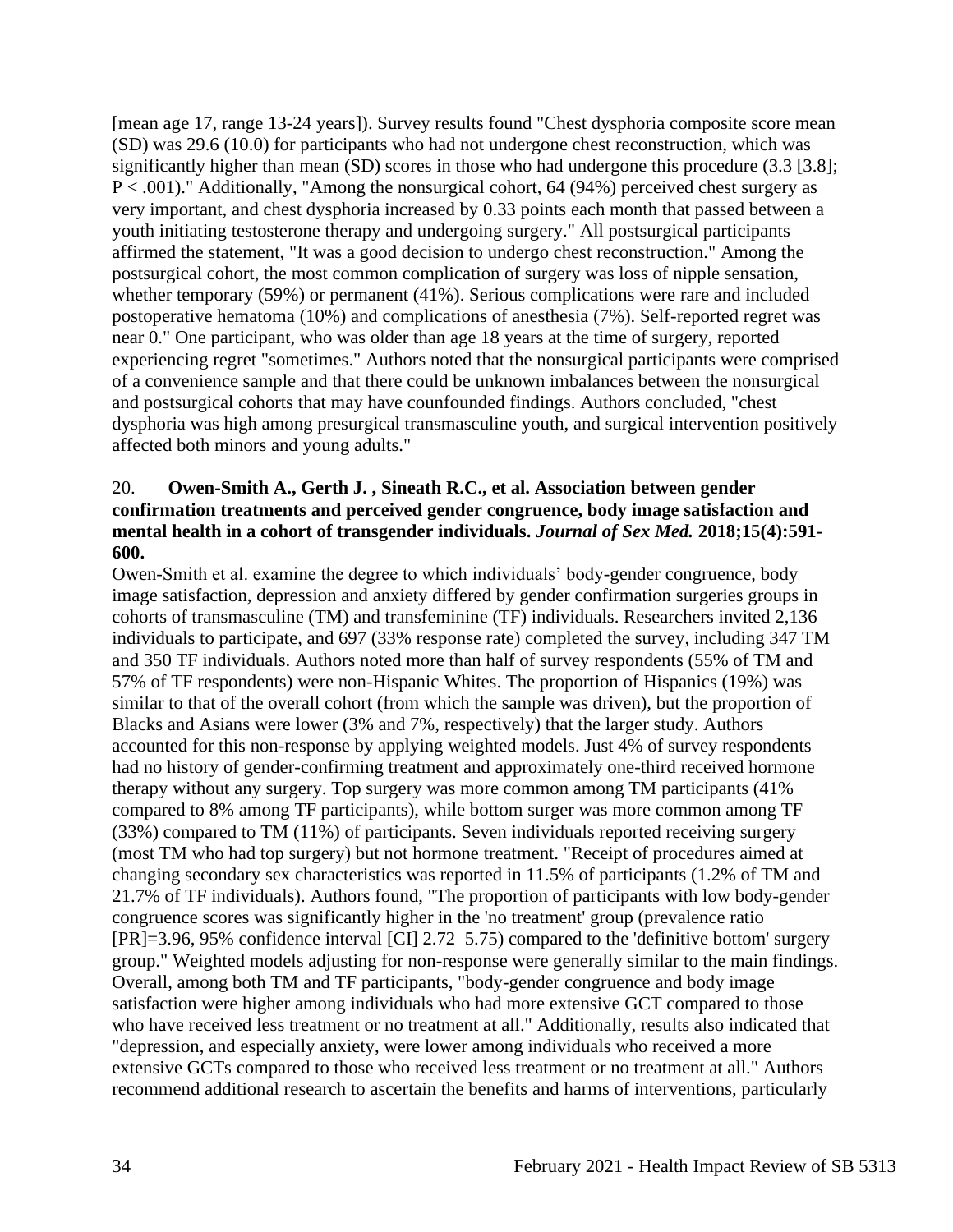for thos with more severe pre-existing psychiatric illness and those with varying levels of social support. Authors noted in study limitations that those enrolled in the larger study sampled may not be representative of the transgender population in the U.S. (e.g., socioeconomic status, insurance status, etc.)

21. **Nahata L. , Quinn G.P. , Caltabellotta N.M. , et al. Mental Health Concerns and Insurance Denials Among Transgender Adolescents.** *LGBT Health.* **2017;4(3):188-193.** Nahata et al. conducted a retrospective medical record review (2014-2016) to examine: "(1) the prevalence of mental health diagnoses, self-injurious behaviors, and school victimization and (2) rates of insurance coverage for hormone therapy, among a cohort of transgender adolescents at a large pediatric gender program, to understand access to recommended therapy." Researchers identified 79 records (51 transgender males, 28 transgender females) that met inclusion criteria (mean age: 15 years, range 9-18). According to authors, gonadotropin-releasing hormone (GnRH) analogues, or "puberty blockers," are often recommended in the early stages of puberty to "prevent or alleviate dysphoria, by averting permanent changes to the body that misalign with identified gender." While long-term outcome data have not yet been collected in the U.S., "a Dutch group found that adolescents managed in a multidisciplinary healthcare setting with puberty suppression followed by gender affirming hormone therapy had similar mental health out comes to those observed in the general population." Data indicate decreases in depressive symptoms, reduced behavioral and emotional problems, and an improvement in general functioning among adolescents following administration of puberty blockers. Authors cite evidence that "socially transitioned prepubertal transgender children had similar mental health outcomes as age-matched controls." Review of medical records found 92.4% of patients had been diagnosed with one or more of the following mental health conditions: depression, anxiety, PTSD, eating disorders, ASD, and bipolar disorder. Additionally, 74.7% of subjects reported suicidal ideation, 55.7% exhibited self-harm, and 30.4% had a history of at least one suicide attempt. Of the 27 patients prescribed GnRH analogues, 8 (29.6%) received insurance coverage (median age: 15.3 years, range: 12.8-17.3 years) and began therapy. One patient who did not receive insurance coverage paid out of pocket. "Of the remaining 18 patients, 2 had no documented information about coverage and 16 were denied coverage (mean age: 15.3 years, range: 10.8-18.8 years) and could not start treatment." Of the 16 patients who were denied insurance coverage for GnRH analogues, "4 subsequently had documentation of beginning gender-affirming hormone therapy; the median time between...insurance denial and start date for hormone therapy was 9 months (range: 8-20 months)." Despite the cohort's high risk for suicide attempts, suicidal ideation, and self-harm and clear recommendations from professional organizations as to the importance of hormonal therapy, insurance companies denied access to puberty blockers for the majority of transgender adolescents in this study. Authors conclude, low insurance coverage rates and prohibitively high out-of-pocket costs for puberty suppression leaves many youth unable to access treatment.

### 22. **Turban J.L., King D. , Carswell J.M., et al. Pubertal Suppression for Transgender Youth and Risk of Suicidal Ideation.** *Pediatrics.* **2020;145(2).**

Turban et al. used data from the 2015 US Transgender Survey (USTS), a cross-sectional survey of 20,619 transgender adults aged 18 to 36 years, to examine self-reported history of pubertal suppression during adolescence. Authors restricted the analysis to those 17 of younger in 1998 (i.e., the year pubertal suppression for transgender youth became available in the US). Authors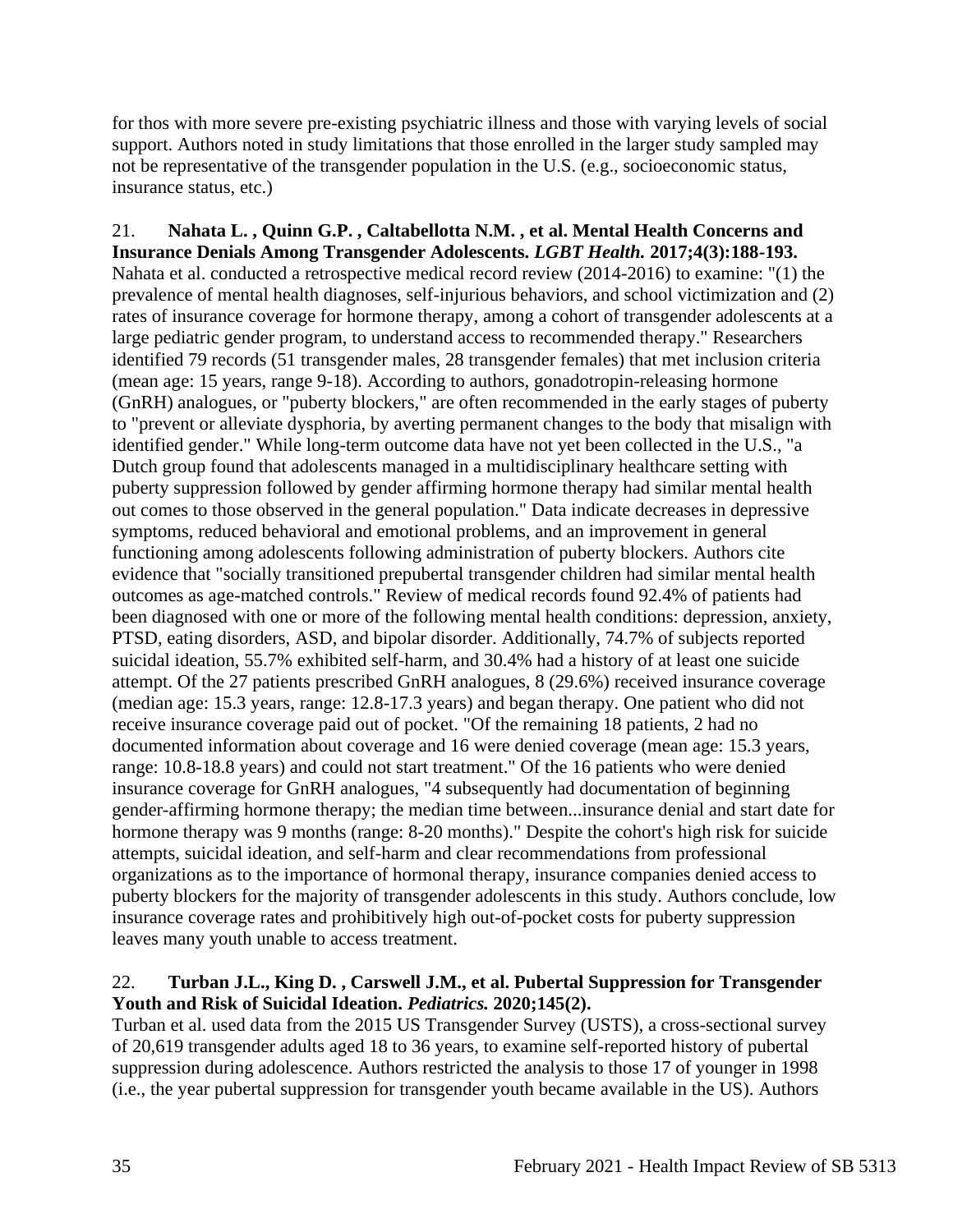further restricted data to those who selected "puberty blocking hormones (usually used by youth ages 9–16)" in response to the question "Have you ever wanted any of the health care listed below for your gender identity or gender transition? (Mark all that apply)." This resulted in a sample of 3,494 individuals between the ages of 18 and 36 years (mean age 23.4 years) who ever wanted pubertal suppression as part of their gender-affirming medical care. The final sample was 45.2% assigned male at birth. Authors used multivariable logistic regression to examine associations between pubertal suppression and adult mental health outcomes, including measures of suicidality. Authors controlled for demographic variables (i.e., age, age of social transition, age of initiation of gender-affirming hormone therapy, current gender identity, sex assigned at birth, sexual orientation, race, education level, employment status, relationship status, total household income at time of collectoin in 2015, family support for gender identity, and current hormone treatment. This was the first study examining access to pubertal suppression and suicidality. "Of the sample, 3,494 [16.9%] reported that they ever wanted pubertal suppression as part of their gender-related care [...] Of them, 89 [2.5%] received pubertal suppression." Authors noted that wanting this pubertal suppression as part of their care may have been influenced by an individual's knowledge of the treatment at the developmentally suitable time. Additionally, it may reflect "the diversity of experience among transgender and gender-diverse people, highlighting that noat all will want every type of gender-affirming intervention." Variables associated with those who wanted and received pubertal suppression compared to those who wanted but did not receive it were: younger age, age of social transition, age of initiation of hormonal therapy, feminine gender identity, male sex assigned at birth, heterosexual sexual orientation, higher total household income, and greater family support of gender identity." Nonbinary and genderqueer respondents were less likey to have accessed pubertal suppression, which authors hypothesized may reflect clinician discomfort delivering this treatment to patients whose gender identity is outside binary categorization. Univariate analyses showed "when comparing those who received pubertal suppression with those who did not, receiving pubertal suppression was associated with decreased odds of past-year suicidal ideation, lifetime suicidal ideation, and past-month severe psychological distress." After controlling for demographic variables, "pubertal suppression was associated with decreased odds of lifetime suicidal ideation." Among those who had received pubertal suppression, 60% traveled less than 25 miles for gender-affirming care, 29% traveled 25-100 miles, and 11% traveled more than 100 miles. Treatment with pubertal suppression among those who wanted it was association with lower odds of lifetime suicidal ideation than those who wanted but did not receive it. Approximately 9 of 10 transgender adults who wanted but did not receive pubertal suppression endorsed lifetime suicidal ideation. Authors conclude results add to existing literature on the relationship between pubertal suppression to improved mental health outcomes. By preventing irreversible, gendernoncongruent changes that result from endogenous puberty (e.g., bone structure, voice changes, breast developmetn, and body hair growth) which may cause significant distress to transgender youth, they are allowed more time to choose whether they want "to induce exogenous gendercongruent puberty or allow endogenous puberty to progress." Additionally, others have theorized that gender-affirming medical care may have benefits related to "implied affirmation of gender identity by clinicians, which may in turn buffer against minority stress."

## 23. **Glick J.L., Andrinopoulos K.M., Theall K.P., et al. ''Tiptoeing Around the System'': Alternative Healthcare Navigation Among Gender Minorities in New Orleans.**  *Transgender Health.* **2018;3.1.**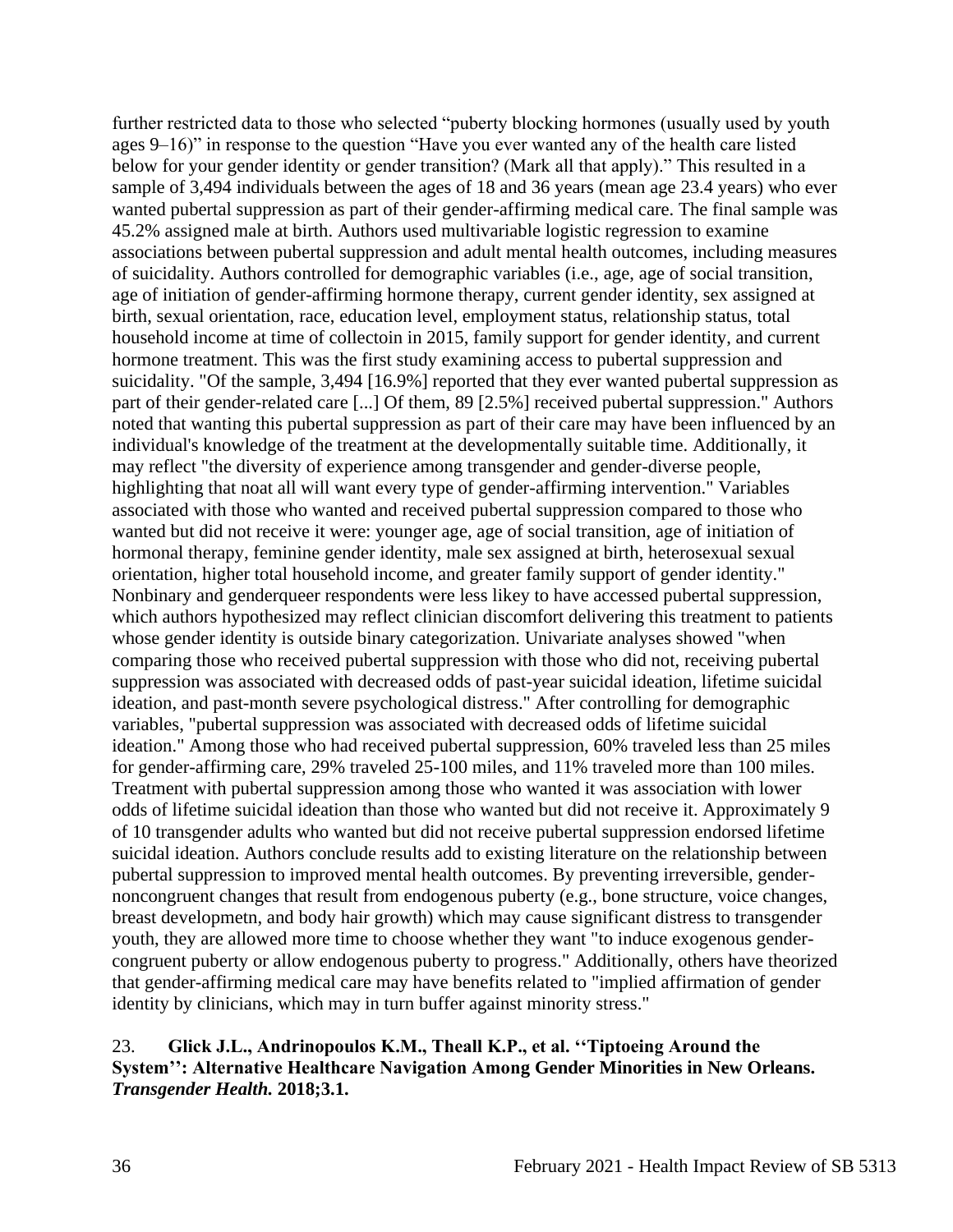Glick et al. conducted in-depth interviews with Gender Minority (i.e., transgender and gender nonconforming) individuals to assess alternative navigation strategies used to cope with barriers to healthcare access. Authors conducted in-depth interviews with trans and gender nonconforming individuals  $(n=18)$  and healthcare providers  $(n=5)$  identified thorugh purposive sampling in New Orleans, LA, in 2015. Members of organizations serving the African American community as well as one white potential participant cited lack of financial incentive and research fatigue as reasons for nonparticipation. Transcribed interview data were coded, sorted, and analyzed for key themes. Commonly identified healthcare barriers included costs and insurance obstacles, identifying a competent providers, and anticipated discrimination. Alternative navigation strategies to covercome biomedical system access barriers included traveling abroad for surgical procedures, ordering hormones online, and sharing with friends. Respondents also discussed covert body modification with illicit silicone as an issue when sourcing outside the biomedical sphere. One respondent noted, "There's tons of underground body modificaiton stuff besides hormones, like silicone injections. [...] A lot of times it's not actually silicone, it's concerning. There have been a few trans people who have pretty major health concerns because of street silicone injections" (Transgender Male, 23, white). Another interviewee shared, "You gotta find someone who likes you, knows what they're doing, and has the proper product. You have to test the product. If you don't know what the product is then you shouldn't even be bothering. If you don't know what the real deal is, leave it alone." (Transgender Woman, age undisclosed, African American). Authors concluded, "the healthcareseeking behavior of [trans and gender nonconforming] individuals demonstrates great resilience....[commitment] to accessing gender-affirming care regarless of associated risks of care outside of provider supervision."

## 24. **Julian J.M., Salvetti B, Held J.I. , et al. The Impact of Chest Binding in Transgender and Gender Diverse Youth and Young Adults.** *Journal of Adolescent Health.* **2020(2020):1- 6.**

Julian et al. conducted a national, cross-sectional study to understand binding trends among adolescents and young adults and to recognize how chest binding impacts chest dysphoria and life satisfaction. Researchers collected 684 surveys from adolescents and young adults aged 13- 24 years. Authors were able to compare responses from participants who bind and those who do not bind. Participants in the binding cohort reported less "misgendering" than did the nonbinding cohort. Authors noted, "Previous literature has addressed the negative impact of being misgendered on individuals' mental health; however, this is the first study to connect the impact of chest binding, specifically on misgendering."

# 25. **James S.E., Herman J.L. , Rankin S. , et al. The Report of the 2015 U.S.**

**Transgender Survey Washington, DC: National Center for Transgender Equality;2016.** This report summarizes the results of the 2015 U.S. Transgender Survey (USTS) and provides insights into the impact of stigma and discrimination on the health of many transgender people. The 2015 USTS is the largest survey examining the experiences of transgender people in the U.S. It includes 27,715 respondents from all fifty states, the District of Columbia, American Samoa, Guam, Puerto Rico, and U.S. military bases oversees. Respondents encountered high levels of mistreatment when seeking health care. For example, in the year prior to completing the survey, one-third (33%) of those who saw a health care provider had at least one negative experience related to being transgender (e.g., being verbally harassed or refused treatment due to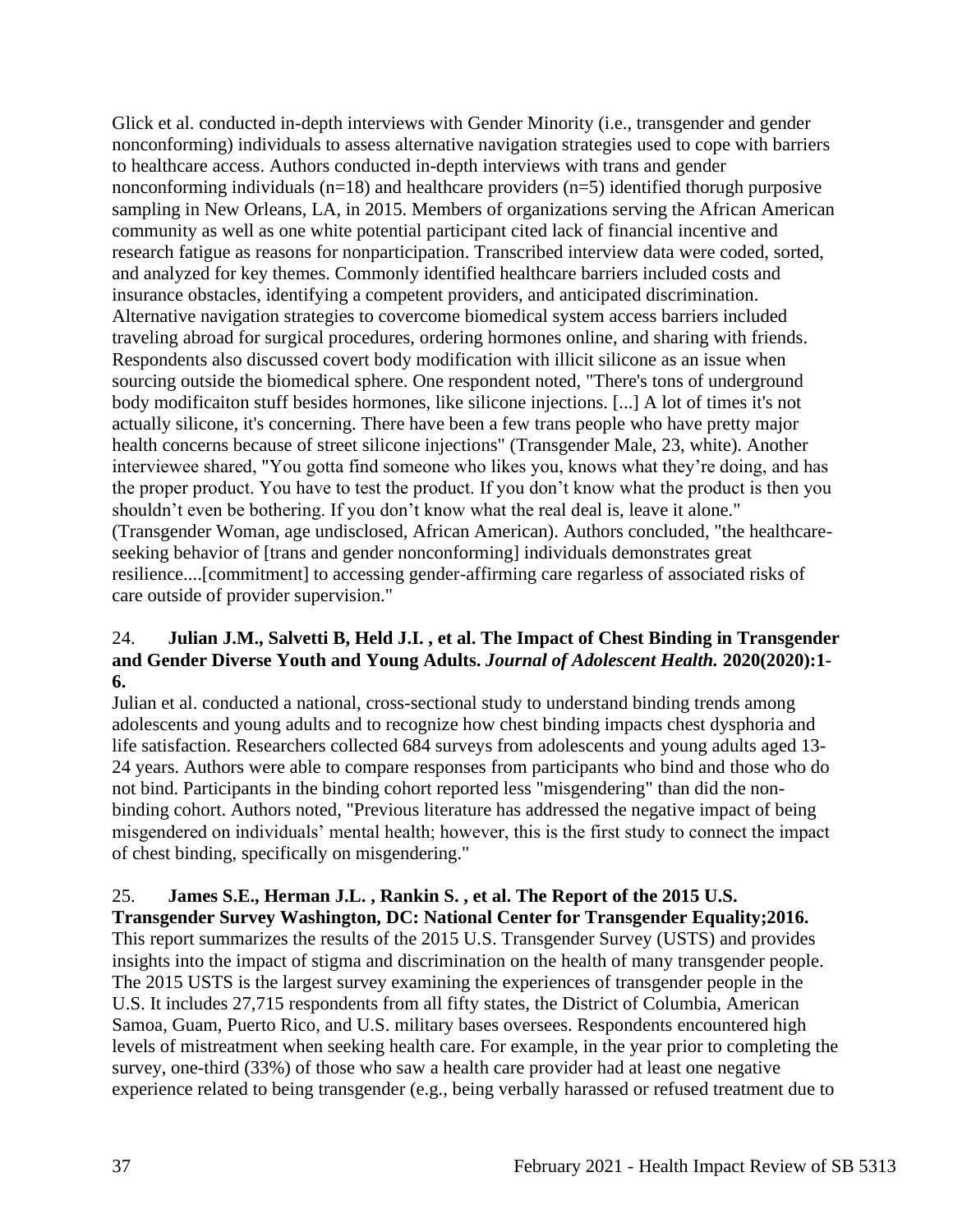their gender identity). "Nearly one-quarter (23%) of respondents reported that they did not seek the health care they needed in the year prior to completing the survey due to fear of being mistreated as a transgender person, and 33% did not go to a health care provider when needed because they could not afford it." Fifty-four percent of respondents to the U.S. Transgender Survey experienced some form of IPV and 24% reported severe physical violence by an intimate partner, compared to 18% of the U.S. population. The report also provides insight into the compounding impact of other forms of discrimination.

## 26. **Health World Professional Assocation for Transgender. Position Statement on Medical Necessity of Treatment, Sex Reassignment, and Insurance Coverage in the U.S.A. 2016.**

In this WPATH Position Statement, the international, interdisciplinary, professional organization outlines medical necessity and the importance of clinically appropriate treatments being determined on an individualized and contextual basis, in consultation with the patients medical proviers. "The current Board of Directors of the WPATH herewith expresses its considered opinion based on clinical and peer reviewed evidence that gender affirming/confirming treatments and surgical procedures, properly indicated and performed as provided by the Standards of Care, have proven to be beneficial and effective in the treatment of individuals with transsexualism or gender dysphoria. Gender affirming/confirming surgery, also known as sex reassignment surgery, plays an undisputed role in contributing toward favorable outcomes."

## 27. **Kates Jen, Ranji Usha, Beamesderfer Adara, et al. Health and Access to Care and Coverage for Lesbian, Gay, Bisexual, and Transgender Individuals in the U.S.: The Henry J. Kaiser Family Foundation; 2015:1-27.**

This Kaiser Family Foundation issue brief provides an overview of the challenges sexual and gender minorities experience in accessing health care. The analysis categorizes barriers as structural, economic, or social and examples include gaps in insurance coverage, cost-related hurdles, and poor treatment from health care providers, respectively. Authors also discuss the intersection of sexual orientation and gender identity with other factors (e.g., sex, race/ethnicity, and class) that shape an individual's health, access to care, and experience with the health care system. Authors also discuss barriers to care experienced by the transgender population, which is much more likely to live in poverty and less likely to have health insurance than the general population. One survey found that 48% of transgender respondents had postponed or went without care when they were sick because they could not afford it. Additionally, authors found evidence that "many health plans include transgender-specific exclusions that deny transgender individuals coverage of services provided to non-transgender individuals, such a surgical treatment related to gender transition, mental health services, and hormone therapy." Moreover, studies show that up to 39% of transgender people have faced some type of harrassment or discrimination in health care settings. This is further complicated by the general lack of competent training provided in medical schools and public health school curricula regarding LGBT health issues. The report presents additional information indicating groups within the LGBTQIA population are at greater risk of sexual assault and other negative reproductive health related outcomes.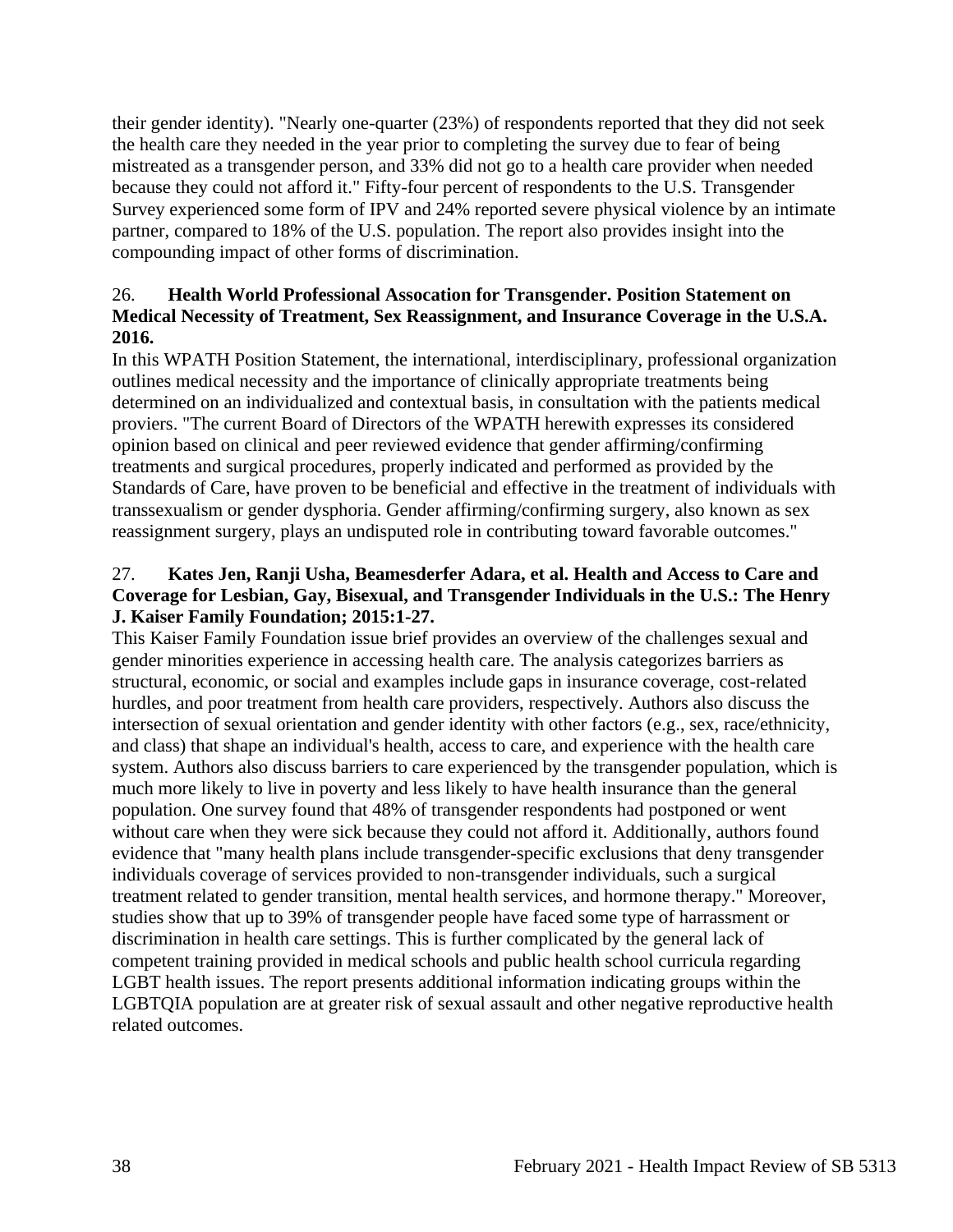#### 28. **Macapagal K., Bhatia R., Greene G. J. Differences in Healthcare Access, Use, and Experiences Within a Community Sample of Racially Diverse Lesbian, Gay, Bisexual, Transgender, and Questioning Emerging Adults.** *LGBT Health.* **2016;3(6):434-442.**

Macapagal et al. evaluated healthcare access, use, and experiences in a diverse, predominantly racial and ethnic minority (86%) sample of lesbian, gay, bisexual, transgender, queer, and questioning (LGBTQ) emerging adults (N=206) aged 18-27 years, a group with unique barriers to healthcare. Conducted in a large, Midwestern city, a longitudinal study used a community sample of participants (ages 13 to 24 years old at baseline) who identified as LGBT, queer, or questioning (i.e., reporting some degree of same-sex attraction or behavior, but unsure of or questioning their sexual orientation identity). This article analyzed data from 206 participants who answered questions about their experiences at the 48-month follow-up assessment from June 2012-March 2013. Most participants identified as assigned female at birth (55%) and gay or lesbian (61%). Ten percent of the sample identified as transgender (14 transgender women, 6 transgender men, and 1 person who identified as transgender and nonbinary). Two transgender women identified as heterosexual with respect to their gender identity, while the other transgender individuals identified as LGBQ. Results indicate that 43% of respondants were uninsured and 26% had no usual place of care. The majority of participants (84%) had not been denied service or equal tratment and were not verbally harassed/disrespected in healthcare settings because of their LGBTQ identity. However, transgender patients were statistically significantly more likely than cisgender participants to experience these barriers (P<0.001), and queer/questioning individuals reported them at higher rates compared to gay/lesbian and bisexual individuals (P=0.001). While most participants (88.3%) did not report postponing or not seeking medical treatment due to LGBTQ-based discrimination, transgender participants were more likly than cisgender participants to delay care (P<0.001). Similarly, queer/questioning participants reported delaying care more frequently than gay/lesbian and bisexual participants (P=0.038). Additionally, of those participants who reported disclosing their LGBTQ identity to their provider, those who identified as transgender were more likely to report a negative outcome than cisgender participants (P<0.001). Queer/questioning respondants also reported negative effects at higher rates than did gay/lesbian and bisexual participants (P=0.001). These results support evidence that subgroups within the LGBTQ community experience greater barriers to care related to their sexual orientation or gender identities. Authors conclude that "[a]lthough LGBTQ emerging adults experienced fewer barriers to care than observed in previous studies on LGBTQ adults, the results suggest that queer, questioning, and transgender individuals may face additional healthcare challenges compared with their LGB and cisgender counterparts." The generalizability of findings is limited by the sample size; the fact that participants were recruited from one urban area, which may not be representative of the access to LGBT-inclusive healthcare; the focus on participants' perceptions of healthcare experiences rather than objective experiences; and that comparisons to cisgender heterosexual emerging adults were made to existing national data.

## 29. **National Survey on LGBTQ Youth Mental Health.New York, New York: The Trevor Project;2019.**

The Trevor Project conducted a quantitative cross-sectional design to collect data using an online survey platform between February 2, 2018 and September 30, 2018. A sample of youth ages 13- 24 years was recruited via targeted ads on social media. A total of 34,808 youth completed the online survey. A final sample of 25,896 eligible participants (i.e., lived in the U.S., LGBTQ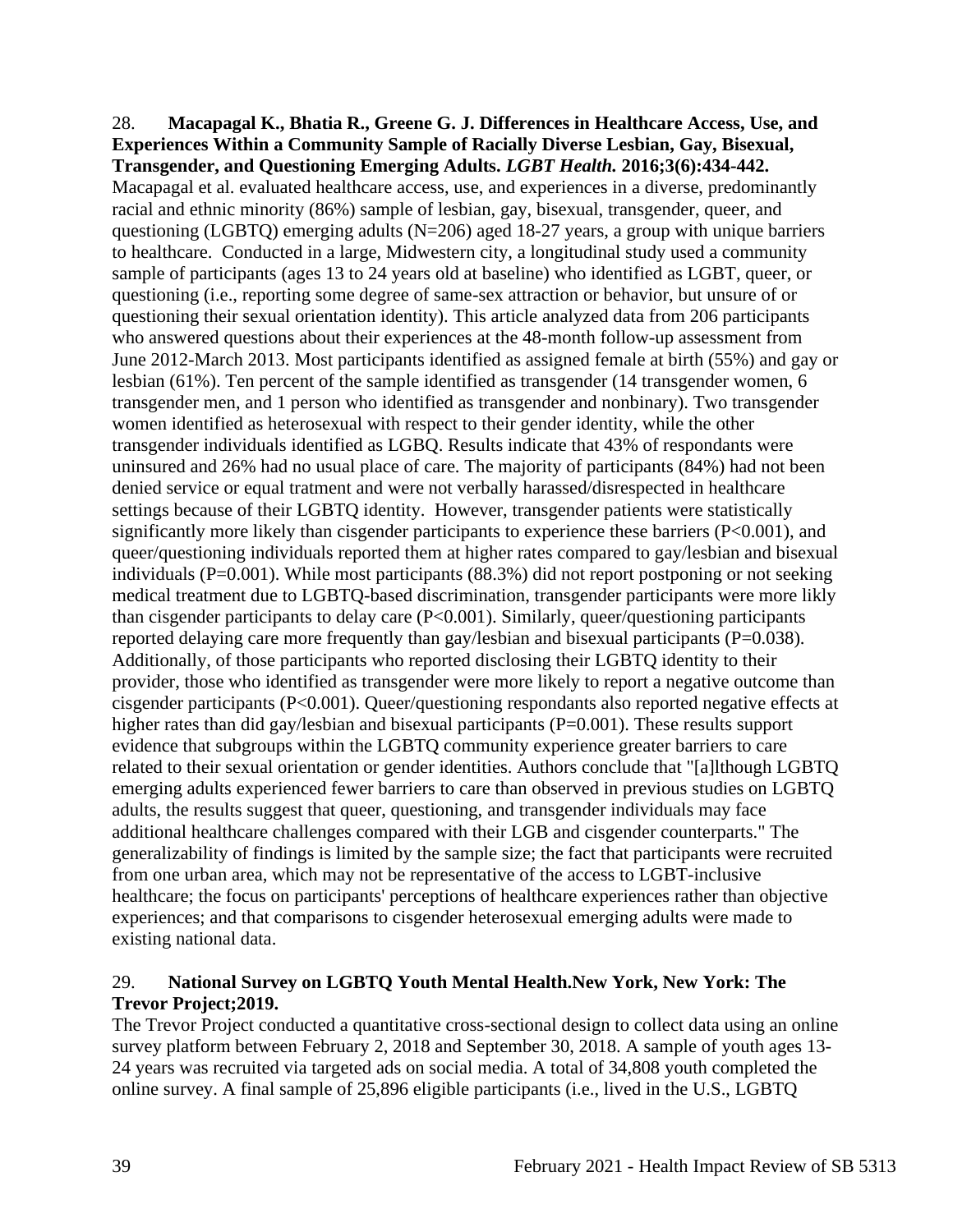identity) were included after excluding those who did not complete more than half of survey items, completed the survey within 3 minutes, or input mischievous answers (e.g., selected all religious affiliations, race/ethnicity options, provided obvious hate speech against LGBTQ in free response items). The sample included participants who identified as white (72%), Hispanic (14%), mixed race (7%), Asian (3%), Black (3%), and American Indian/Alaska Native (1%). Participants were diverse in sexual orientation (45% gay or lesbian, 33% bisexual, and 22% something else) and gender identity (35% cisgender male, 33% transgender and non-binary, and 32% cisgender female). Overall, 39% of LGBTQ youth seriously considered attempting suicide in the previous 12 months, "with more than half of transgender and non-binary youth having seriously considered." Over 18% of LGBTQ respondents attempted suicide in the previous 12 months. Moreover, 29% of transgender and non-binary respondents reported having attempted suicide compared to 14% of cisgender respondents. Younger youth (ages 13-17) reported considering suicide (47%) and attempting suicide (26%) more than older youth (ages 18-24; 31% and 11%, respectively). Additionally, 71% of respondents reported feeling sad or hopeless for at least two weeks in the past year. "[Seventy-eight percent] of transgender and non-binary youth reported being the subject of discrimination due to their gender identity and 70% of LGBTQ youth reported discrimination due to their sexual orientation." Results indicate that "[g]ender identity (for those identifying as transgender and non-binary) is disclosed at a lower rate than sexual orientation (for those not identifying as straight)." Among both groups, disclosure is greatest to their LGBTQ friends (1) and straight friends (2) and lowest to their doctor or healthcare professional. Respondents reported disclosure of their sexual orientation (43%) and disclosure of their gender identity (40%) to a teacher or guidance counselor.

### 30. **U.S. Department of Justice. Responding to Transgender Victims of Sexual Assault Justice for Victims - Justice for All [Program Website]. Available at:**

## **[https://ovc.ojp.gov/sites/g/files/xyckuh226/files/pubs/forge/sexual\\_numbers.html.](https://ovc.ojp.gov/sites/g/files/xyckuh226/files/pubs/forge/sexual_numbers.html) Accessed 8 February 2021, 2021.**

This U.S. Department of Justice's Office of Justice Programs' Office for Victims of Crime (OVC) webpage provides statistics documenting transgender people's experience of sexual violence. OVC cites evidence that 1 in 2 transgender individuals are sexually abused or assaulted at some point in thier lives. Moreover, certain subpopulations are at greater risk of victimization. For example, "the 2011 *Injustice at Every Turn: A Report* of the National Transgender Discrimination Survey found that 12 percent of transgender youth report being sexually assaulted in K–12 settings by peers or educational staff; 13 percent of African-American transgender people surveyed were sexually assaulted in the workplace; and 22 percent of homeless transgender individuals were assaulted while staying in shelters." Evidence indicates that 15 % of transgender individuals report being sexually assaulted while in police custody or jail, "which more than doubles (32%) for African-American transgender people."

### 31. **Lefevor T.G., Boyd-Rogers C.C., Sprague B.M., et al. Health Disparities Between Genderqueer, Transgender, and Cisgender Individuals: An Extension of Minority Stress Theory.** *Journal of Counseling Psychology.* **2019;66(4):385-395.**

Lefevor et al. conducted analyses to examine differences between demographic and outcome measures of cisgender, transgender, and genderqueer individuals. The study sample was pulled from the Center for Collegiate Mental Health's 2012-2016 database. Of the 278,100 eligible students, 892 identified as transgender (0.3%). Researchers then randomly selected a comparison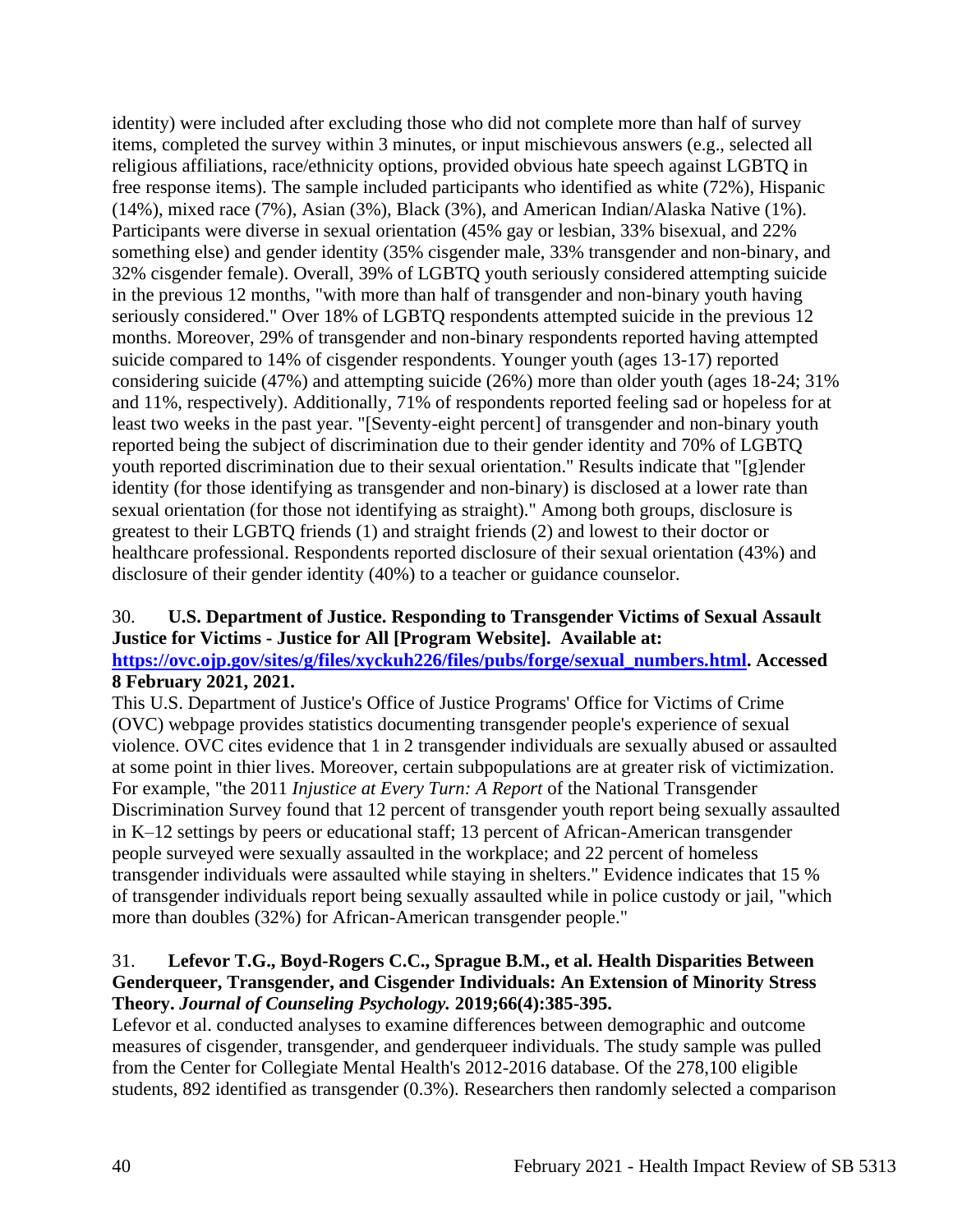sample of 892 cisgender women, 892 cisgender men, 892 transgender individuals, and 892 individuals self-identifying their gender (hereafter *genderqueer*), yielding a final sample of 3,568 students. The sample was largely white  $(71.6\%)$ , young (mean age  $= 22.08$  years), undergraduate (87.55%), and diverse regarding religious orientation. Authors used the Standardized Data Set of questions routinely completed by students during initial visits to college counseling centers, including demographic variables, experiences (*Never, 1, 2-3, 4-5, 5+)* of victimization (i.e., experiencing harassing, controlling, and/or abusive behavior from another person; expericencing a traumatic event; and having sexual contact without giving consent), and activities (*Never, 1, 2- 3, 4-5, 5+)* related to self-harm--suicidality (i.e., made a suicide attempt, seriously considering attempting suicide, and purposely injured themselves without suicidal intent). Authors used SDS and Countiling Center Assessment of Psychological Symptoms--34 (CCAPS-34), a multidimensional measure of psychological distress standardized for use among collge students. Researchers conducted two comparisons: one comparing differences in outcomes between cisgender and transgender and genderqueer individuals and a second compared transgender men and women with genderqueer individuals on outcomes to isolate the effects of having a nonbinary gender identity. Analyses "found significant differences based on gender identity in all three proxies of distral stressors (harassment, trauma, sexual assault)." Transgender and genderqueer individuals were significantly more likely to have experienced harassment, trauma, and sexual assault than cisgender men and women. They also found that genderqueer individuals experienced harassment, trauma, and sexual assault more frequently than do transgender peers. Approximately 50% of genderqueer individuals reported each of these experiences. Authors also found significant differences between gender identity groups on all mental health outcome variables. Transgender and genderqueer individuals were more likely to have experienced generalized anxiety, social anxiety, depression, psychological distress, and eating disorders than do cisgender individuals. Furthermore, genderqueer respondents experienced more generalized anxiety, depression, psychological distress, and eating concerns than do transgender individuals. Finally, transgender and genderqueer individuals were more likely to have engaged in selfinjury, have contemplated suicide, have current suicidal ideation, and have made a suicide attempt, than have cisgender women and men. "Approximately two thirds of [transgender and genderqueer] participants had contemplated suicide with nearly half having made an attempt. Meanwhile, differences between transgender and genderqueer individuals were not significant. Overall, authors conclude, "This study suggests that individuals who identify outside the gender binary (e.g., genderqueer, gender nonconforming) experience more discrimination, victimization, poor mental health outcomes, and suicidality or self-harm than do both trans- and cisgender men and women."

### 32. **Medicine Ethics Committee of the American Society for Reproductive. Access to fertility services by transgender persons: an Ethics Committee opinion.** *Fertil Steril.*  **2015;104(5):1111-1115.**

This statement by the Ethics Committee of the American Society for Reproductive Medicine explores the ethical considerations surrounding the provision of fertility services to transgender individuals and concludes that denial of access to fertility services is not justified. Although difficult to determine, the World Professional Association of Transgender Health (WPATH) estimates the prevalence from 1:12,000 to 1:45,000 for male-to-female (MTF) individuals and 1:30,400 to 1:200,000 for female-to-male (FTM) individuals. Evidence indicates that "many transgender persons are of reproductive age at the time of transition, and confirms that many may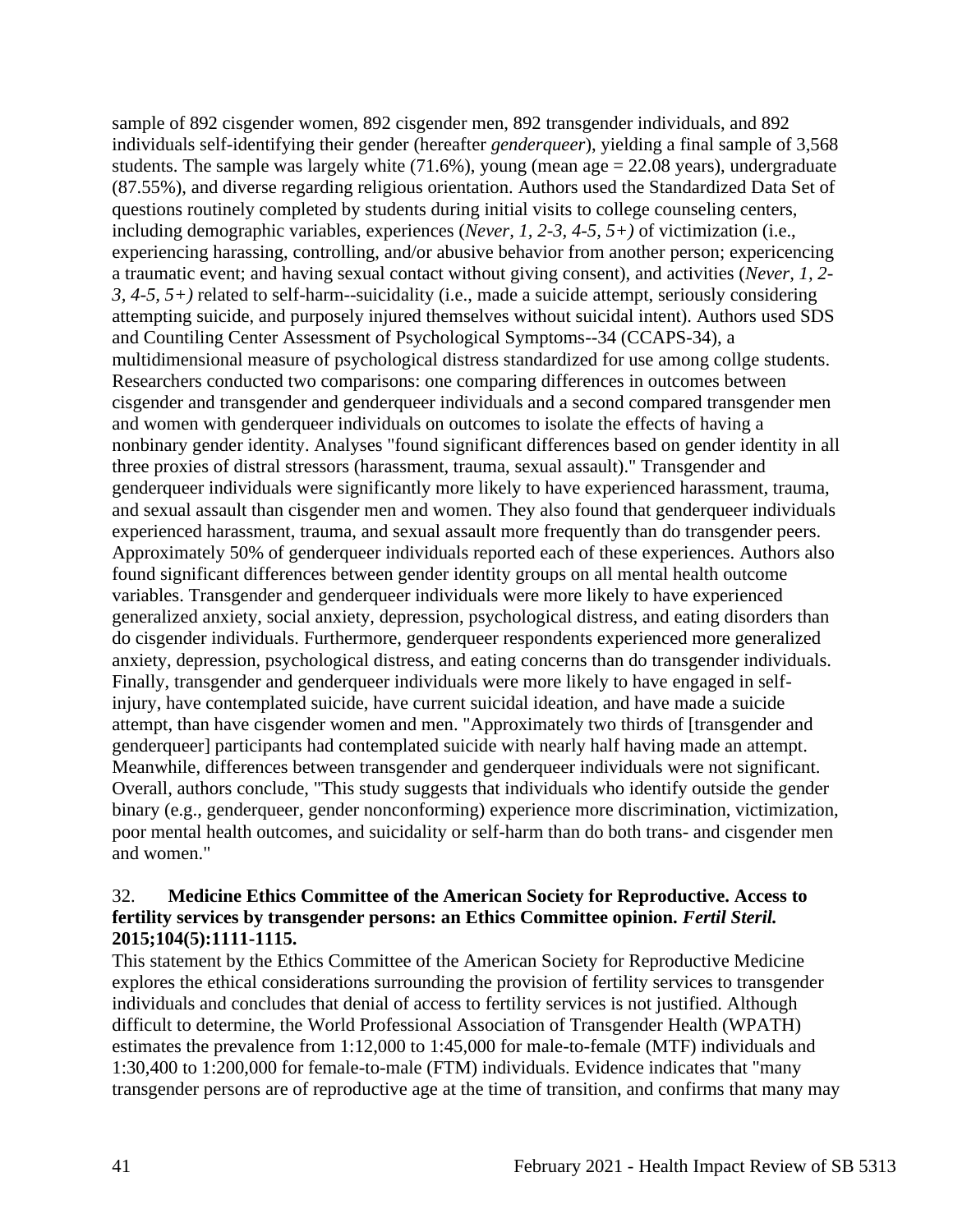wish to have children after transition." Historically, individuals who deviate from the heteronormative family have been denied access to assisted reproductive technology (ART). While use of ART by gay and lesbian patients is becoming more accepted, programs vary in their acceptance of transgender patient requests for fertility treatment or fertility preservation. The American Academy of Child and Adolescent Psychiatry affirms that "there is no evidence to support that parents who are....transgender are per se deficient in parenting skills, child-centered concerns, and parent-child attachments compared with heterosexual parents." The Code of Professional Ethics of the American Congress of Obstetricians and Gynecologists (ACOG) states, "the principle of justice requires strict avoidance of discrimination based on sexual orientation or perceived gender." Additionally, the ACOG Committee on Health Care for Transgender Individuals reiterates, "ACOG opposes discrimination based on gender identity." Evidence suggests that many transgender patients continue to face stigma and confusion by providers, "often in the form of insensitivity to preferred gender pronouns, displays of discomfort, and substandard care." Authors recommend improving relations between transgender patients and health-care providers by consulting with organizations devoted to supporting transgender people and increasing cultural competency education.

## 33. **2015 U.S. Transgender Survey: Washington State Report.Washington, DC: National Center for Transgender Equality;2017.**

This report summarizes the experiences of U.S. Transgender Survey (USTS) respondents living in Washington State ( $N=1,667$ ). Data collected included information regarding health; socioeconomic status; employment; education; housing, homelessness, and shelter access; public accomodations; restrooms; police interactions; and identity documents. In 2015, "29% of respondents experienced a problem in the past year with their insurance related to being transgender." For example, individuals reported being denied coverage for care related to gender transition or for routine care because they were transgender. Of those who saw a health care privider in the past year, 38% reported at least one negative experience related to being transgender (e.g., refused treatment, verbally harassed, physically or sexually assaulted, or having to teach the provider about transgender people in order to get appropriate care). "In the past year, 22% of respondents did not see a doctor when they needed to because of fear of being mistreated as a transgender person, and 32% did not see a doctor when needed because they could not afford it." Moreover, 14% of respondents in Washington were unemployed, 28% were living in poverty, and 37% reported experiencing homelessness at some point in their lives.

# 34. **Authority Washington State Health Care. Cascade Care FAQs.2020.**

This one-pager about Cascade Care presents Frequently-Asked-Questions about the new Public Option plans in Washington State. It also provides estimates of the number of enrollees on Apple Health, PEBB, SEBB, and Heatlhplanfinder plans.

## 35. **Transgender Health Program. 2021; Available at: [https://www.hca.wa.gov/health](https://www.hca.wa.gov/health-care-services-supports/apple-health-medicaid-coverage/transgender-health-program)[care-services-supports/apple-health-medicaid-coverage/transgender-health-program.](https://www.hca.wa.gov/health-care-services-supports/apple-health-medicaid-coverage/transgender-health-program) Accessed 2/4/2021.**

Washington State Health Care Authority's Transgender Health Program outlines specific gender affirming surgical services that are covered through Medicaid fee-for-service.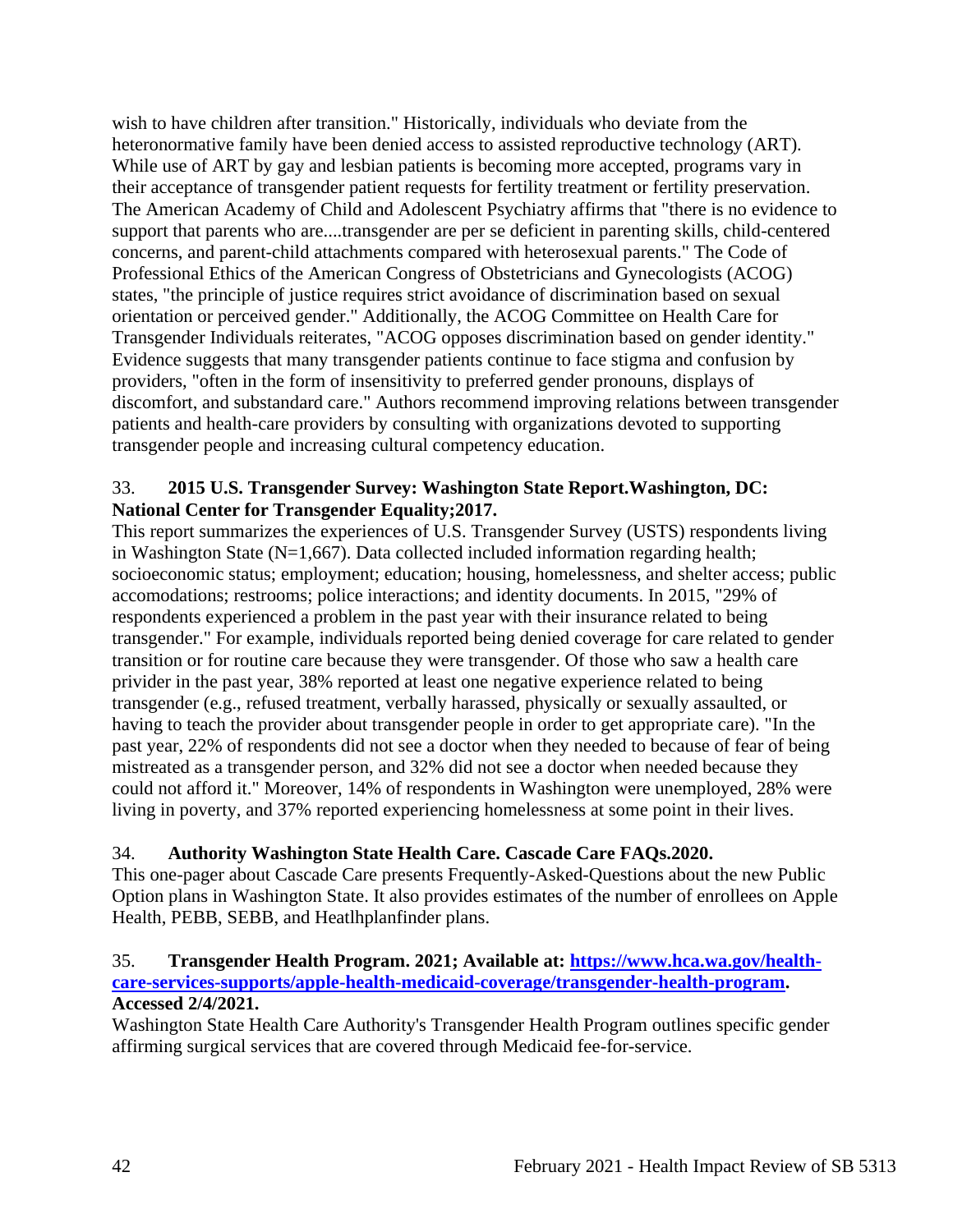### 36. **Kosenko K. , Rintamaki L. , Raney S. , et al. Transgender Patient Perceptions of Stigma in Health Care Contexts.** *Medical Care.* **2013;51(9):819-822.**

Kosenko et al. developed and conducted a study to explore transgender patients' experiences with health care. A total of 152 transgender adults were recruited to complete an online questionnaire about their health care. Questions asked if and how patients had been mistreated. Participants' description of mistreatment were analyzed and grouped thematically. Six themes emerged: gender insensitivity, displays of discomfort, denied services, substandard care, verbal abuse, and forced care. The most frequently reported problematic health care interactions related to gender insensitivity (31.46%), displays of discomfort (28.67%), and denial of services (20.97%). Authors suggest findings be used to increase providers' cultural competency and inform their interactions with transgender patients. Study strengths include: 1) highlighting voices within a group that has historically been marginalized and silenced and 2) providing specific examples of provider behaviors perceived as insensitive by transgender patients. Limitations include "the use of nonprobability sampling techniques, which limits generalizability" and the study's failure to assess when the instances of mistreatment occurred.

## 37. **Discrimination in America: Experiences and Views of LGBTQ Americans. National Public Radio, Robert Wood Johnson Foundation, Harvard T.H. Chan School of Public Health;2017.**

This report is part of a series titled "Discrimination in America", which is based on a survey conducted for National Public Radio, the Robert Wood Johnson Foundation, and Harvard T.H. Chan School of Public Health. "The survey was conducted January 26 – April 9, 2017, among a nationally representative, probability-based telephone (cell and landline) sample of 3,453 adults age 18 or older." This report presents the results specifically for a nationally representative probability sample of 489 LGBTQ adults. "While many surveys have explored Americans' beliefs about discrimination, this survey asks people about their own personal experiences with discrimination." A subset of survey questions address discrimination experienced in health care settings. Overall, 18% of LGBTQ Americans report they have avoided doctors or health care out of concern they would be discriminated against. That experience was reported at a higher rate among transgender respondants (22%). Additionally, 31% of transgender individuals surveyed said they have no regular doctor or form of health care and 22% said they were currently uninsured. More broadly, 16% of LGBTQ Americans surveyed said they have been personally discriminated against when going to the doctor or health clinic because they are LGBTQ. Approximately a third of LGBTQ people surveyed said that transgender people in their area often experience discrimination when going to a doctor or health clinic (31%). Moreover, "LGBTQ women are significantly more likely to say that both LGB and transgender people often face discrimination when going to a dotor or health clinic: 23% of LGBTQ women say that where they live, gay, lesbian, or bisexual people are often discriminated against when going to a doctor or health clinic, compared to only 7% of LGBTQ men." Additionally, 43% of LGBTQ women reported that transgender people are often discriminated against at the doctor or health clinic, while only 17% of LGBTQ men shared this perspective. Among transgender individuals, 20% said that transgender people often face discrimination when going to a doctor or health clinic and 10% report being personally discriminated against because they are transgender when accessing health care. In regards to the quality of available doctors or health care services in thier area, 11% of LGBTQ Americans surveyed said their community environment was worse than in other places to live and 35% reported it to be better than other places. Researchers report non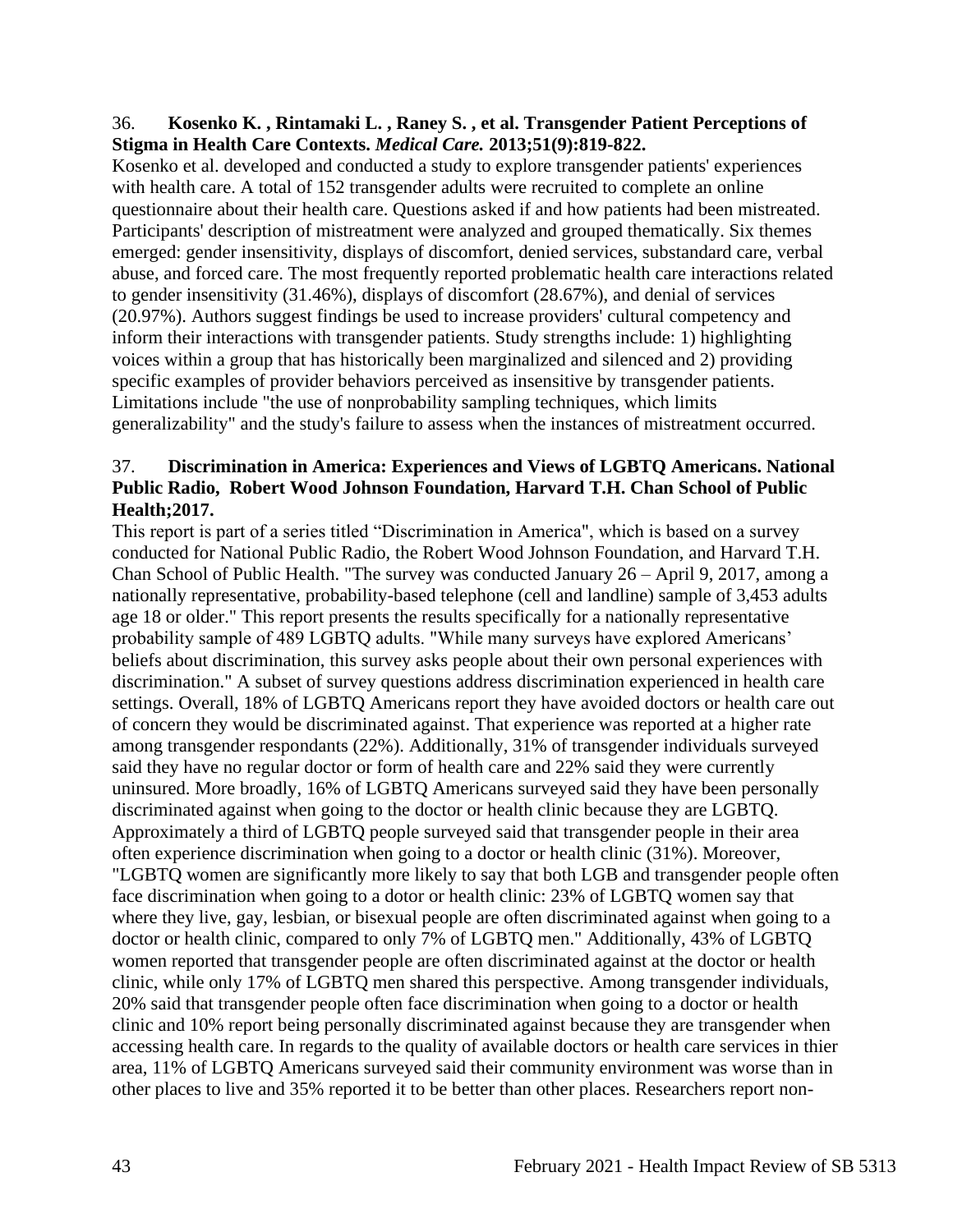response bias and question wording and ordering as potential sources of non-sampling error. Researchers compensated by weighting sample data by cell phone/landline use and demographics (sex, age, education, and Census region) to reflect the true population.

## 38. **Mansh Matthew, Garcia Gabriel, Lunn Mitchell R. From Patients to Providers: Changing the Culture in Medicine Toward Sexual and Gender Minorities.** *Academic Medicine.* **2015;90(5):574-580.**

This perspective considers the needs of sexual and gender minorities (SGMs), inclusive of all nonheterosexual and/or noncisgender individuals, and discuss potential strategies to improve access to quality care for SGM patients by focusing on the negative culture in medicine towards SGM providers. Authors cite evidence from a 2014 survey, in which the majority of LGBT patients believed that "providers were not prepared to care for them." Additionally, more than half reported experiencing discrimination when accessing health care. Others reported denial of care due to the provider's religious belief or that providers lack the necessary knowledge to provide appropriate care. Authors discuss "1) modernizing research on the physician workforce, 2) implementing new policies and programs to promote supportive training and practice environments, and 3) developing recruitment practices that ensure a diverse, competent, physician workforce inclusive of SGM individuals."

## 39. **Carrotte E. R., Vella A. M., Bowring A. L., et al. "I am yet to encounter any survey that actually reflects my life": a qualitative study of inclusivity in sexual health research.**  *BMC Med Res Methodol.* **2016;16:86.**

Carrotte et al. conducted a qualitative study with young gender and sexually diverse (GSD) people to inform inclusive changes to the annual *Sex, Drugs, and Rock'n'Roll* (SDRR) survey of general and sexual health. Researchers convened two semi-structured focus groups in Melbourne with a total of 16 participants (age range: 21-28 years) who were were mostly cisgender women, and there were two transgender participants and one non-binary participant. Participants had a range of sexual identities including lesbian, queer, bisexual, pansexual, and asexual. Focus group discussions were transcribed verbatim and analysed thematically. Participants identified heteronormativity, which "describes a set of social assumptions and norms which are based on heterosexual, cisgender [gender identity matches sex assigned at birth] experiences, influenced by social biases, privileges and stereotyping" as a barrier to sexual healthcare. Specifically, heteronormativity specifically serves as a barrier to sexual health-seeking behavior. Participants identified physician discomfort and stigmatizing lanugage or assumptions about a patients' sexual experiences as common barriers to developing rapport and receiving appropriate care. Transgender participants "acknowledged the difficulties of understanding and communicating their sexual health needs to doctors who appeared uncomfortable or were unfamiliar with transgender experiences and bodies. Additionally, most participants expressed that heteronormativity facilitates text-based miscommunication. "Participants reported specific challenges with completing forms with regards to gender and sex – including having no options that describe them, not knowing how to 'best' respond to questions, and trying to balance providing accurate information with information that actually describes their experiences." Specifically, the common choice between 'male' and 'female' can be upsetting for transgender and non-binary people.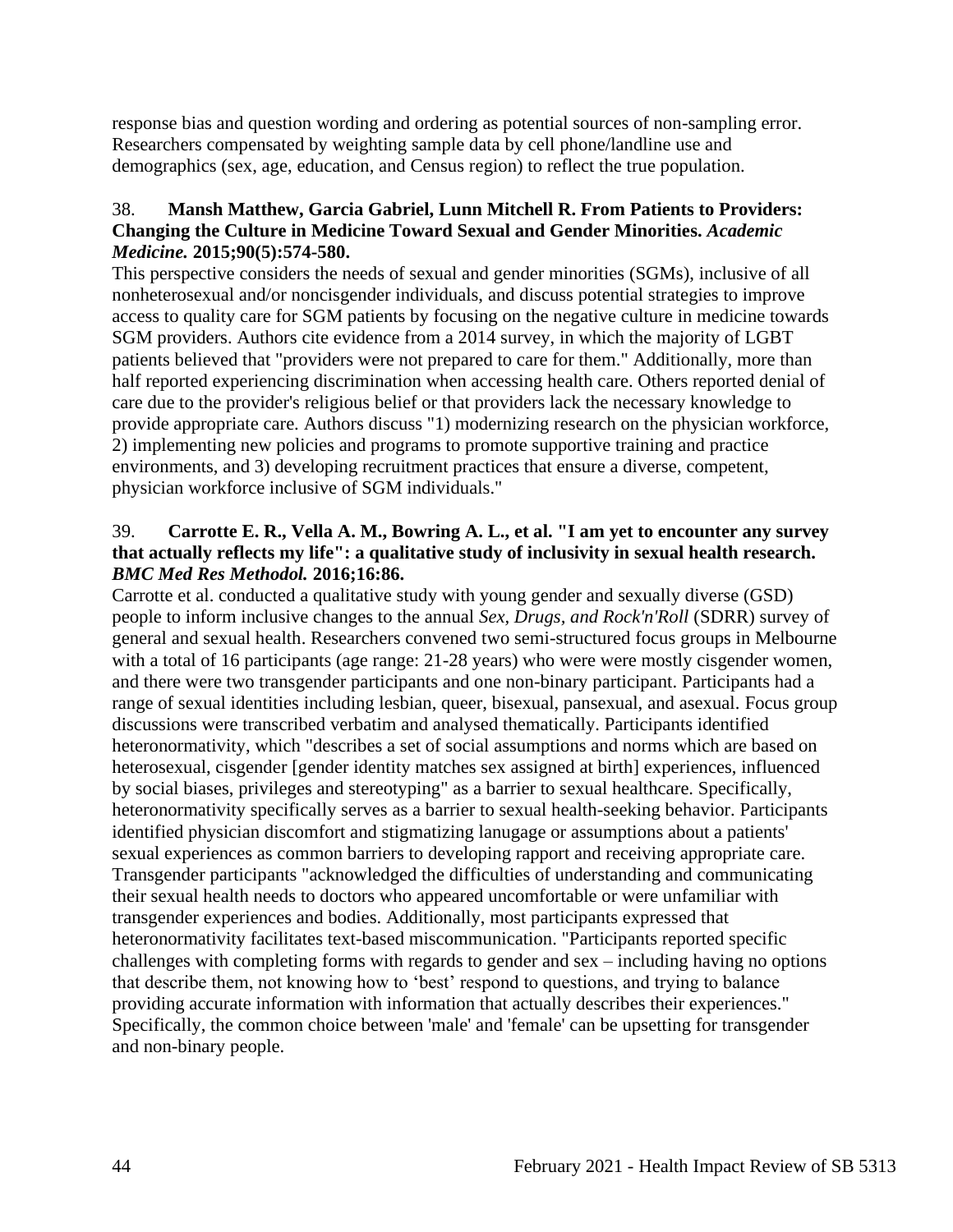40. **Klein D. A., Berry-Bibee E. N., Keglovitz Baker K., et al. Providing quality family planning services to LGBTQIA individuals: a systematic review.** *Contraception.* **2018.** Klein et al. conducted a systematic review to synthesize findings from peer-reviewed literature examining the provision of family planning services, specifically services to prevent or achieve pregnancy, to lesbian, gay, bisexual, transgender, queer/questioning, intersex and asexual (LGBTQIA) clients to inform clinical and research strategies. Of the 7193 abstracts published from January 1985 through April 2016 that met search parameters; 19 descriptive studies met inclusion criteria. Two included studies focused on the perspectives of health care providers towards LGBTQIA clients. While 17 studies that documented client perspectives; of those 12 elucidated factors facilitating a client's ability to enter into care, and 13 examined client experience during care. Two studies specifically discussed confidentiality as a barrier to LGBTQ youth accessing services. In 1998, Allen et al. conducted a client-level study in Colorado and Wyoming with gay, lesbian, and bisexual youth (n=102) ages 18-23 years. Barriers included concerns about confidentiality. Results showed, "participants who reported being informed about their right to medical confidentiality were three times more likely to have discussed sexual orientation with their provider." A 2002 study by Ginsburg et al. included self-described LGBTQ youth ages 14 to 23 years (n=94). Participants expressed privacy concerns including fear about information related to their sexuality getting back to their parents.

## 41. **Obedin-Maliver J., Makadon H. J. Transgender men and pregnancy.** *Obstet Med.*  **2016;9(1):4-8.**

This commentary reviews basic issues for clinicians to consider when caring for a transgender man or other gender-nonconforming individual "whose gender identity is different than their female sex assigned at birth, and who are considering, are carrying, or who have completed a pregnancy." The article provides guidance for learning and teaching reasonable standards of care to provide gender-affirming quality care. Authors cite evidence that there remains a gap between information taught in health professional schools and postgraduate training programs and the needs of transgender individuals. The article discusses fertility, psychological considerations, physical considerations, pregnancy completion and outcomes, and pregnancy and postpartum management.

## 42. **Obedin-Maliver Juno, Goldsmith Elizabeth S., Stewart Leslie, et al. Lesbian, Gay, Bisexual, and Transgender-Related Content in Undergraduate Medical Education.** *JAMA.*  **2011;306(9):971-977.**

Obedin-Maliver et al. developed and piloted a 13-question, Web-based questionnaire between May 2009 and March 2010 to "characterize LGBT-related medical curricula and associated curricular development practices and to determine deans' assessment of thier institutions' LGBTrelated curricular content." Of the 176 allopathic or osteopathic medical schools in Canada and the United States surveyed, 150 (85.2%) responded, and 132 (75.0%) fully completed the questionnaire. The median reported time dedicated to teaching LGBT-related content in the entire curriculum was 5 hours (interquartile range [IQR], 3-8 hours). Of the 132 schools that completed the questionnaire, 9 (6.8%; 95% CI, 2.5%-11.1%) reported 0 hours during preclinical years and 44 (33.3%; 95% CI, 25.3%-41.4%) reported 0 hours during clinical years. Deans were also asked to report the presence or absense of 16 LGBT-related topics either required or provided within the elective curriculum. Of those 132 institutions that completed the questionnaire, 83 (62.9%) reported teaching at least half the 16 topics and 11 (8.3%) reported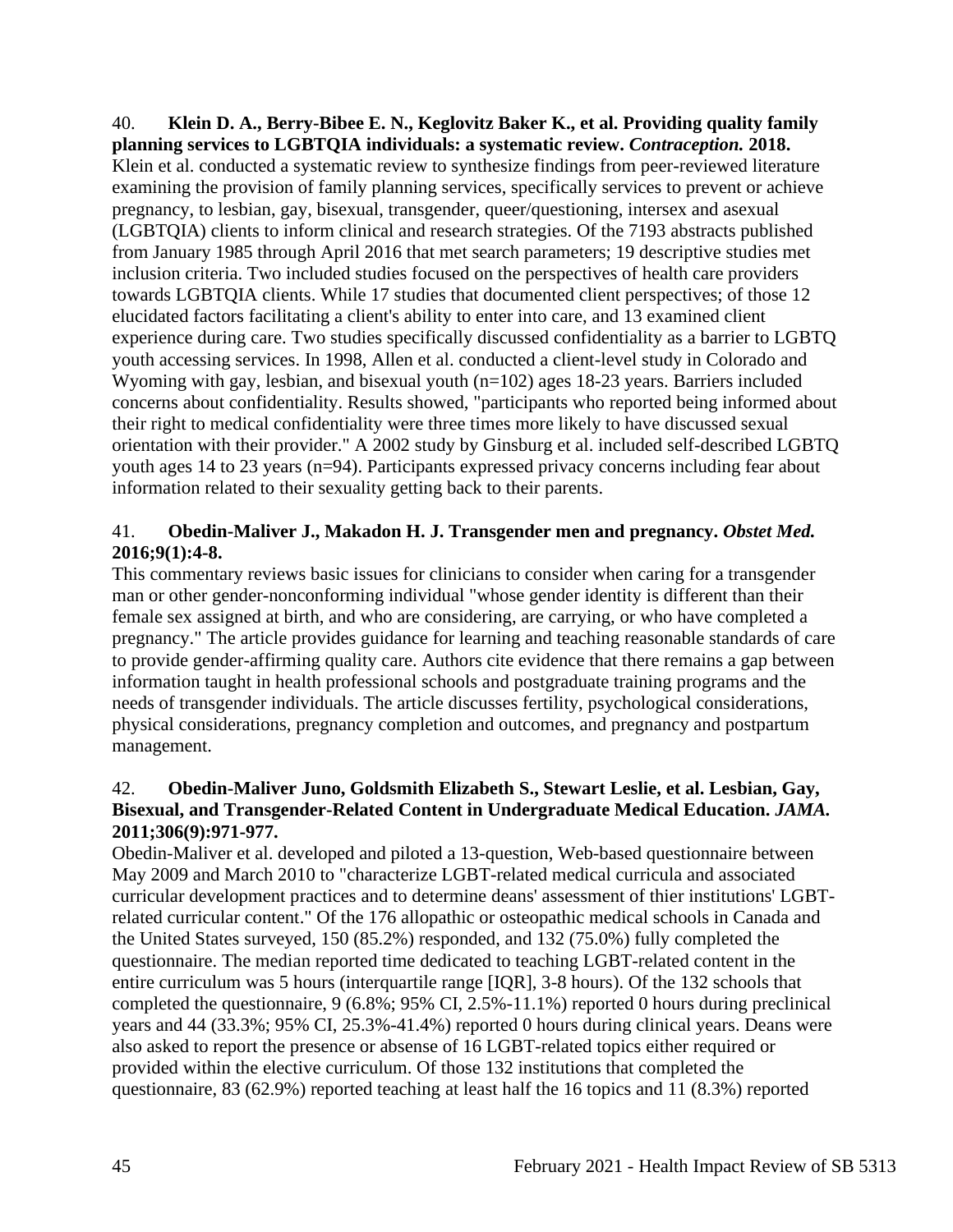teaching all 16: sexual orientation, HIV, gender identity, STI, safer sex, DSD/Intersex, barriers to care, mental health issues, LGBT adolescents, coming out, unhealth relationsihps/IPV, substance use, chronic disease risk, SRS, body image, and transitioning. Authors concluded that "the median reported time dedicated to LGBT-related topics in 2009-2010 was small across US and Canadian medical schools, but the quantity, content covered, and perceived quality of instruction varied substantially." Many deans endorsed dissatisfaction with their institutions' coverage of LGBT-related topics and suggested strategies for increasing curricular content.

## 43. **Children's Seattle. Puberty Blockers. In: Seattle Children's AM, ed2016.**

This patient and family education resource includes information on puberty, the use of puberty blockers and how they work as well as a discussion of risks and cost.

### 44. **Peitzmeier S., Gardner I , Weinand J. , et al. Health impact of chest binding among transgender adults: a community-engaged, crosssectional study.** *Culture, Health & Sexuality.* **2017;19(1):64-75.**

Peitzmeier et al. conducted a cross-sectional survey of transgender and gender non-conforming adutlls to assess the health impacts of chest binding. The survey was conducted online with a non-random sample of adults who were assinged a female sex at birth and had had experience of binding (n=1800). Of participants, 51.5% reported daily binding an 97% reported at least one of 28 negative outcomes attributed to binding. " Analyses found frequency (i.e., days/week) was consistently associated with negative outcomes (22/28 outcomes). "The most commonly reported outcomes were back pain (53.8%), overheating (53.5%), chest pain (48.8%), shortness of breath (46.6%), itching (44.9%), bad posture (40.3%) and shoulder pain (38.9%)." Symptoms related to skin/soft tissue (46.3%) and pain symptoms (74.0%) were most common. Although binding is associated with many negative physical health outcomes, participants consistently affirmed the advantages of binding outweighed the negative physical effects. Specifically, "Many participants said that binding made them feel less anxious, reduced dysphoria-related depression and suicidality, improved overall emotional wellbeing and enabled them to safely go out in public with confidence." Therefore, options to minimize risk and empower patients with research to make informed decisions balancing their physical and mental health is recommended. Results are the "first empirical evidence on the prevalence and correlates of self-reported health outcomes related to chest binding among transmasculine individuals."

### 45. **Access Ingersoll Gender Center Healthcare. A Vision for Greater Access to Gender Affirming Healthcare.2019.**

This report from Ingersoll Gender Center is grouned in a vision of "a healthcare system that centers the collective self determination of our communities to be able to determine with our providers the type of gender affirming care that is right for thier health and their bodies, and to have healthcare systems and insuracne companies support and honor those decisions instead of impeding them." Officially formed in 1977, Ingersoll is one of the oldest organziations by and for transgender and gender nonconforming communities in the U.S. This report was informed by two focus groups that had a total of 25 attendees (held in October 2018) and 87 survey responses (conducted in Fall 2018). Focus group questions provided a deeper dive into questions about the barriers community members faced when accessing gender affirming healthcare that could not be addressed in the survey. Data were reviewed and compared to trends seen in the organization's direct services and data from other sources when possible. In the combined sample, 31% of